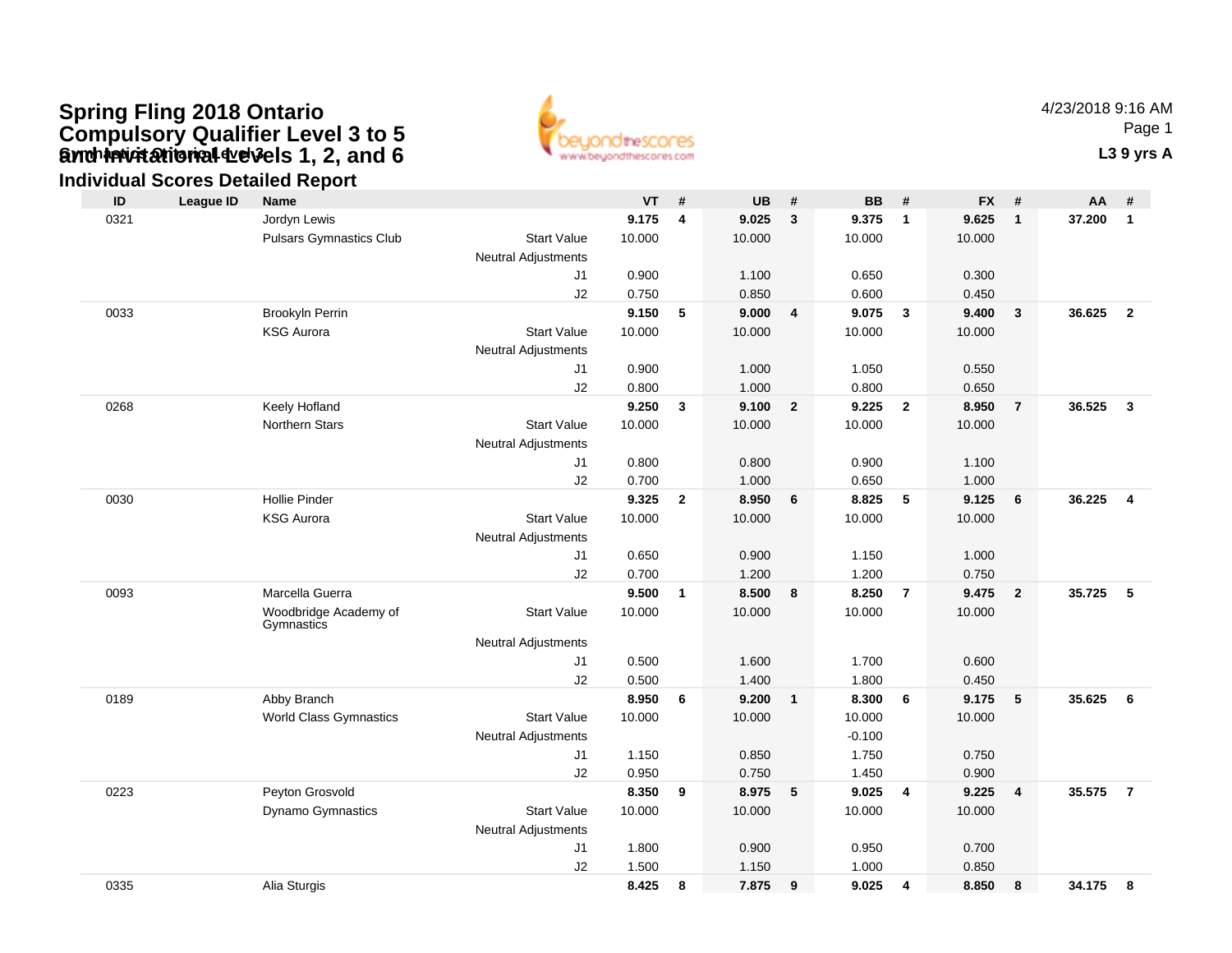|      | <b>Spring Fling 2018 Ontario</b><br><b>Compulsory Qualifier Level 3 to 5</b> |                            |        |        |        |   |         | 4/23/2018 9:16 AM | Page 2 |
|------|------------------------------------------------------------------------------|----------------------------|--------|--------|--------|---|---------|-------------------|--------|
|      | and Invitational Levels <sup>reqcy</sup> 29aard 6                            | <b>Start Value</b>         | 10.000 | 10.000 | 10.000 |   | 10.000  |                   |        |
|      | <b>Individual Scores Detailed Report</b>                                     | <b>Neutral Adjustments</b> |        |        |        |   |         |                   |        |
|      |                                                                              | J1                         | 1.600  | 1.900  | 1.150  |   | 1.000   |                   |        |
|      |                                                                              | J2                         | 1.550  | 2.350  | 0.800  |   | 1.300   |                   |        |
| 0445 | <b>Taryn Galante</b>                                                         |                            | 8.900  | 8.825  | 8.000  | 8 | 8.125 9 | 33.850            | - 9    |
|      | <b>Synergy Gymnastics</b>                                                    | <b>Start Value</b>         | 10.000 | 10.000 | 10.000 |   | 10.000  |                   |        |
|      |                                                                              | <b>Neutral Adjustments</b> |        |        |        |   |         |                   |        |
|      |                                                                              | J1                         | 1.150  | 1.200  | 1.900  |   | 1.750   |                   |        |
|      |                                                                              | J2                         | 1.050  | 1.150  | 2.100  |   | 2.000   |                   |        |

| ID   | League ID | <b>Name</b>                     |                            | <b>VT</b> | #              | <b>UB</b> | #                       | <b>BB</b> | #                       | <b>FX</b> | #              | <b>AA</b> | #                       |
|------|-----------|---------------------------------|----------------------------|-----------|----------------|-----------|-------------------------|-----------|-------------------------|-----------|----------------|-----------|-------------------------|
| 0597 |           | Andie Kershaw                   |                            | 9.150     | 3              | 9.550     | $\mathbf{1}$            | 9.300     | $\overline{2}$          | 9.500     | 3              | 37.500    | 1                       |
|      |           | <b>World Class Gymnastics</b>   | <b>Start Value</b>         | 10.000    |                | 10.000    |                         | 10.000    |                         | 10.000    |                |           |                         |
|      |           |                                 | <b>Neutral Adjustments</b> |           |                |           |                         | $-0.100$  |                         |           |                |           |                         |
|      |           |                                 | J1                         | 0.850     |                | 0.500     |                         | 0.700     |                         | 0.600     |                |           |                         |
|      |           |                                 | J2                         | 0.850     |                | 0.400     |                         | 0.500     |                         | 0.400     |                |           |                         |
| 0221 |           | Addison Chipman                 |                            | 8.925     | 6              | 9.300     | $\overline{\mathbf{2}}$ | 9.375     | $\overline{1}$          | 9.675     | $\overline{1}$ | 37.275    | $\overline{2}$          |
|      |           | Dynamo Gymnastics               | <b>Start Value</b>         | 10.000    |                | 10.000    |                         | 10.000    |                         | 10.000    |                |           |                         |
|      |           |                                 | <b>Neutral Adjustments</b> |           |                |           |                         |           |                         |           |                |           |                         |
|      |           |                                 | J1                         | 1.050     |                | 0.700     |                         | 0.750     |                         | 0.400     |                |           |                         |
|      |           |                                 | J2                         | 1.100     |                | 0.700     |                         | 0.500     |                         | 0.250     |                |           |                         |
| 0317 |           | Grace Irving                    |                            | 9.250     | $\mathbf 1$    | 8.900     | $\overline{4}$          | 9.275     | 3                       | 9.375     | 5              | 36.800    | 3                       |
|      |           | <b>Pulsars Gymnastics Club</b>  | <b>Start Value</b>         | 10.000    |                | 10.000    |                         | 10.000    |                         | 10.000    |                |           |                         |
|      |           |                                 | <b>Neutral Adjustments</b> |           |                |           |                         |           |                         |           |                |           |                         |
|      |           |                                 | J <sub>1</sub>             | 0.750     |                | 1.100     |                         | 0.750     |                         | 0.750     |                |           |                         |
|      |           |                                 | J <sub>2</sub>             | 0.750     |                | 1.100     |                         | 0.700     |                         | 0.500     |                |           |                         |
| 0411 |           | Myah Stefanizzi                 |                            | 9.050     | 4              | 9.100     | $\overline{\mathbf{3}}$ | 9.150     | $\overline{\mathbf{4}}$ | 9.375     | 5              | 36.675    | $\overline{\mathbf{4}}$ |
|      |           | Sault Ste Marie Gymnastics Club | <b>Start Value</b>         | 10.000    |                | 10.000    |                         | 10.000    |                         | 10.000    |                |           |                         |
|      |           |                                 | <b>Neutral Adjustments</b> |           |                |           |                         |           |                         |           |                |           |                         |
|      |           |                                 | J1                         | 0.950     |                | 0.900     |                         | 1.000     |                         | 0.600     |                |           |                         |
|      |           |                                 | J <sub>2</sub>             | 0.950     |                | 0.900     |                         | 0.700     |                         | 0.650     |                |           |                         |
| 0267 |           | Piper Leeper                    |                            | 8.900     | $\overline{7}$ | 9.100     | $\overline{\mathbf{3}}$ | 8.975     | 5                       | 9.475     | $\overline{4}$ | 36.450    | 5                       |
|      |           | <b>Northern Stars</b>           | <b>Start Value</b>         | 10.000    |                | 10.000    |                         | 10.000    |                         | 10.000    |                |           |                         |
|      |           |                                 | Neutral Adjustments        |           |                |           |                         | $-0.100$  |                         |           |                |           |                         |
|      |           |                                 | J <sub>1</sub>             | 1.200     |                | 1.000     |                         | 1.000     |                         | 0.600     |                |           |                         |
|      |           |                                 | J <sub>2</sub>             | 1.000     |                | 0.800     |                         | 0.850     |                         | 0.450     |                |           |                         |
| 0412 |           | Presley Nadon                   |                            | 8.900     | 7              | 8.250     | $\overline{7}$          | 8.600     | $\overline{7}$          | 9.525     | $\overline{2}$ | 35.275    | 6                       |
|      |           |                                 |                            |           |                |           |                         |           |                         |           |                |           |                         |

**L3 9 yrs B**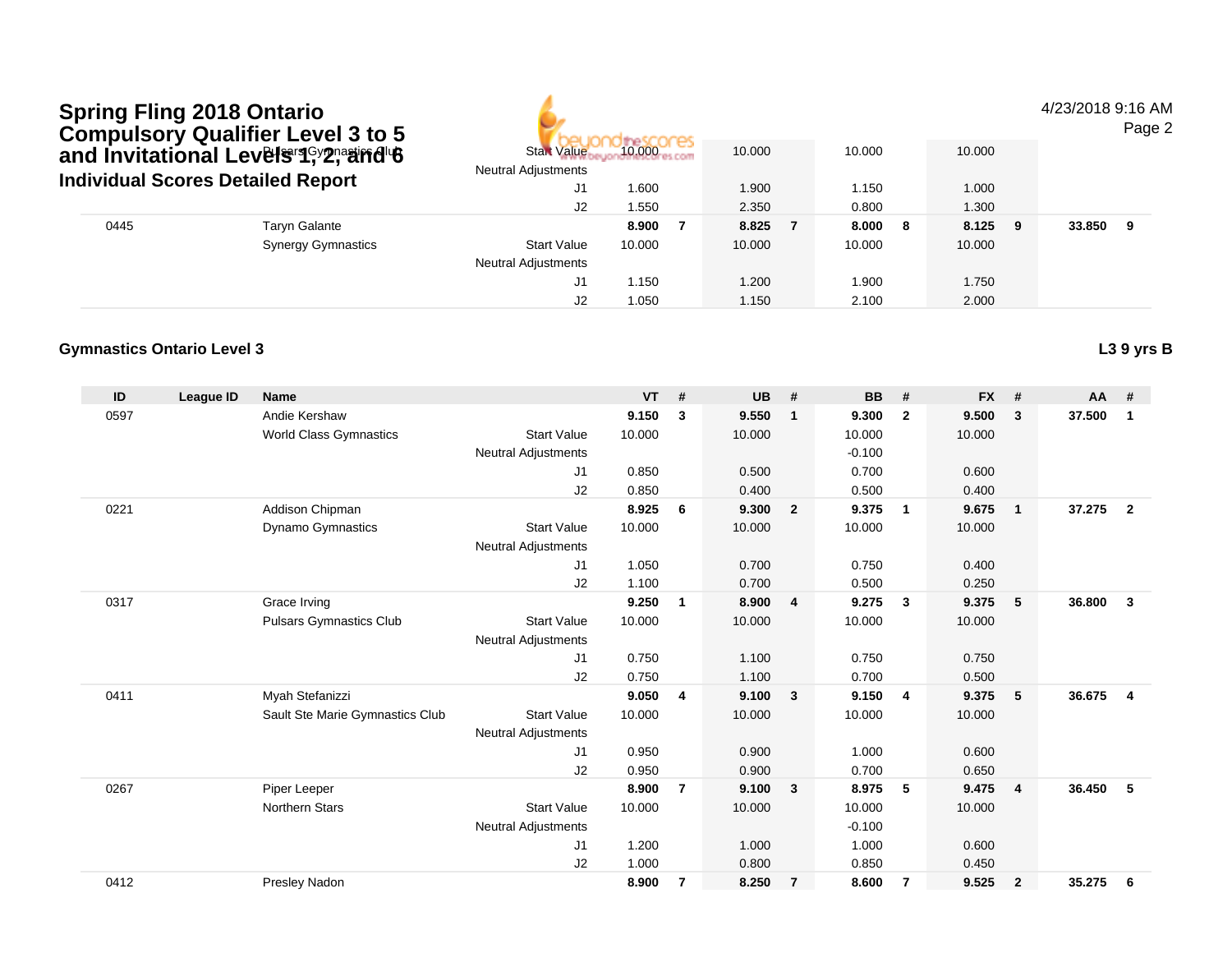| <b>Spring Fling 2018 Ontario</b><br><b>Compulsory Qualifier Level 3 to 5</b> |                                                  |            |                |        |                |          |     |        |                | 4/23/2018 9:16 / | Page |
|------------------------------------------------------------------------------|--------------------------------------------------|------------|----------------|--------|----------------|----------|-----|--------|----------------|------------------|------|
| and Invitational Levels St, M2rie and BCS Club                               | <b>Start Value</b><br><b>Neutral Adjustments</b> | 10.000 com |                | 10.000 |                | 10.000   |     | 10.000 |                |                  |      |
| <b>Individual Scores Detailed Report</b>                                     | J1                                               | 1.000      |                | 1.900  |                | 1.400    |     | 0.500  |                |                  |      |
|                                                                              | J2                                               | 1.200      |                | 1.600  |                | 1.400    |     | 0.450  |                |                  |      |
| 0248<br>Kennedy Brock                                                        |                                                  | 9.225      | $\overline{2}$ | 8.725  | 5              | 8.275    | - 8 | 8.600  | $\overline{7}$ | 34.825           | 7    |
| Niagara Acro Cats                                                            | <b>Start Value</b>                               | 10.000     |                | 10.000 |                | 10.000   |     | 10.000 |                |                  |      |
|                                                                              | <b>Neutral Adjustments</b>                       |            |                |        |                | $-0.100$ |     |        |                |                  |      |
|                                                                              | J1                                               | 0.800      |                | 1.150  |                | 1.600    |     | 1.400  |                |                  |      |
|                                                                              | J2                                               | 0.750      |                | 1.400  |                | 1.650    |     | 1.400  |                |                  |      |
| 0031<br>Stella Gorgonio                                                      |                                                  | 9.000      | -5             | 8.250  | $\overline{7}$ | 8.225    | - 9 | 9.175  | 6              | 34.650           | -8   |
| <b>KSG Aurora</b>                                                            | <b>Start Value</b>                               | 10.000     |                | 10.000 |                | 10.000   |     | 10.000 |                |                  |      |
|                                                                              | <b>Neutral Adjustments</b>                       |            |                |        |                |          |     |        |                |                  |      |
|                                                                              | J <sub>1</sub>                                   | 1.000      |                | 1.500  |                | 1.800    |     | 0.900  |                |                  |      |
|                                                                              | J2                                               | 1.000      |                | 2.000  |                | 1.750    |     | 0.750  |                |                  |      |
| 0190<br>Zoey-Ann Csizmazia                                                   |                                                  | 8.725      | 8              | 8.275  | 6              | 8.700    | - 6 | 8.125  | 8              | 33.825           | 9    |
| <b>World Class Gymnastics</b>                                                | <b>Start Value</b>                               | 10.000     |                | 10.000 |                | 10.000   |     | 10.000 |                |                  |      |
|                                                                              | <b>Neutral Adjustments</b>                       |            |                |        |                |          |     |        |                |                  |      |
|                                                                              | J1                                               | 1.350      |                | 1.600  |                | 1.400    |     | 1.850  |                |                  |      |
|                                                                              | J2                                               | 1.200      |                | 1.850  |                | 1.200    |     | 1.900  |                |                  |      |

| ID   | League ID | Name                                              |                            | <b>VT</b>    | #                        | <b>UB</b> | #                        | <b>BB</b> | #                        | <b>FX</b> | #                        | $AA$ # |                          |
|------|-----------|---------------------------------------------------|----------------------------|--------------|--------------------------|-----------|--------------------------|-----------|--------------------------|-----------|--------------------------|--------|--------------------------|
| 0459 |           | Sienna Azizzada                                   |                            | <b>X.XXX</b> | $\overline{\phantom{a}}$ | X.XXX     | $\overline{\phantom{a}}$ | X.XXX     | $\overline{\phantom{a}}$ | X.XXX     | $\overline{\phantom{a}}$ | 0.000  | $\overline{\phantom{a}}$ |
| 0582 |           | Anna McMillan                                     |                            | 9.150        |                          | 9.425     | - 1                      | 9.525     | $\mathbf 1$              | 9.525     |                          | 37.625 |                          |
|      |           | Dancemakers Gymnastics                            | <b>Start Value</b>         | 10.000       |                          | 10.000    |                          | 10.000    |                          | 10.000    |                          |        |                          |
|      |           |                                                   | <b>Neutral Adjustments</b> |              |                          |           |                          |           |                          |           |                          |        |                          |
|      |           |                                                   | J1                         | 0.900        |                          | 0.500     |                          | 0.400     |                          | 0.500     |                          |        |                          |
|      |           |                                                   | J2                         | 0.800        |                          | 0.650     |                          | 0.550     |                          | 0.450     |                          |        |                          |
| 0235 |           | <b>Callie Petznick</b>                            |                            | 9.100        | $\overline{\mathbf{2}}$  | 8.775     | - 6                      | 9.450     | $\overline{\mathbf{2}}$  | 9.300     | 4                        | 36.625 | $\overline{2}$           |
|      |           | <b>Dynamo Gymnastics</b>                          | <b>Start Value</b>         | 10.000       |                          | 10.000    |                          | 10.000    |                          | 10.000    |                          |        |                          |
|      |           |                                                   | <b>Neutral Adjustments</b> |              |                          |           |                          |           |                          |           |                          |        |                          |
|      |           |                                                   | J1                         | 0.850        |                          | 1.300     |                          | 0.600     |                          | 0.750     |                          |        |                          |
|      |           |                                                   | J2                         | 0.950        |                          | 1.150     |                          | 0.500     |                          | 0.650     |                          |        |                          |
| 0360 |           | Aaliyah Carnegie                                  |                            | 8.950        | $\mathbf{3}$             | 9.375     | $\overline{\mathbf{2}}$  | 8.725     | -4                       | 9.500     | $\overline{2}$           | 36.550 | 3                        |
|      |           | <b>Revolution Gymnastics And Sports</b><br>Centre | <b>Start Value</b>         | 10.000       |                          | 10.000    |                          | 10.000    |                          | 10.000    |                          |        |                          |
|      |           |                                                   | <b>Neutral Adjustments</b> |              |                          |           |                          | $-0.100$  |                          |           |                          |        |                          |
|      |           |                                                   | J1                         | 1.100        |                          | 0.600     |                          | 1.150     |                          | 0.500     |                          |        |                          |

AM

Page 3

### **L3 9 yrs C**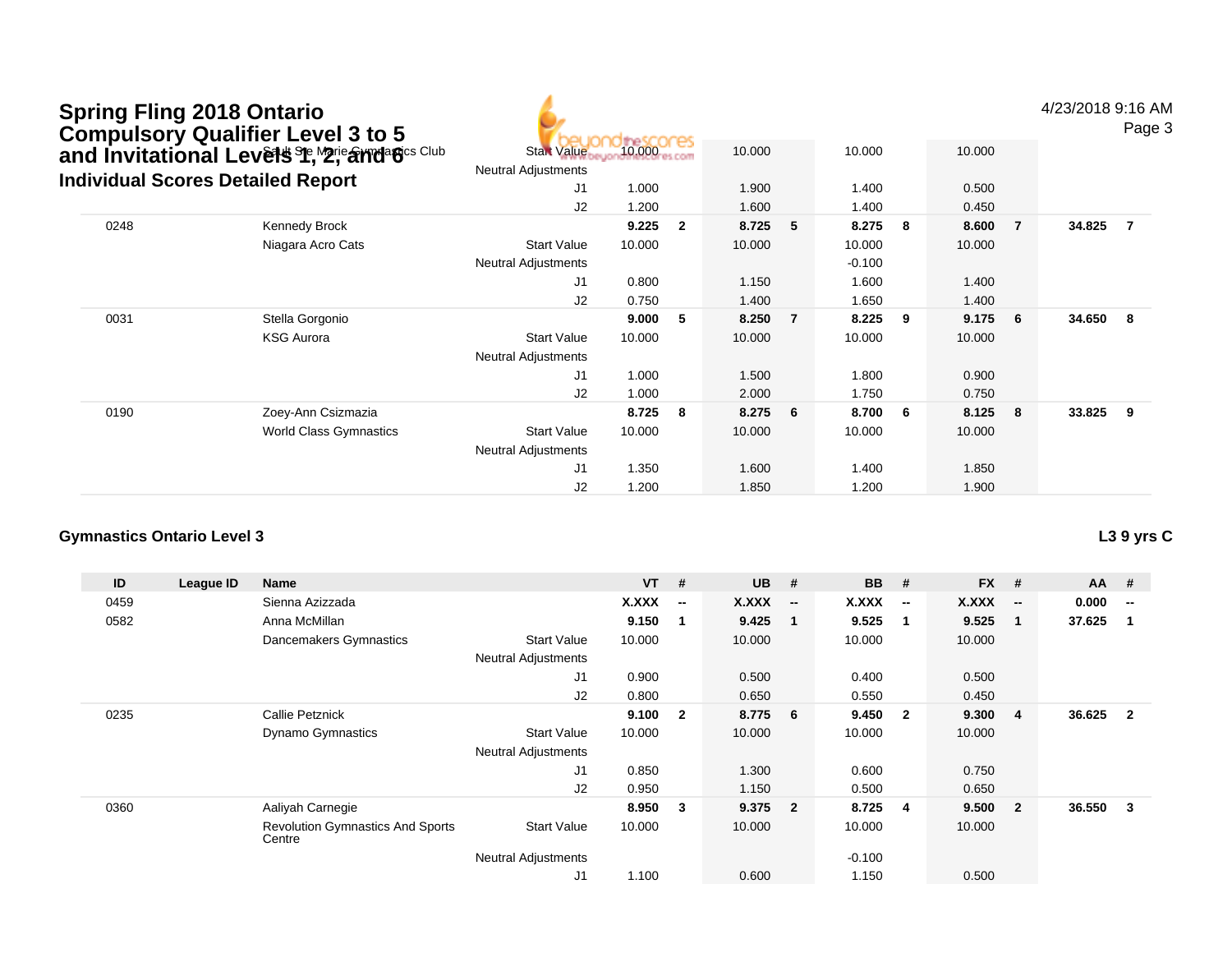| <b>Spring Fling 2018 Ontario</b><br><b>Compulsory Qualifier Level 3 to 5</b><br>and Invitational Levels 1, 2, and 6 |                                                   |                                                  |                 |                         |                 |                |                 |                         |                 |              | 4/23/2018 9:16 AM | Page 4         |
|---------------------------------------------------------------------------------------------------------------------|---------------------------------------------------|--------------------------------------------------|-----------------|-------------------------|-----------------|----------------|-----------------|-------------------------|-----------------|--------------|-------------------|----------------|
|                                                                                                                     |                                                   |                                                  | 1.000           | <b>K.COM</b>            | 0.650           |                | 1.200           |                         | 0.500           |              |                   |                |
| and myneutreman Ly Arielia Cannon<br>Individual Scores Detail@dReport                                               | Gymnastics                                        | <b>Start Value</b>                               | 9.150<br>10.000 | $\overline{1}$          | 8.575<br>10.000 | $\overline{7}$ | 9.050<br>10.000 | $\overline{\mathbf{3}}$ | 9.525<br>10.000 | $\mathbf{1}$ | 36.300            | $\overline{4}$ |
|                                                                                                                     |                                                   | <b>Neutral Adjustments</b>                       |                 |                         |                 |                |                 |                         |                 |              |                   |                |
|                                                                                                                     |                                                   | J1                                               | 0.900           |                         | 1.550           |                | 1.000           |                         | 0.500           |              |                   |                |
|                                                                                                                     |                                                   | J2                                               | 0.800           |                         | 1.300           |                | 0.900           |                         | 0.450           |              |                   |                |
| 0365                                                                                                                | Klara Zurawski                                    |                                                  | 8.850           | $\overline{4}$          | 8.925           | 4              | 8.575           | - 6                     | 9.300           | 4            | 35.650            | $-5$           |
|                                                                                                                     | <b>Revolution Gymnastics And Sports</b><br>Centre | <b>Start Value</b>                               | 10.000          |                         | 10.000          |                | 10.000          |                         | 10.000          |              |                   |                |
|                                                                                                                     |                                                   | <b>Neutral Adjustments</b>                       |                 |                         |                 |                |                 |                         |                 |              |                   |                |
|                                                                                                                     |                                                   | J1                                               | 1.100           |                         | 1.050           |                | 1.350           |                         | 0.600           |              |                   |                |
|                                                                                                                     |                                                   | J2                                               | 1.200           |                         | 1.100           |                | 1.500           |                         | 0.800           |              |                   |                |
| 0324                                                                                                                | Kayleigh McFarlane                                |                                                  | 8.800           | -5                      | 9.025           | $\mathbf{3}$   | 8.450           | $\overline{7}$          | 9.325           | $\mathbf{3}$ | 35.600            | 6              |
|                                                                                                                     | <b>Pulsars Gymnastics Club</b>                    | <b>Start Value</b>                               | 10.000          |                         | 10.000          |                | 10.000          |                         | 10.000          |              |                   |                |
|                                                                                                                     |                                                   | <b>Neutral Adjustments</b>                       |                 |                         |                 |                |                 |                         |                 |              |                   |                |
|                                                                                                                     |                                                   | J1                                               | 1.150           |                         | 1.100           |                | 1.600           |                         | 0.750           |              |                   |                |
|                                                                                                                     |                                                   | J2                                               | 1.250           |                         | 0.850           |                | 1.500           |                         | 0.600           |              |                   |                |
| 0247                                                                                                                | <b>April Crichton</b>                             |                                                  | 9.100           | $\overline{\mathbf{2}}$ | 8.825           | 5              | 8.650           | 5                       | 8.850           | 6            | 35.425            | $\overline{7}$ |
|                                                                                                                     | Niagara Acro Cats                                 | <b>Start Value</b><br><b>Neutral Adjustments</b> | 10.000          |                         | 10.000          |                | 10.000          |                         | 10.000          |              |                   |                |
|                                                                                                                     |                                                   | J <sub>1</sub>                                   | 1.000           |                         | 1.150           |                | 1.200           |                         | 1.050           |              |                   |                |
|                                                                                                                     |                                                   | J2                                               | 0.800           |                         | 1.200           |                | 1.500           |                         | 1.250           |              |                   |                |
| 0165                                                                                                                | Karringtin Carter                                 |                                                  | 8.750           | 6                       | 8.550           | 8              | 8.175           | 8                       | 9.175           | 5            | 34.650            | $_{\rm 8}$     |
|                                                                                                                     | Hamilton Wentworth Regionettes                    | <b>Start Value</b><br><b>Neutral Adjustments</b> | 10.000          |                         | 10.000          |                | 10.000          |                         | 10.000          |              |                   |                |
|                                                                                                                     |                                                   | J1                                               | 1.300           |                         | 1.300           |                | 1.850           |                         | 0.750           |              |                   |                |
|                                                                                                                     |                                                   | J2                                               | 1.200           |                         | 1.600           |                | 1.800           |                         | 0.900           |              |                   |                |
|                                                                                                                     |                                                   |                                                  |                 |                         |                 |                |                 |                         |                 |              |                   |                |

#### **Gymnastics Ontario Level 3L3 9 yrs D**

**ID League ID Name VT # UB # BB # FX # AA #** 0032 Chelsea Donahoe **9.300 <sup>2</sup> 9.300 <sup>3</sup> 9.150 <sup>4</sup> 9.750 <sup>1</sup> 37.500 <sup>1</sup>** KSG Aurora Start Value 10.000 10.000 10.000 10.000 Neutral Adjustments J1 0.750 0.700 0.850 0.300 J2 0.650 0.700 0.850 0.200 0364 Esmee Wells **9.200 <sup>5</sup> 9.400 <sup>1</sup> 9.300 <sup>3</sup> 9.525 <sup>3</sup> 37.425 <sup>2</sup>** Revolution Gymnastics And Sports CentreStart Valuee 10.000 10.000 10.000 10.000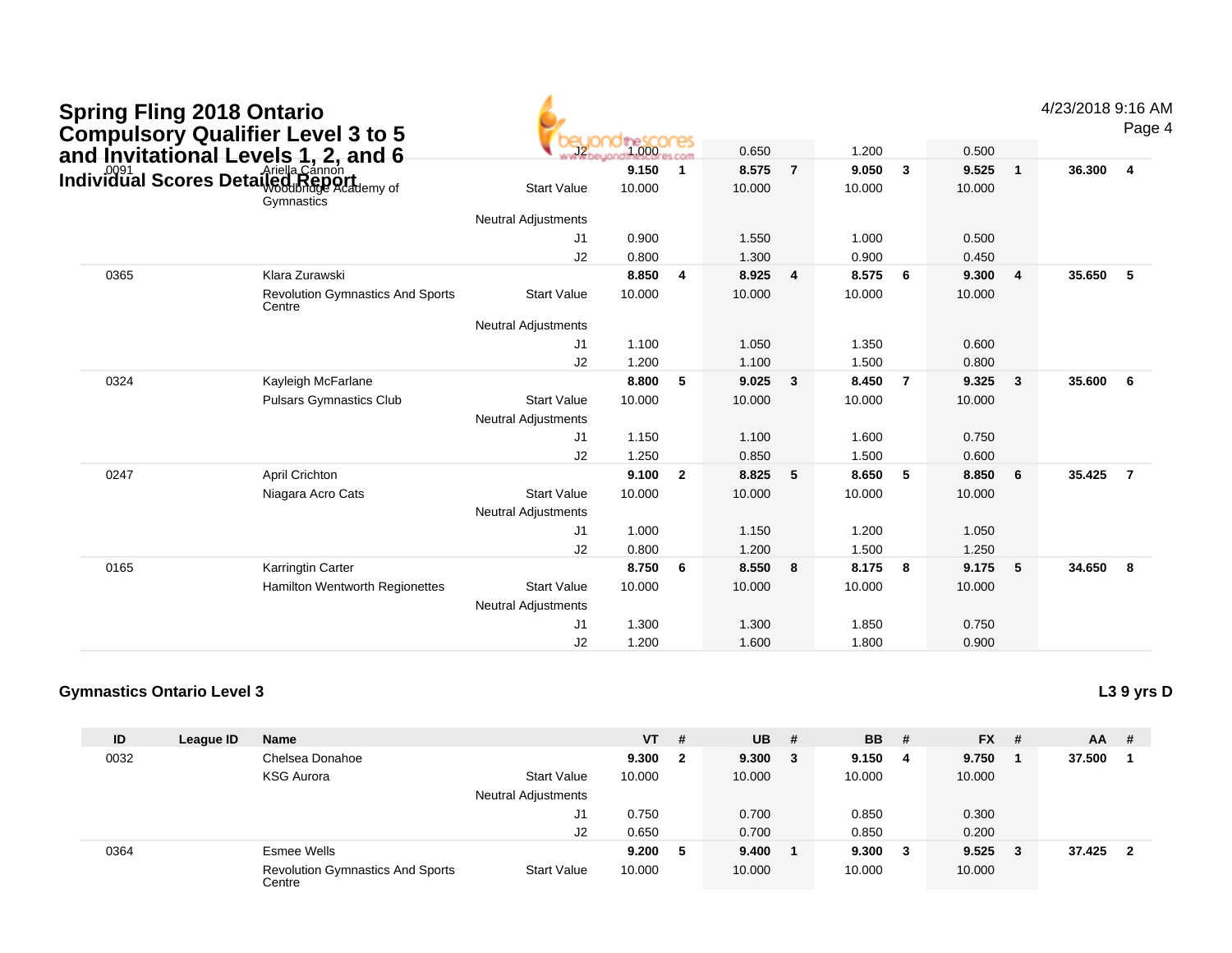| <b>Spring Fling 2018 Ontario</b>         |
|------------------------------------------|
| <b>Compulsory Qualifier Level 3 to 5</b> |
| and Invitational Levels 1, 2, and 6      |
| Individual Scores Detailed Report        |



4/23/2018 9:16 AM

Page 5

|      | anu invilational Levels 1, 2, anu o<br><b>Individual Scores Detailed Report</b> | J1                                               | rww.oeyonathescores.com<br>0.900 |                | 0.600  |                | 0.800  |                | 0.500  |                         |        |                         |
|------|---------------------------------------------------------------------------------|--------------------------------------------------|----------------------------------|----------------|--------|----------------|--------|----------------|--------|-------------------------|--------|-------------------------|
|      |                                                                                 | J2                                               | 0.700                            |                | 0.600  |                | 0.600  |                | 0.450  |                         |        |                         |
| 0482 | <b>Lindsey Caldwell</b>                                                         |                                                  | 9.450                            | $\mathbf{1}$   | 8.750  | $\overline{7}$ | 9.425  | $\overline{1}$ | 9.300  | 5                       | 36.925 | $\overline{\mathbf{3}}$ |
|      | <b>Twisters Gymnastics Club</b>                                                 | <b>Start Value</b>                               | 10.000                           |                | 10.000 |                | 10.000 |                | 10.000 |                         |        |                         |
|      |                                                                                 | <b>Neutral Adjustments</b>                       |                                  |                |        |                |        |                |        |                         |        |                         |
|      |                                                                                 | J <sub>1</sub>                                   | 0.500                            |                | 1.300  |                | 0.500  |                | 0.700  |                         |        |                         |
|      |                                                                                 | J2                                               | 0.600                            |                | 1.200  |                | 0.650  |                | 0.700  |                         |        |                         |
| 0572 | Julia Law                                                                       |                                                  | 9.225                            | 4              | 8.450  | 8              | 9.325  | $\overline{2}$ | 9.500  | $\overline{\mathbf{4}}$ | 36.500 | $\overline{4}$          |
|      | Dancemakers Gymnastics                                                          | <b>Start Value</b><br><b>Neutral Adjustments</b> | 10.000                           |                | 10.000 |                | 10.000 |                | 10.000 |                         |        |                         |
|      |                                                                                 | J <sub>1</sub>                                   | 0.800                            |                | 1.600  |                | 0.700  |                | 0.500  |                         |        |                         |
|      |                                                                                 | J2                                               | 0.750                            |                | 1.500  |                | 0.650  |                | 0.500  |                         |        |                         |
| 0389 | <b>Rachel Frost</b>                                                             |                                                  | 9.250                            | $\mathbf{3}$   | 9.350  | $\overline{2}$ | 8.875  | $\overline{7}$ | 8.875  | 8                       | 36.350 | 5                       |
|      | <b>Revolution Gymnastics And Sports</b><br>Centre                               | <b>Start Value</b>                               | 10.000                           |                | 10.000 |                | 10.000 |                | 10.000 |                         |        |                         |
|      |                                                                                 | Neutral Adjustments                              |                                  |                |        |                |        |                |        |                         |        |                         |
|      |                                                                                 | J <sub>1</sub>                                   | 0.750                            |                | 0.600  |                | 1.200  |                | 1.100  |                         |        |                         |
|      |                                                                                 | J2                                               | 0.750                            |                | 0.700  |                | 1.050  |                | 1.150  |                         |        |                         |
| 0599 | Avery Bond                                                                      |                                                  | 9.050                            | 6              | 9.350  | $\overline{2}$ | 8.375  | 9              | 9.575  | $\overline{2}$          | 36.350 | 5                       |
|      | <b>Dynamo Gymnastics</b>                                                        | <b>Start Value</b>                               | 10.000                           |                | 10.000 |                | 10.000 |                | 10.000 |                         |        |                         |
|      |                                                                                 | <b>Neutral Adjustments</b>                       |                                  |                |        |                |        |                |        |                         |        |                         |
|      |                                                                                 | J <sub>1</sub>                                   | 1.000                            |                | 0.600  |                | 1.550  |                | 0.350  |                         |        |                         |
|      |                                                                                 | J2                                               | 0.900                            |                | 0.700  |                | 1.700  |                | 0.500  |                         |        |                         |
| 0269 | Ava Brousseau                                                                   |                                                  | 9.050                            | 6              | 8.900  | 4              | 8.900  | 6              | 9.200  | 6                       | 36.050 | 6                       |
|      | <b>Northern Stars</b>                                                           | <b>Start Value</b><br><b>Neutral Adjustments</b> | 10.000                           |                | 10.000 |                | 10.000 |                | 10.000 |                         |        |                         |
|      |                                                                                 | J <sub>1</sub>                                   | 0.850                            |                | 1.200  |                | 0.950  |                | 0.850  |                         |        |                         |
|      |                                                                                 | J2                                               | 1.050                            |                | 1.000  |                | 1.250  |                | 0.750  |                         |        |                         |
| 0161 | Skye Farago                                                                     |                                                  | 8.875                            | $\overline{7}$ | 8.800  | 6              | 8.825  | 8              | 9.150  | $\overline{7}$          | 35.650 | $\overline{7}$          |
|      | Hamilton Wentworth Regionettes                                                  | <b>Start Value</b>                               | 10.000                           |                | 10.000 |                | 10.000 |                | 10.000 |                         |        |                         |
|      |                                                                                 | <b>Neutral Adjustments</b>                       |                                  |                |        |                |        |                |        |                         |        |                         |
|      |                                                                                 | J <sub>1</sub>                                   | 1.150                            |                | 1.200  |                | 1.200  |                | 0.850  |                         |        |                         |
|      |                                                                                 | J2                                               | 1.100                            |                | 1.200  |                | 1.150  |                | 0.850  |                         |        |                         |
| 0169 | Ava Hendriks                                                                    |                                                  | 8.650                            | 8              | 8.825  | 5              | 9.000  | 5              | 9.150  | $\overline{7}$          | 35.625 | $\overline{\mathbf{8}}$ |
|      | Hamilton Wentworth Regionettes                                                  | <b>Start Value</b>                               | 10.000                           |                | 10.000 |                | 10.000 |                | 10.000 |                         |        |                         |
|      |                                                                                 | <b>Neutral Adjustments</b>                       |                                  |                |        |                |        |                |        |                         |        |                         |
|      |                                                                                 | J1                                               | 1.400                            |                | 1.100  |                | 0.950  |                | 0.900  |                         |        |                         |
|      |                                                                                 | J2                                               | 1.300                            |                | 1.250  |                | 1.050  |                | 0.800  |                         |        |                         |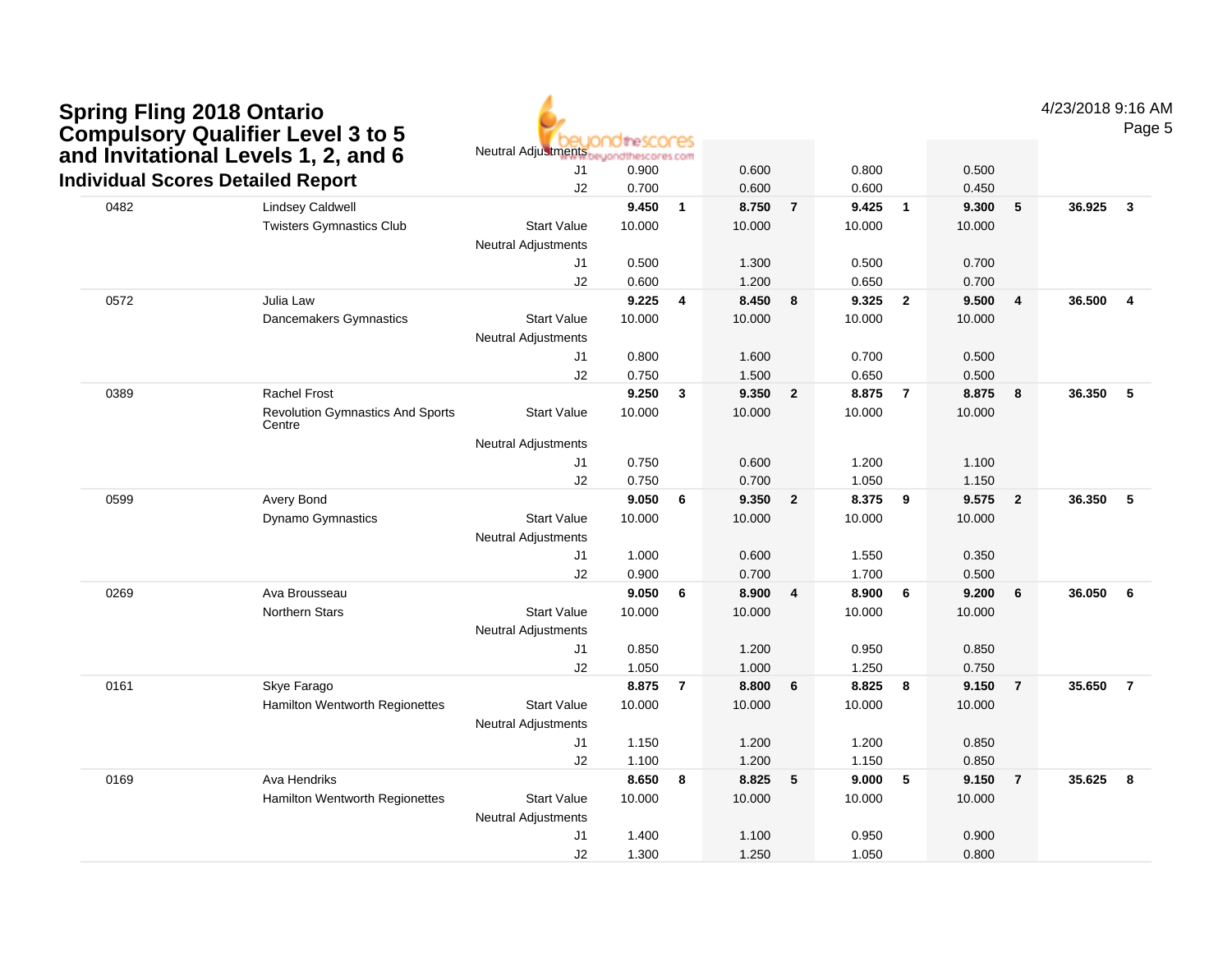### **Gymnastics Ontario Level 3Individual Scores Detailed Report L3 12 yrs ASpring Fling 2018 Ontario Compulsory Qualifier Level 3 to 5 and Invitational Levels 1, 2, and 6**



4/23/2018 9:16 AMPage 6

| ID   | <b>League ID</b> | <b>Name</b>                         |                            | $VT$ # |                         | <b>UB</b> | #                       | <b>BB</b> | #              | <b>FX</b> | #                       | AA     | #              |
|------|------------------|-------------------------------------|----------------------------|--------|-------------------------|-----------|-------------------------|-----------|----------------|-----------|-------------------------|--------|----------------|
| 0193 |                  | Sophia Chareunsouk                  |                            | 9.500  | $\overline{2}$          | 8.650     | 5                       | 9.500     | $\overline{1}$ | 9.575     | $\mathbf{1}$            | 37.225 | $\mathbf{1}$   |
|      |                  | <b>World Class Gymnastics</b>       | <b>Start Value</b>         | 10.000 |                         | 10.000    |                         | 10.000    |                | 10.000    |                         |        |                |
|      |                  |                                     | <b>Neutral Adjustments</b> |        |                         |           |                         |           |                |           |                         |        |                |
|      |                  |                                     | J1                         | 0.500  |                         | 1.300     |                         | 0.450     |                | 0.500     |                         |        |                |
|      |                  |                                     | J2                         | 0.500  |                         | 1.400     |                         | 0.550     |                | 0.350     |                         |        |                |
| 0255 |                  | Jordyn Geroux                       |                            | 9.700  | $\mathbf{1}$            | 9.525     | $\overline{1}$          | 8.750     | 5              | 9.150     | 5                       | 37.125 | $\overline{2}$ |
|      |                  | Niagara Acro Cats                   | <b>Start Value</b>         | 10.000 |                         | 10.000    |                         | 10.000    |                | 10.000    |                         |        |                |
|      |                  |                                     | <b>Neutral Adjustments</b> |        |                         |           |                         |           |                |           |                         |        |                |
|      |                  |                                     | J1                         | 0.300  |                         | 0.500     |                         | 1.300     |                | 0.950     |                         |        |                |
|      |                  |                                     | J2                         | 0.300  |                         | 0.450     |                         | 1.200     |                | 0.750     |                         |        |                |
| 0277 |                  | Kyra Preston                        |                            | 9.375  | $\overline{\mathbf{4}}$ | 8.850     | $\overline{4}$          | 9.325     | $\overline{2}$ | 9.375     | $\mathbf{3}$            | 36.925 | $\mathbf{3}$   |
|      |                  | <b>Northern Stars</b>               | <b>Start Value</b>         | 10.000 |                         | 10.000    |                         | 10.000    |                | 10.000    |                         |        |                |
|      |                  |                                     | <b>Neutral Adjustments</b> |        |                         |           |                         |           |                |           |                         |        |                |
|      |                  |                                     | J1                         | 0.600  |                         | 1.200     |                         | 0.650     |                | 0.700     |                         |        |                |
|      |                  |                                     | J2                         | 0.650  |                         | 1.100     |                         | 0.700     |                | 0.550     |                         |        |                |
| 0500 |                  | Ava Healy                           |                            | 9.250  | 6                       | 9.350     | $\overline{2}$          | 9.025     | $\mathbf{3}$   | 9.125     | 6                       | 36.750 | 4              |
|      |                  | <b>Twisters Gymnastics Club</b>     | <b>Start Value</b>         | 10.000 |                         | 10.000    |                         | 10.000    |                | 10.000    |                         |        |                |
|      |                  |                                     | <b>Neutral Adjustments</b> |        |                         |           |                         |           |                |           |                         |        |                |
|      |                  |                                     | J1                         | 0.700  |                         | 0.600     |                         | 1.050     |                | 0.900     |                         |        |                |
|      |                  |                                     | J2                         | 0.800  |                         | 0.700     |                         | 0.900     |                | 0.850     |                         |        |                |
| 0078 |                  | Parneet Kahlon                      |                            | 9.425  | $\mathbf{3}$            | 9.250     | $\overline{\mathbf{3}}$ | 8.275     | - 6            | 9.425     | $\overline{2}$          | 36.375 | 5              |
|      |                  | Woodbridge Academy of<br>Gymnastics | <b>Start Value</b>         | 10.000 |                         | 10.000    |                         | 10.000    |                | 10.000    |                         |        |                |
|      |                  |                                     | <b>Neutral Adjustments</b> |        |                         |           |                         |           |                |           |                         |        |                |
|      |                  |                                     | J1                         | 0.500  |                         | 0.900     |                         | 1.550     |                | 0.700     |                         |        |                |
|      |                  |                                     | J2                         | 0.650  |                         | 0.600     |                         | 1.900     |                | 0.450     |                         |        |                |
| 0564 |                  | Sophie Lipsett                      |                            | 9.275  | 5                       | 8.200     | 6                       | 8.975     | $\overline{4}$ | 9.325     | $\overline{\mathbf{4}}$ | 35.775 | 6              |
|      |                  | Dancemakers Gymnastics              | <b>Start Value</b>         | 10.000 |                         | 10.000    |                         | 10.000    |                | 10.000    |                         |        |                |
|      |                  |                                     | <b>Neutral Adjustments</b> |        |                         |           |                         |           |                |           |                         |        |                |
|      |                  |                                     | J1                         | 0.650  |                         | 1.800     |                         | 1.050     |                | 0.700     |                         |        |                |
|      |                  |                                     | J2                         | 0.800  |                         | 1.800     |                         | 1.000     |                | 0.650     |                         |        |                |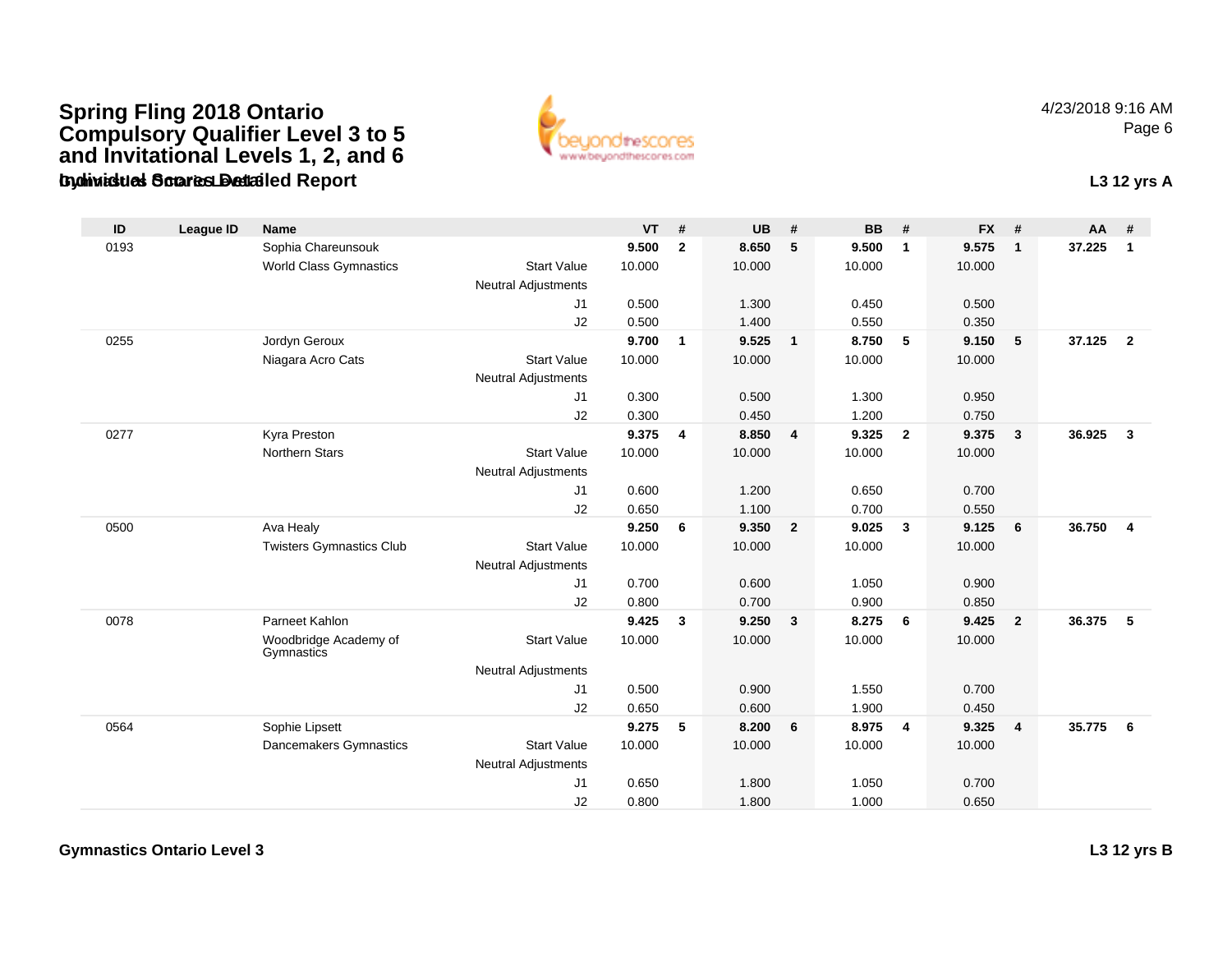

Page 7

|      | Individ al Scores Detaile de Report |                            | VT     | #                       | <b>UB</b> | #              | <b>BB</b> | #              | <b>FX</b> | - #                     | AA       | #                       |
|------|-------------------------------------|----------------------------|--------|-------------------------|-----------|----------------|-----------|----------------|-----------|-------------------------|----------|-------------------------|
| 0172 | Téa Papalia                         |                            | 9.500  | $\mathbf{3}$            | 9.450     | $\mathbf{1}$   | 9.100     | $\mathbf{1}$   | 9.475     | $\overline{\mathbf{1}}$ | 37.525   | $\mathbf{1}$            |
|      | Hamilton Wentworth Regionettes      | <b>Start Value</b>         | 10.000 |                         | 10.000    |                | 10.000    |                | 10.000    |                         |          |                         |
|      |                                     | <b>Neutral Adjustments</b> |        |                         |           |                |           |                |           |                         |          |                         |
|      |                                     | J1                         | 0.400  |                         | 0.500     |                | 1.000     |                | 0.500     |                         |          |                         |
|      |                                     | J2                         | 0.600  |                         | 0.600     |                | 0.800     |                | 0.550     |                         |          |                         |
| 0584 | Makayla Fisher                      |                            | 9.650  | $\overline{\mathbf{1}}$ | 8.550     | 4              | 9.100     | $\mathbf{1}$   | 9.425     | $\overline{\mathbf{2}}$ | 36.725   | $\overline{\mathbf{2}}$ |
|      | Dancemakers Gymnastics              | <b>Start Value</b>         | 10.000 |                         | 10.000    |                | 10.000    |                | 10.000    |                         |          |                         |
|      |                                     | <b>Neutral Adjustments</b> |        |                         |           |                |           |                |           |                         |          |                         |
|      |                                     | J1                         | 0.300  |                         | 1.600     |                | 0.850     |                | 0.550     |                         |          |                         |
|      |                                     | J2                         | 0.400  |                         | 1.300     |                | 0.950     |                | 0.600     |                         |          |                         |
| 0494 | Kyra Elliott                        |                            | 9.600  | $\overline{2}$          | 9.050     | $\overline{2}$ | 8.800     | 3              | 8.625     | 6                       | 36.075   | $\overline{\mathbf{3}}$ |
|      | <b>Twisters Gymnastics Club</b>     | <b>Start Value</b>         | 10.000 |                         | 10.000    |                | 10.000    |                | 10.000    |                         |          |                         |
|      |                                     | <b>Neutral Adjustments</b> |        |                         |           |                |           |                |           |                         |          |                         |
|      |                                     | J1                         | 0.400  |                         | 1.000     |                | 1.350     |                | 1.450     |                         |          |                         |
|      |                                     | J2                         | 0.400  |                         | 0.900     |                | 1.050     |                | 1.300     |                         |          |                         |
| 0170 | Sara Zwicker                        |                            | 9.225  | 5                       | 8.400     | 6              | 8.800     | $\mathbf{3}$   | 9.150     | $\mathbf{3}$            | 35.575   | $\overline{4}$          |
|      | Hamilton Wentworth Regionettes      | <b>Start Value</b>         | 10.000 |                         | 10.000    |                | 10.000    |                | 10.000    |                         |          |                         |
|      |                                     | Neutral Adjustments        |        |                         |           |                |           |                |           |                         |          |                         |
|      |                                     | J1                         | 0.750  |                         | 1.600     |                | 1.250     |                | 0.900     |                         |          |                         |
|      |                                     | J2                         | 0.800  |                         | 1.600     |                | 1.150     |                | 0.800     |                         |          |                         |
| 0194 | Nicole Lester                       |                            | 9.300  | $\overline{\mathbf{4}}$ | 8.900     | 3              | 8.250     | 4              | 9.100     | $\overline{4}$          | 35.550   | 5                       |
|      | <b>World Class Gymnastics</b>       | <b>Start Value</b>         | 10.000 |                         | 10.000    |                | 10.000    |                | 10.000    |                         |          |                         |
|      |                                     | Neutral Adjustments        |        |                         |           |                |           |                |           |                         |          |                         |
|      |                                     | J <sub>1</sub>             | 0.700  |                         | 1.200     |                | 1.900     |                | 0.850     |                         |          |                         |
|      |                                     | J2                         | 0.700  |                         | 1.000     |                | 1.600     |                | 0.950     |                         |          |                         |
| 0181 | Sierra Kizilian                     |                            | 9.050  | $\overline{7}$          | 8.500     | 5              | 8.825     | $\overline{2}$ | 9.050     | $\sqrt{5}$              | 35.425 6 |                         |
|      | Hamilton Wentworth Regionettes      | <b>Start Value</b>         | 10.000 |                         | 10.000    |                | 10.000    |                | 10.000    |                         |          |                         |
|      |                                     | Neutral Adjustments        |        |                         |           |                |           |                |           |                         |          |                         |
|      |                                     | J1                         | 0.800  |                         | 1.500     |                | 1.300     |                | 0.850     |                         |          |                         |
|      |                                     | J2                         | 1.100  |                         | 1.500     |                | 1.050     |                | 1.050     |                         |          |                         |
| 0312 | Kayla Ferreira                      |                            | 9.500  | $\overline{\mathbf{3}}$ | 8.150     | $\overline{7}$ | 7.650     | 6              | 9.150     | $\overline{\mathbf{3}}$ | 34.450   | $\overline{7}$          |
|      | <b>Pulsars Gymnastics Club</b>      | <b>Start Value</b>         | 10.000 |                         | 10.000    |                | 10.000    |                | 10.000    |                         |          |                         |
|      |                                     | Neutral Adjustments        |        |                         |           |                | $-0.100$  |                |           |                         |          |                         |
|      |                                     | J <sub>1</sub>             | 0.400  |                         | 1.900     |                | 2.000     |                | 0.900     |                         |          |                         |
|      |                                     | J2                         | 0.600  |                         | 1.800     |                | 2.500     |                | 0.800     |                         |          |                         |
| 0316 | Makayla Huigenbos                   |                            | 9.150  | - 6                     | 8.500     | 5              | 8.075     | 5              | 8.300     | $\overline{7}$          | 34.025   | 8                       |
|      | <b>Pulsars Gymnastics Club</b>      | <b>Start Value</b>         | 10.000 |                         | 10.000    |                | 10.000    |                | 10.000    |                         |          |                         |
|      |                                     | <b>Neutral Adjustments</b> |        |                         |           |                |           |                |           |                         |          |                         |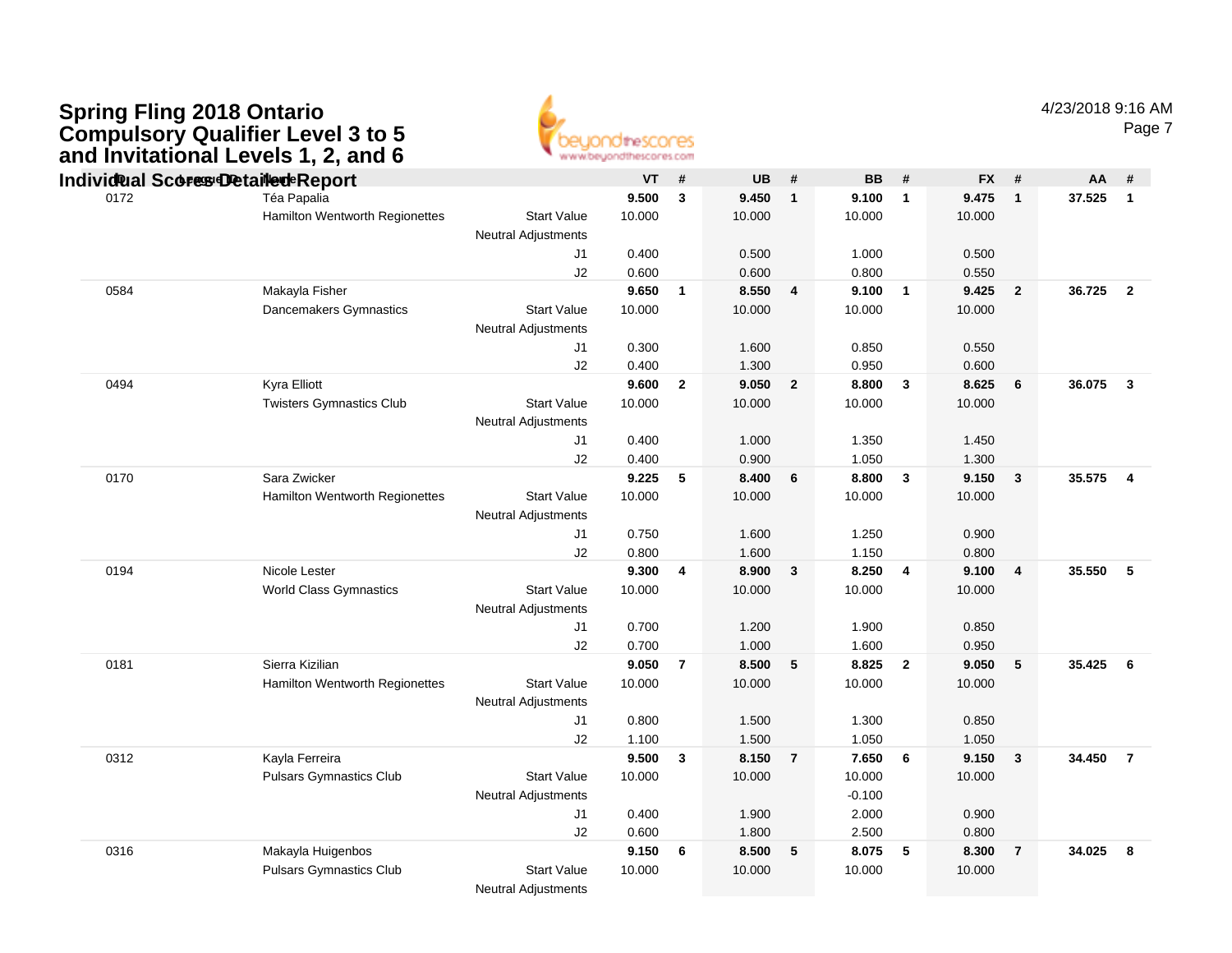# **Spring Fling 2018 Ontario Compulsory Qualifier Level 3 to 5 and Invitational Levels 1, 2, and 6Individual Scores Detailed Report**

### **Gymnastics Ontario Level 3**

| ID   | <b>League ID</b> | <b>Name</b>                                       |                            | <b>VT</b> | #                       | <b>UB</b> | #                       | <b>BB</b> | #              | <b>FX</b> | #            | AA     | #              |
|------|------------------|---------------------------------------------------|----------------------------|-----------|-------------------------|-----------|-------------------------|-----------|----------------|-----------|--------------|--------|----------------|
| 0460 |                  | Sophia Kreuzweisner                               |                            | 9.700     | $\mathbf{1}$            | 9.550     | $\overline{1}$          | 9.150     | 3              | 9.500     | $\mathbf{1}$ | 37.900 | $\mathbf{1}$   |
|      |                  | <b>Synergy Gymnastics</b>                         | <b>Start Value</b>         | 10.000    |                         | 10.000    |                         | 10.000    |                | 10.000    |              |        |                |
|      |                  |                                                   | <b>Neutral Adjustments</b> |           |                         |           |                         |           |                |           |              |        |                |
|      |                  |                                                   | J <sub>1</sub>             | 0.300     |                         | 0.400     |                         | 0.800     |                | 0.500     |              |        |                |
|      |                  |                                                   | J2                         | 0.300     |                         | 0.500     |                         | 0.900     |                | 0.500     |              |        |                |
| 0103 |                  | Samantha Mayers                                   |                            | 9.425     | $\mathbf{3}$            | 9.200     | $\overline{4}$          | 8.800     | 6              | 9.425     | $\mathbf{2}$ | 36.850 | $\overline{2}$ |
|      |                  | Woodbridge Academy of<br>Gymnastics               | <b>Start Value</b>         | 10.000    |                         | 10.000    |                         | 10.000    |                | 10.000    |              |        |                |
|      |                  |                                                   | <b>Neutral Adjustments</b> |           |                         |           |                         |           |                |           |              |        |                |
|      |                  |                                                   | J1                         | 0.500     |                         | 0.800     |                         | 1.100     |                | 0.600     |              |        |                |
|      |                  |                                                   | J2                         | 0.650     |                         | 0.800     |                         | 1.300     |                | 0.550     |              |        |                |
| 0478 |                  | Keira Broom                                       |                            | 9.500     | $\mathbf{2}$            | 9.450     | $\overline{\mathbf{2}}$ | 8.775     | $\overline{7}$ | 9.075     | 4            | 36.800 | $\mathbf{3}$   |
|      |                  | <b>Twisters Gymnastics Club</b>                   | <b>Start Value</b>         | 10.000    |                         | 10.000    |                         | 10.000    |                | 10.000    |              |        |                |
|      |                  |                                                   | <b>Neutral Adjustments</b> |           |                         |           |                         |           |                |           |              |        |                |
|      |                  |                                                   | J1                         | 0.450     |                         | 0.550     |                         | 1.350     |                | 1.000     |              |        |                |
|      |                  |                                                   | J2                         | 0.550     |                         | 0.550     |                         | 1.100     |                | 0.850     |              |        |                |
| 0025 |                  | Wendy Zheng                                       |                            | 9.300     | $\overline{\mathbf{4}}$ | 9.050     | 5                       | 9.225     | $\overline{2}$ | 9.100     | 3            | 36.675 | $\overline{4}$ |
|      |                  | <b>KSG Aurora</b>                                 | <b>Start Value</b>         | 10.000    |                         | 10.000    |                         | 10.000    |                | 10.000    |              |        |                |
|      |                  |                                                   | Neutral Adjustments        |           |                         |           |                         |           |                |           |              |        |                |
|      |                  |                                                   | J1                         | 0.600     |                         | 1.000     |                         | 0.850     |                | 1.000     |              |        |                |
|      |                  |                                                   | J2                         | 0.800     |                         | 0.900     |                         | 0.700     |                | 0.800     |              |        |                |
| 0018 |                  | <b>Taelyn Gilchrist</b>                           |                            | 9.300     | $\overline{\mathbf{4}}$ | 8.850     | 6                       | 9.550     | $\overline{1}$ | 8.925     | 6            | 36.625 | 5              |
|      |                  | <b>KSG Aurora</b>                                 | <b>Start Value</b>         | 10.000    |                         | 10.000    |                         | 10.000    |                | 10.000    |              |        |                |
|      |                  |                                                   | <b>Neutral Adjustments</b> |           |                         |           |                         |           |                |           |              |        |                |
|      |                  |                                                   | J <sub>1</sub>             | 0.700     |                         | 1.300     |                         | 0.400     |                | 1.050     |              |        |                |
|      |                  |                                                   | J2                         | 0.700     |                         | 1.000     |                         | 0.500     |                | 1.100     |              |        |                |
| 0374 |                  | Sarah Hudson                                      |                            | 9.150     | 6                       | 9.300     | $\mathbf{3}$            | 8.975     | $\overline{4}$ | 8.325     | 8            | 35.750 | 6              |
|      |                  | <b>Revolution Gymnastics And Sports</b><br>Centre | <b>Start Value</b>         | 10.000    |                         | 10.000    |                         | 10.000    |                | 10.000    |              |        |                |
|      |                  |                                                   | <b>Neutral Adjustments</b> |           |                         |           |                         |           |                |           |              |        |                |
|      |                  |                                                   | J <sub>1</sub>             | 0.850     |                         | 0.600     |                         | 1.150     |                | 1.650     |              |        |                |
|      |                  |                                                   | J2                         | 0.850     |                         | 0.800     |                         | 0.900     |                | 1.700     |              |        |                |
| 0186 |                  | <b>Madison Harris</b>                             |                            | 9.200     | 5                       | 8.800     | $\overline{7}$          | 8.700     | 8              | 9.025     | 5            | 35.725 | $\overline{7}$ |
|      |                  | Hamilton Wentworth Regionettes                    | <b>Start Value</b>         | 10.000    |                         | 10.000    |                         | 10.000    |                | 10.000    |              |        |                |

4/23/2018 9:16 AM

Page 8

**L3 12 yrs C**

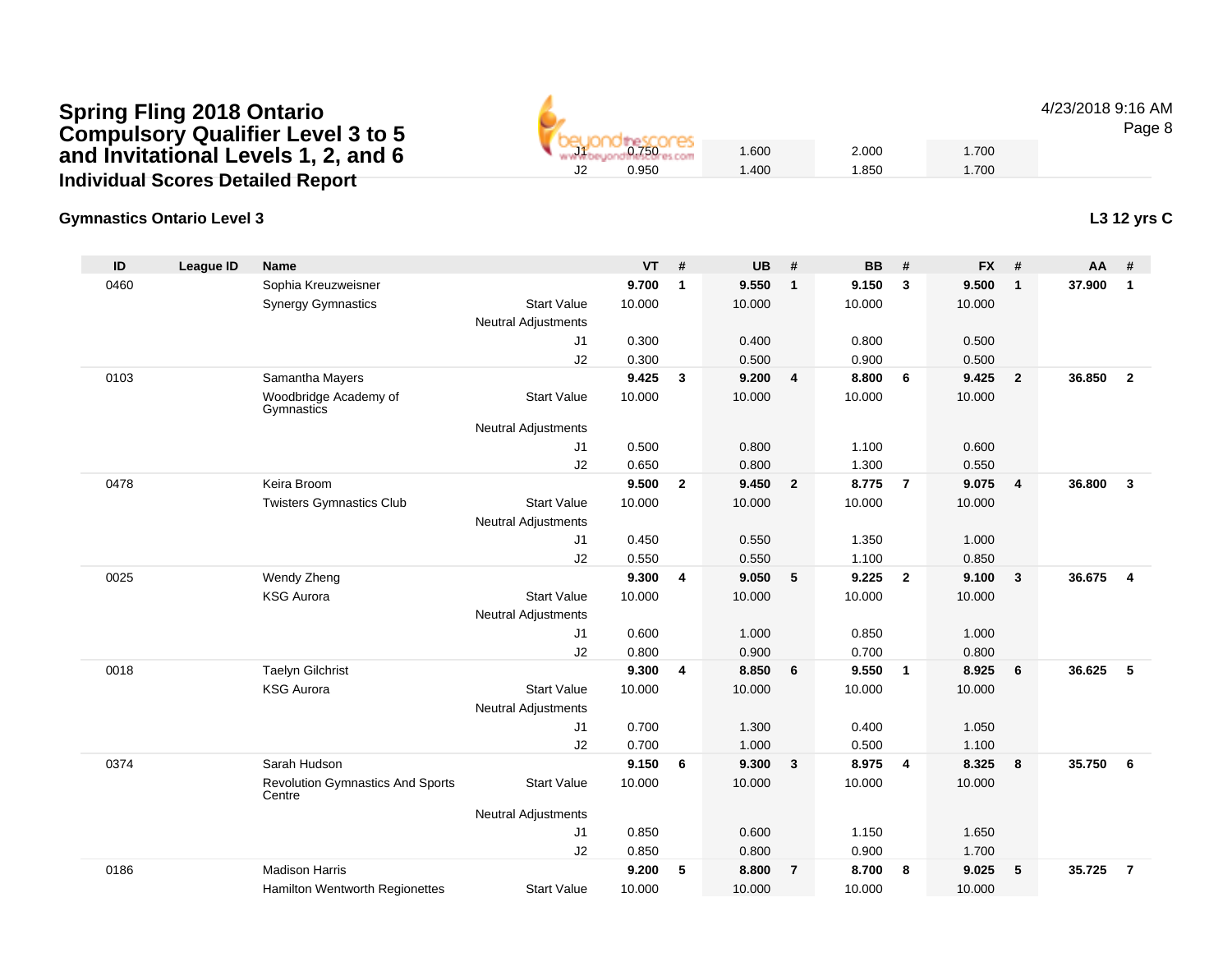# **Spring Fling 2018 Ontario Compulsory Qualifier Level 3 to 5 and Invitational Levels 1, 2, and 6Individual Scores Detailed Report**

Pulsars Gymnastics Club

0340

**Gymnastics Ontario Level 3**

the! ores: Neutral Adjustmentsbeyondthescores.com J1 0.650 1.300 1.250 0.950 J22 0.950 1.100 1.350 1.000

J1

J2

Neutral Adjustments

Reagen Windeler **8.850 <sup>7</sup> 8.800 <sup>7</sup> 8.875 <sup>5</sup> 8.850 <sup>7</sup> 35.375 <sup>8</sup>**

Start Value 10.000 10.000 10.000 10.000

1.150 1.200 1.250 1.200

1.150 1.200 1.000 1.100

#### 4/23/2018 9:16 AM

Page 9

### **L3 13 yrs A**

| ID   | League ID | <b>Name</b>                                       |                            | <b>VT</b> | #            | <b>UB</b> | #            | <b>BB</b> | #              | <b>FX</b> | #              | AA     |                         |
|------|-----------|---------------------------------------------------|----------------------------|-----------|--------------|-----------|--------------|-----------|----------------|-----------|----------------|--------|-------------------------|
| 0444 |           | Daniela Uruena                                    |                            | 9.450     | 5            | 9.450     | 1            | 9.350     | $\mathbf{2}$   | 9.250     | 5              | 37.500 |                         |
|      |           | <b>Synergy Gymnastics</b>                         | <b>Start Value</b>         | 10.000    |              | 10.000    |              | 10.000    |                | 10.000    |                |        |                         |
|      |           |                                                   | Neutral Adjustments        |           |              |           |              |           |                |           |                |        |                         |
|      |           |                                                   | J <sub>1</sub>             | 0.600     |              | 0.600     |              | 0.600     |                | 0.800     |                |        |                         |
|      |           |                                                   | J2                         | 0.500     |              | 0.500     |              | 0.700     |                | 0.700     |                |        |                         |
| 0355 |           | Avery Sousa                                       |                            | 9.375     | 6            | 9.400     | $\mathbf{2}$ | 9.350     | $\overline{2}$ | 9.275     | $\overline{4}$ | 37.400 | $\overline{\mathbf{2}}$ |
|      |           | <b>Revolution Gymnastics And Sports</b><br>Centre | <b>Start Value</b>         | 10.000    |              | 10.000    |              | 10.000    |                | 10.000    |                |        |                         |
|      |           |                                                   | <b>Neutral Adjustments</b> |           |              |           |              |           |                |           |                |        |                         |
|      |           |                                                   | J <sub>1</sub>             | 0.600     |              | 0.600     |              | 0.600     |                | 0.800     |                |        |                         |
|      |           |                                                   | J <sub>2</sub>             | 0.650     |              | 0.600     |              | 0.700     |                | 0.650     |                |        |                         |
| 0354 |           | <b>Riley Green</b>                                |                            | 9.200     | 8            | 9.300     | 4            | 9.450     | 1              | 9.200     | 6              | 37.150 | 3                       |
|      |           | <b>Revolution Gymnastics And Sports</b><br>Centre | <b>Start Value</b>         | 10.000    |              | 10.000    |              | 10.000    |                | 10.000    |                |        |                         |
|      |           |                                                   | <b>Neutral Adjustments</b> |           |              |           |              |           |                |           |                |        |                         |
|      |           |                                                   | J <sub>1</sub>             | 0.800     |              | 0.700     |              | 0.600     |                | 0.800     |                |        |                         |
|      |           |                                                   | J <sub>2</sub>             | 0.800     |              | 0.700     |              | 0.500     |                | 0.800     |                |        |                         |
| 0388 |           | <b>Becca Martin</b>                               |                            | 9.525     | 4            | 9.325     | 3            | 8.900     | 5              | 9.375     | $\mathbf{2}$   | 37.125 | 4                       |
|      |           | <b>Revolution Gymnastics And Sports</b><br>Centre | <b>Start Value</b>         | 10.000    |              | 10.000    |              | 10.000    |                | 10.000    |                |        |                         |
|      |           |                                                   | Neutral Adjustments        |           |              |           |              |           |                |           |                |        |                         |
|      |           |                                                   | J <sub>1</sub>             | 0.500     |              | 0.700     |              | 1.150     |                | 0.700     |                |        |                         |
|      |           |                                                   | J2                         | 0.450     |              | 0.650     |              | 1.050     |                | 0.550     |                |        |                         |
| 0101 |           | Eva Vyas                                          |                            | 9.675     | $\mathbf{2}$ | 8.950     | 8            | 9.000     | 4              | 9.275     | 4              | 36.900 | 5                       |
|      |           | Woodbridge Academy of<br>Gymnastics               | <b>Start Value</b>         | 10.000    |              | 10.000    |              | 10.000    |                | 10.000    |                |        |                         |

Neutral Adjustments

 J10.300 1.000 0.950 0.700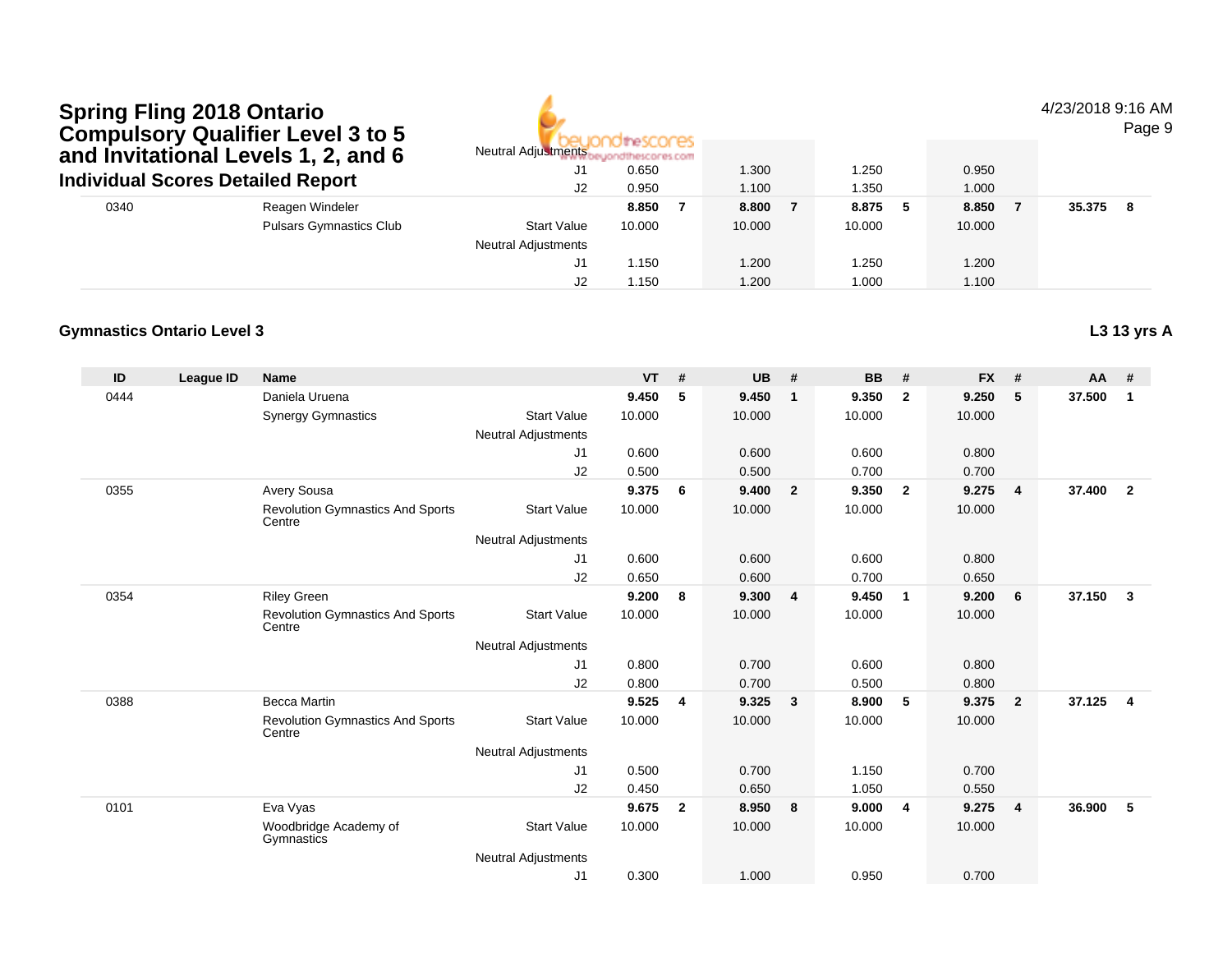|      | <b>Spring Fling 2018 Ontario</b><br><b>Compulsory Qualifier Level 3 to 5</b> |                            |        |                |        |                |          |                |        |                | 4/23/2018 9:16 AM | Page 10        |
|------|------------------------------------------------------------------------------|----------------------------|--------|----------------|--------|----------------|----------|----------------|--------|----------------|-------------------|----------------|
|      | and Invitational Levels 1, 2, and 6<br>Individual Scores Detailed Massers    |                            | 0.350  | com            | 1.100  |                | 1.050    |                | 0.750  |                |                   |                |
|      |                                                                              |                            | 9.600  | $\mathbf{3}$   | 9.150  | 5              | 8.525    | 6              | 9.300  | $\mathbf{3}$   | 36.575            | 6              |
|      |                                                                              | <b>Start Value</b>         | 10.000 |                | 10.000 |                | 10.000   |                | 10.000 |                |                   |                |
|      |                                                                              | <b>Neutral Adjustments</b> |        |                |        |                |          |                |        |                |                   |                |
|      |                                                                              | J1                         | 0.400  |                | 0.900  |                | 1.400    |                | 0.700  |                |                   |                |
|      |                                                                              | J2                         | 0.400  |                | 0.800  |                | 1.550    |                | 0.700  |                |                   |                |
| 0041 | Millie Jorgenson                                                             |                            | 9.300  | $\overline{7}$ | 9.000  | $\overline{7}$ | 9.050    | 3              | 9.050  | $\overline{7}$ | 36.400            | $\overline{7}$ |
|      | <b>KSG Aurora</b>                                                            | <b>Start Value</b>         | 10.000 |                | 10.000 |                | 10.000   |                | 10.000 |                |                   |                |
|      |                                                                              | <b>Neutral Adjustments</b> |        |                |        |                |          |                |        |                |                   |                |
|      |                                                                              | J <sub>1</sub>             | 0.600  |                | 1.000  |                | 0.950    |                | 1.050  |                |                   |                |
|      |                                                                              | J2                         | 0.800  |                | 1.000  |                | 0.950    |                | 0.850  |                |                   |                |
| 0581 | Sara Wright                                                                  |                            | 9.800  | 1              | 9.100  | 6              | 7.900    | $\overline{7}$ | 9.475  | $\mathbf{1}$   | 36.275            | 8              |
|      | Dancemakers Gymnastics                                                       | <b>Start Value</b>         | 10.000 |                | 10.000 |                | 10.000   |                | 10.000 |                |                   |                |
|      |                                                                              | <b>Neutral Adjustments</b> |        |                |        |                |          |                |        |                |                   |                |
|      |                                                                              | J1                         | 0.200  |                | 0.800  |                | 2.200    |                | 0.500  |                |                   |                |
|      |                                                                              | J2                         | 0.200  |                | 1.000  |                | 2.000    |                | 0.550  |                |                   |                |
| 0109 | Julia Cuddemi                                                                |                            | 9.300  | $\overline{7}$ | 8.900  | 9              | 8.525    | 6              | 8.775  | 8              | 35.500            | 9              |
|      | Woodbridge Academy of<br>Gymnastics                                          | <b>Start Value</b>         | 10.000 |                | 10.000 |                | 10.000   |                | 10.000 |                |                   |                |
|      |                                                                              | <b>Neutral Adjustments</b> |        |                |        |                | $-0.100$ |                |        |                |                   |                |
|      |                                                                              | J <sub>1</sub>             | 0.600  |                | 1.000  |                | 1.400    |                | 1.150  |                |                   |                |
|      |                                                                              | J2                         | 0.800  |                | 1.200  |                | 1.350    |                | 1.300  |                |                   |                |

| <b>Gymnastics Ontario Level 3</b> |  |  |
|-----------------------------------|--|--|
|-----------------------------------|--|--|

| ID   | League ID | Name                            |                            | <b>VT</b> | #                       | <b>UB</b> | -#                       | <b>BB</b> | #  | <b>FX</b> | #              | $AA$ #   |   |
|------|-----------|---------------------------------|----------------------------|-----------|-------------------------|-----------|--------------------------|-----------|----|-----------|----------------|----------|---|
| 0039 |           | Madison McCalla                 |                            | 9.500     | $_{3}$                  | 9.275     | $\overline{\phantom{a}}$ | 9.475     | -3 | 9.550     |                | 37.800   |   |
|      |           | <b>KSG Aurora</b>               | <b>Start Value</b>         | 10.000    |                         | 10.000    |                          | 10.000    |    | 10.000    |                |          |   |
|      |           |                                 | <b>Neutral Adjustments</b> |           |                         |           |                          |           |    |           |                |          |   |
|      |           |                                 | J1                         | 0.400     |                         | 0.650     |                          | 0.600     |    | 0.500     |                |          |   |
|      |           |                                 | J2                         | 0.600     |                         | 0.800     |                          | 0.450     |    | 0.400     |                |          |   |
| 0511 |           | Mya Roberts                     |                            | 9.625     | $\overline{\mathbf{2}}$ | 9.200     | $\overline{4}$           | 9.550     | -2 | 9.400     | $\overline{2}$ | 37.775 2 |   |
|      |           | <b>Twisters Gymnastics Club</b> | <b>Start Value</b>         | 10.000    |                         | 10.000    |                          | 10.000    |    | 10.000    |                |          |   |
|      |           |                                 | <b>Neutral Adjustments</b> |           |                         |           |                          |           |    |           |                |          |   |
|      |           |                                 | J1                         | 0.400     |                         | 0.850     |                          | 0.400     |    | 0.600     |                |          |   |
|      |           |                                 | J2                         | 0.350     |                         | 0.750     |                          | 0.500     |    | 0.600     |                |          |   |
| 0298 |           | Lauren Baxter                   |                            | 9.650     |                         | 8.950 8   |                          | 9.600     | -1 | 9.225     | $\overline{4}$ | 37.425   | 3 |
|      |           | <b>Pulsars Gymnastics Club</b>  | <b>Start Value</b>         | 10.000    |                         | 10.000    |                          | 10.000    |    | 10.000    |                |          |   |
|      |           |                                 | <b>Neutral Adjustments</b> |           |                         |           |                          |           |    |           |                |          |   |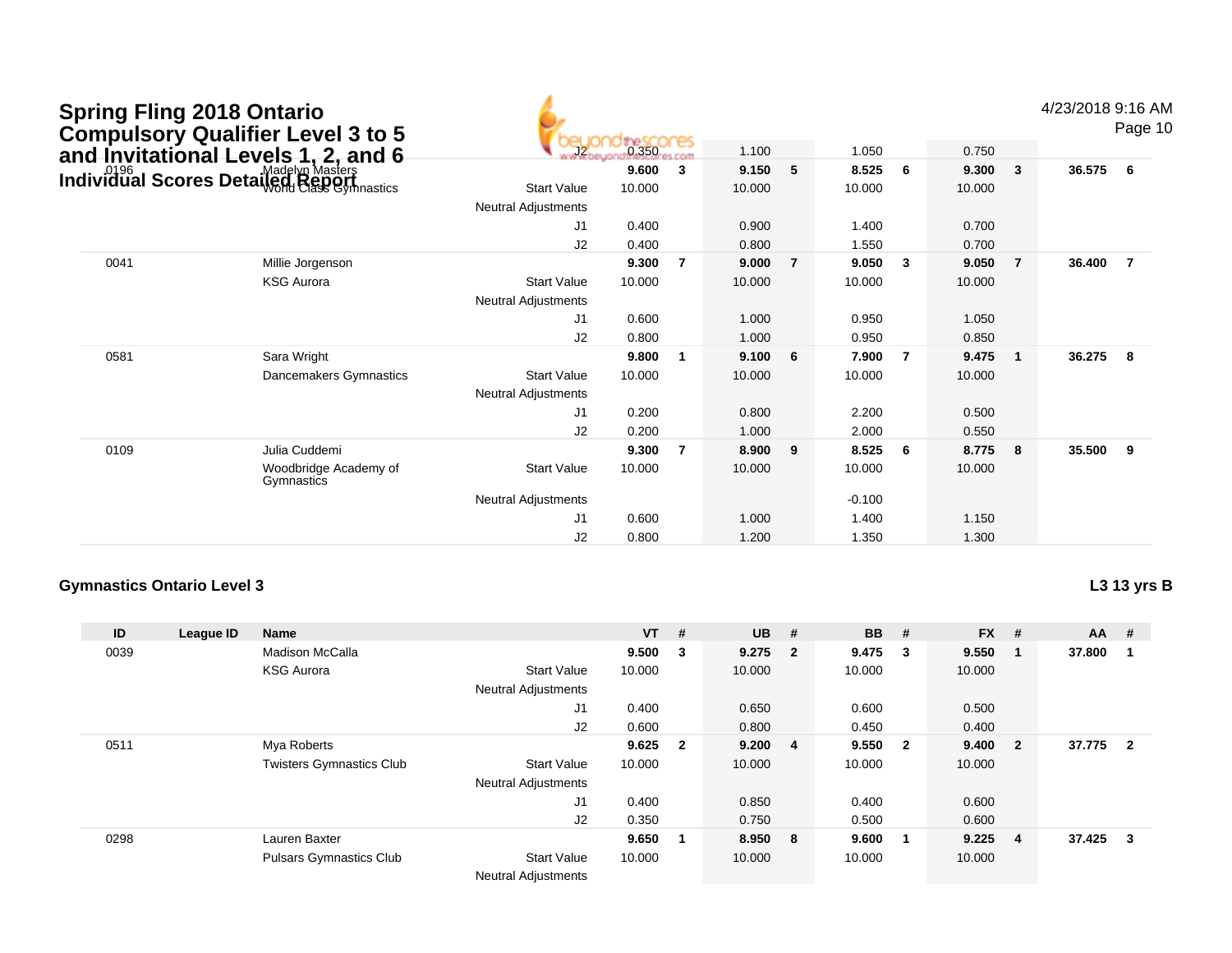|      | <b>Spring Fling 2018 Ontario<br/>Compulsory Qualifier Level 3 to 5</b> |                            |        |                |        |                 |          |                |        |                | 4/23/2018 9:16 AM | Page 11        |
|------|------------------------------------------------------------------------|----------------------------|--------|----------------|--------|-----------------|----------|----------------|--------|----------------|-------------------|----------------|
|      | and Invitational Levels 1, 2, and 6                                    | $-11$                      | 0.400  |                | 1.200  |                 | 0.400    |                | 0.750  |                |                   |                |
|      |                                                                        | J2                         | 0.300  |                | 0.900  |                 | 0.400    |                | 0.800  |                |                   |                |
|      | Individual Scores Detailed Report                                      |                            | 9.425  | $\overline{4}$ | 9.050  | $6\phantom{1}6$ | 9.275    | 5              | 9.300  | $\mathbf{3}$   | 37.050            | $\overline{4}$ |
|      | Woodbridge Academy of<br>Gymnastics                                    | <b>Start Value</b>         | 10.000 |                | 10.000 |                 | 10.000   |                | 10.000 |                |                   |                |
|      |                                                                        | <b>Neutral Adjustments</b> |        |                |        |                 |          |                |        |                |                   |                |
|      |                                                                        | J1                         | 0.500  |                | 0.900  |                 | 0.750    |                | 0.800  |                |                   |                |
|      |                                                                        | J2                         | 0.650  |                | 1.000  |                 | 0.700    |                | 0.600  |                |                   |                |
| 0575 | Grace Hynds                                                            |                            | 9.500  | $\mathbf{3}$   | 9.000  | $\overline{7}$  | 9.400    | 4              | 9.050  | $\overline{7}$ | 36.950            | 5              |
|      | Dancemakers Gymnastics                                                 | <b>Start Value</b>         | 10.000 |                | 10.000 |                 | 10.000   |                | 10.000 |                |                   |                |
|      |                                                                        | <b>Neutral Adjustments</b> |        |                |        |                 |          |                |        |                |                   |                |
|      |                                                                        | J1                         | 0.400  |                | 1.000  |                 | 0.550    |                | 1.000  |                |                   |                |
|      |                                                                        | J2                         | 0.600  |                | 1.000  |                 | 0.650    |                | 0.900  |                |                   |                |
| 0406 | Elena Onishenko                                                        |                            | 9.175  | $\overline{7}$ | 9.225  | $\mathbf{3}$    | 9.125    | 6              | 9.150  | 5              | 36.675            | 6              |
|      | Sault Ste Marie Gymnastics Club                                        | <b>Start Value</b>         | 10.000 |                | 10.000 |                 | 10.000   |                | 10.000 |                |                   |                |
|      |                                                                        | <b>Neutral Adjustments</b> |        |                |        |                 |          |                |        |                |                   |                |
|      |                                                                        | J1                         | 0.900  |                | 0.750  |                 | 0.800    |                | 0.900  |                |                   |                |
|      |                                                                        | J2                         | 0.750  |                | 0.800  |                 | 0.950    |                | 0.800  |                |                   |                |
| 0117 | Amanda Cosentino                                                       |                            | 9.300  | 6              | 9.100  | 5               | 8.900    | 8              | 9.150  | 5              | 36.450            | $\overline{7}$ |
|      | Woodbridge Academy of<br>Gymnastics                                    | <b>Start Value</b>         | 10.000 |                | 10.000 |                 | 10.000   |                | 10.000 |                |                   |                |
|      |                                                                        | <b>Neutral Adjustments</b> |        |                |        |                 | $-0.100$ |                |        |                |                   |                |
|      |                                                                        | J1                         | 0.700  |                | 0.850  |                 | 1.150    |                | 0.750  |                |                   |                |
|      |                                                                        | J2                         | 0.700  |                | 0.950  |                 | 0.850    |                | 0.950  |                |                   |                |
| 0016 | <b>Mira Malik</b>                                                      |                            | 9.175  | $\overline{7}$ | 9.300  | $\mathbf{1}$    | 8.975    | $\overline{7}$ | 8.475  | 9              | 35.925            | 8              |
|      | <b>KSG Aurora</b>                                                      | <b>Start Value</b>         | 10.000 |                | 10.000 |                 | 10.000   |                | 10.000 |                |                   |                |
|      |                                                                        | <b>Neutral Adjustments</b> |        |                |        |                 | $-0.100$ |                |        |                |                   |                |
|      |                                                                        | J1                         | 0.800  |                | 0.700  |                 | 0.800    |                | 1.450  |                |                   |                |
|      |                                                                        | J <sub>2</sub>             | 0.850  |                | 0.700  |                 | 1.050    |                | 1.600  |                |                   |                |
| 0178 | Aine Doyle                                                             |                            | 9.350  | -5             | 8.350  | 10              | 8.075    | 9              | 9.125  | 6              | 34.900            | 9              |
|      | Hamilton Wentworth Regionettes                                         | <b>Start Value</b>         | 10.000 |                | 10.000 |                 | 10.000   |                | 10.000 |                |                   |                |
|      |                                                                        | <b>Neutral Adjustments</b> |        |                |        |                 | $-0.100$ |                |        |                |                   |                |
|      |                                                                        | J1                         | 0.600  |                | 1.600  |                 | 1.900    |                | 0.950  |                |                   |                |
|      |                                                                        | J2                         | 0.700  |                | 1.700  |                 | 1.750    |                | 0.800  |                |                   |                |
| 0339 | <b>Taylor Watson</b>                                                   |                            | 9.150  | 8              | 8.400  | 9               | 7.725    | 10             | 8.550  | 8              | 33.825            | 10             |
|      | <b>Pulsars Gymnastics Club</b>                                         | <b>Start Value</b>         | 10.000 |                | 10.000 |                 | 10.000   |                | 10.000 |                |                   |                |
|      |                                                                        | <b>Neutral Adjustments</b> |        |                |        |                 |          |                |        |                |                   |                |
|      |                                                                        | J1                         | 0.800  |                | 1.700  |                 | 2.450    |                | 1.500  |                |                   |                |
|      |                                                                        | J2                         | 0.900  |                | 1.500  |                 | 2.100    |                | 1.400  |                |                   |                |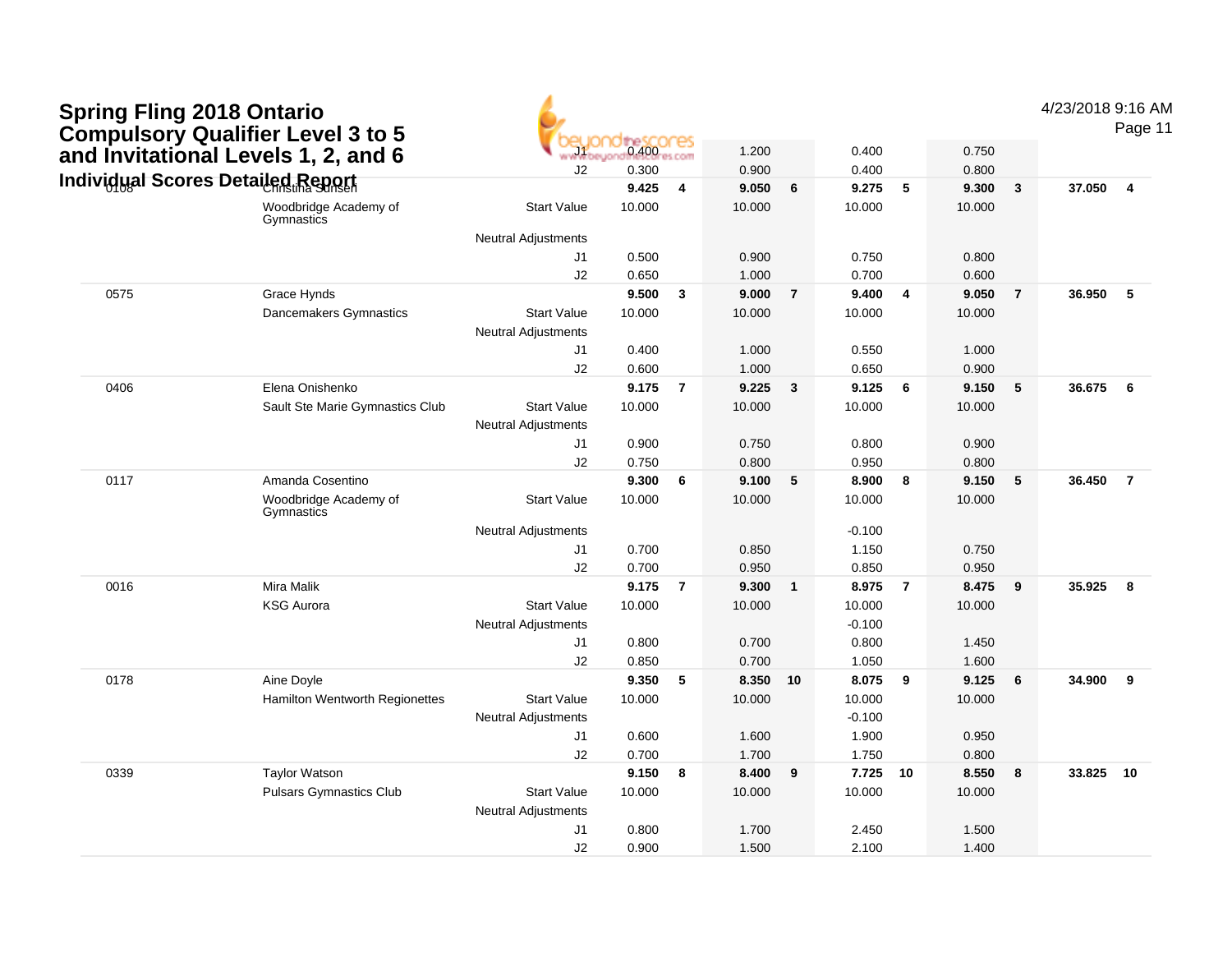### **Gymnastics Ontario Level 3Individual Scores Detailed Report L3 13 yrs CSpring Fling 2018 Ontario Compulsory Qualifier Level 3 to 5 and Invitational Levels 1, 2, and 6**



4/23/2018 9:16 AMPage 12

| ID   | <b>League ID</b> | <b>Name</b>                                       |                            | <b>VT</b> | #            | <b>UB</b> | #              | <b>BB</b> | #              | <b>FX</b> | #                       | AA     | #                       |
|------|------------------|---------------------------------------------------|----------------------------|-----------|--------------|-----------|----------------|-----------|----------------|-----------|-------------------------|--------|-------------------------|
| 0442 |                  | Antea Schiefer                                    |                            | 9.575     | 3            | 9.575     | $\overline{1}$ | 9.325     | $\overline{2}$ | 9.175     | $\overline{4}$          | 37.650 | $\mathbf{1}$            |
|      |                  | <b>Synergy Gymnastics</b>                         | <b>Start Value</b>         | 10.000    |              | 10.000    |                | 10.000    |                | 10.000    |                         |        |                         |
|      |                  |                                                   | <b>Neutral Adjustments</b> |           |              |           |                |           |                |           |                         |        |                         |
|      |                  |                                                   | J1                         | 0.400     |              | 0.550     |                | 0.550     |                | 0.800     |                         |        |                         |
|      |                  |                                                   | J2                         | 0.450     |              | 0.300     |                | 0.800     |                | 0.850     |                         |        |                         |
| 0182 |                  | Christie Presendieu                               |                            | 9.350     | 5            | 9.250     | 5              | 9.250     | $\mathbf{3}$   | 9.625     | $\overline{1}$          | 37.475 | $\overline{2}$          |
|      |                  | Hamilton Wentworth Regionettes                    | <b>Start Value</b>         | 10.000    |              | 10.000    |                | 10.000    |                | 10.000    |                         |        |                         |
|      |                  |                                                   | <b>Neutral Adjustments</b> |           |              |           |                | $-0.100$  |                |           |                         |        |                         |
|      |                  |                                                   | J1                         | 0.600     |              | 0.800     |                | 0.650     |                | 0.400     |                         |        |                         |
|      |                  |                                                   | J2                         | 0.700     |              | 0.700     |                | 0.650     |                | 0.350     |                         |        |                         |
| 0372 |                  | <b>Olivia Frost</b>                               |                            | 9.575     | 3            | 9.300     | $\overline{4}$ | 9.125     | $\overline{4}$ | 9.175     | $\overline{\mathbf{4}}$ | 37.175 | $\overline{3}$          |
|      |                  | <b>Revolution Gymnastics And Sports</b><br>Centre | <b>Start Value</b>         | 10.000    |              | 10.000    |                | 10.000    |                | 10.000    |                         |        |                         |
|      |                  |                                                   | <b>Neutral Adjustments</b> |           |              |           |                |           |                |           |                         |        |                         |
|      |                  |                                                   | J1                         | 0.500     |              | 0.600     |                | 0.800     |                | 0.750     |                         |        |                         |
|      |                  |                                                   | J2                         | 0.350     |              | 0.800     |                | 0.950     |                | 0.900     |                         |        |                         |
| 0256 |                  | Elo Okafor                                        |                            | 9.525     | 4            | 9.350     | 3              | 8.900     | 6              | 9.350     | $\overline{2}$          | 37.125 | $\overline{\mathbf{4}}$ |
|      |                  | Niagara Acro Cats                                 | <b>Start Value</b>         | 10.000    |              | 10.000    |                | 10.000    |                | 10.000    |                         |        |                         |
|      |                  |                                                   | <b>Neutral Adjustments</b> |           |              |           |                |           |                |           |                         |        |                         |
|      |                  |                                                   | J1                         | 0.400     |              | 0.700     |                | 1.150     |                | 0.700     |                         |        |                         |
|      |                  |                                                   | J2                         | 0.550     |              | 0.600     |                | 1.050     |                | 0.600     |                         |        |                         |
| 0404 |                  | Sophie Heika                                      |                            | 9.725     | $\mathbf{1}$ | 9.350     | $\mathbf{3}$   | 8.950     | 5              | 9.100     | 5                       | 37.125 | $\overline{4}$          |
|      |                  | Sault Ste Marie Gymnastics Club                   | <b>Start Value</b>         | 10.000    |              | 10.000    |                | 10.000    |                | 10.000    |                         |        |                         |
|      |                  |                                                   | <b>Neutral Adjustments</b> |           |              |           |                |           |                |           |                         |        |                         |
|      |                  |                                                   | J1                         | 0.300     |              | 0.750     |                | 1.100     |                | 0.900     |                         |        |                         |
|      |                  |                                                   | J2                         | 0.250     |              | 0.550     |                | 1.000     |                | 0.900     |                         |        |                         |
| 0021 |                  | Anastasia Paraskevopoulos                         |                            | 9.350     | 5            | 9.000     | 6              | 9.350     | $\overline{1}$ | 9.175     | $\overline{4}$          | 36.875 | 5                       |
|      |                  | <b>KSG Aurora</b>                                 | <b>Start Value</b>         | 10.000    |              | 10.000    |                | 10.000    |                | 10.000    |                         |        |                         |
|      |                  |                                                   | <b>Neutral Adjustments</b> |           |              |           |                |           |                |           |                         |        |                         |
|      |                  |                                                   | J1                         | 0.600     |              | 1.000     |                | 0.650     |                | 0.900     |                         |        |                         |
|      |                  |                                                   | J2                         | 0.700     |              | 1.000     |                | 0.650     |                | 0.750     |                         |        |                         |
| 0580 |                  | Nadia Mandeno                                     |                            | 9.600     | $\mathbf{2}$ | 8.750     | $\overline{7}$ | 8.825     | $\overline{7}$ | 9.250     | $\mathbf{3}$            | 36.425 | 6                       |
|      |                  | Dancemakers Gymnastics                            | <b>Start Value</b>         | 10.000    |              | 10.000    |                | 10.000    |                | 10.000    |                         |        |                         |
|      |                  |                                                   | <b>Neutral Adjustments</b> |           |              |           |                |           |                |           |                         |        |                         |
|      |                  |                                                   | J <sub>1</sub>             | 0.400     |              | 1.400     |                | 1.100     |                | 0.800     |                         |        |                         |
|      |                  |                                                   |                            |           |              |           |                |           |                |           |                         |        |                         |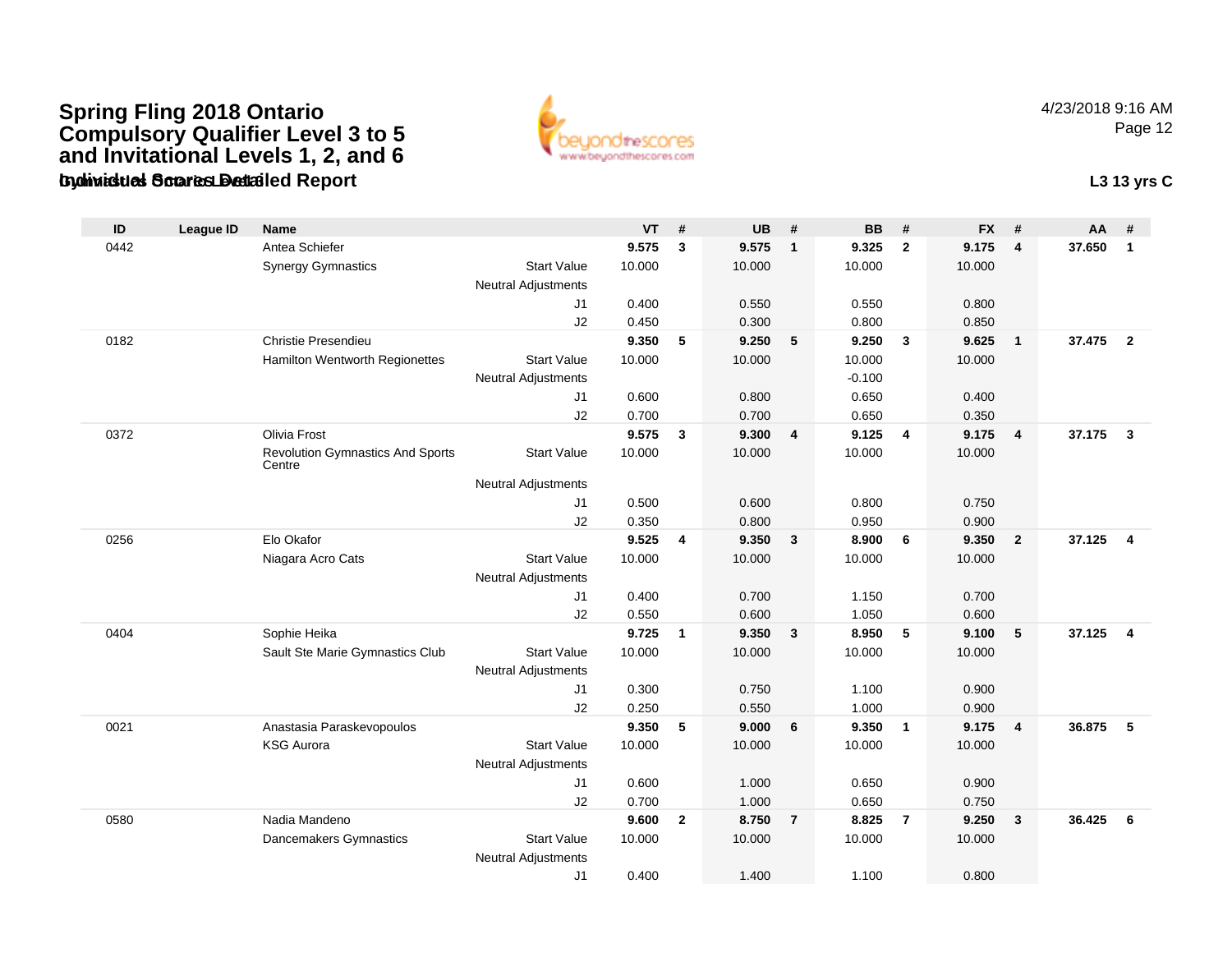#### 4/23/2018 9:16 AM

Page 13

|      | and Invitational Levels 1, 2, and 6                                                      |                            | 0.400  |     | 1.100     | 1.250    |     | 0.700  |   |        |    |
|------|------------------------------------------------------------------------------------------|----------------------------|--------|-----|-----------|----------|-----|--------|---|--------|----|
|      |                                                                                          |                            | 8.950  |     | $9.550$ 2 | 8.400    | - 9 | 8.975  | 6 | 35.875 |    |
|      | <b>Individual Scores Detailed Céridonio</b><br>I <b>ndividual Scores Detailed Report</b> | <b>Start Value</b>         | 10.000 |     | 10.000    | 10.000   |     | 10.000 |   |        |    |
|      |                                                                                          | Neutral Adjustments        |        |     |           | $-0.100$ |     |        |   |        |    |
|      |                                                                                          | J1                         | 0.900  |     | 0.550     | 1.450    |     | 1.100  |   |        |    |
|      |                                                                                          | J2                         | 1.200  |     | 0.350     | 1.550    |     | 0.950  |   |        |    |
| 0180 | Vanessa Torelli                                                                          |                            | 9.000  | - 6 | 8.425 8   | 8.450 8  |     | 8.875  |   | 34.750 | -8 |
|      | Hamilton Wentworth Regionettes                                                           | <b>Start Value</b>         | 10.000 |     | 10.000    | 10.000   |     | 10.000 |   |        |    |
|      |                                                                                          | <b>Neutral Adjustments</b> |        |     |           |          |     |        |   |        |    |
|      |                                                                                          | J1                         | 0.900  |     | 1.700     | 1.450    |     | 1.050  |   |        |    |
|      |                                                                                          | J2                         | 1.100  |     | 1.450     | 1.650    |     | 1.200  |   |        |    |

aadu saaaas

#### **Gymnastics Ontario Level 3**

**L3 14+ yrs A**

| ID   | League ID | <b>Name</b>                         |                            | <b>VT</b> | #            | <b>UB</b> | #                       | <b>BB</b> | #                       | <b>FX</b> | #            | $AA$ # |                |
|------|-----------|-------------------------------------|----------------------------|-----------|--------------|-----------|-------------------------|-----------|-------------------------|-----------|--------------|--------|----------------|
| 0040 |           | Alyssa Braganza                     |                            | 9.300     | 4            | 9.300     | -1                      | 9.175     | $\mathbf 1$             | 9.150     | $\mathbf{2}$ | 36.925 | 1              |
|      |           | <b>KSG Aurora</b>                   | <b>Start Value</b>         | 10.000    |              | 10.000    |                         | 10.000    |                         | 10.000    |              |        |                |
|      |           |                                     | Neutral Adjustments        |           |              |           |                         |           |                         |           |              |        |                |
|      |           |                                     | J <sub>1</sub>             | 0.800     |              | 0.800     |                         | 0.800     |                         | 0.950     |              |        |                |
|      |           |                                     | J2                         | 0.600     |              | 0.600     |                         | 0.850     |                         | 0.750     |              |        |                |
| 0258 |           | Brooklynne Aiello                   |                            | 9.800     | $\mathbf{1}$ | 9.050     | $\overline{\mathbf{2}}$ | 8.900     | $\overline{2}$          | 9.175     | $\mathbf{1}$ | 36.925 | $\mathbf 1$    |
|      |           | Niagara Acro Cats                   | <b>Start Value</b>         | 10.000    |              | 10.000    |                         | 10.000    |                         | 10.000    |              |        |                |
|      |           |                                     | Neutral Adjustments        |           |              |           |                         | $-0.100$  |                         |           |              |        |                |
|      |           |                                     | J <sub>1</sub>             | 0.200     |              | 0.900     |                         | 1.100     |                         | 0.800     |              |        |                |
|      |           |                                     | J2                         | 0.200     |              | 1.000     |                         | 0.900     |                         | 0.850     |              |        |                |
| 0476 |           | Sophia Bonellos                     |                            | 9.300     | 4            | 9.300     | $\overline{1}$          | 8.700     | $\overline{\mathbf{3}}$ | 8.700     | 6            | 36.000 | $\overline{2}$ |
|      |           | <b>Twisters Gymnastics Club</b>     | Start Value                | 10.000    |              | 10.000    |                         | 10.000    |                         | 10.000    |              |        |                |
|      |           |                                     | Neutral Adjustments        |           |              |           |                         |           |                         |           |              |        |                |
|      |           |                                     | J <sub>1</sub>             | 0.800     |              | 0.600     |                         | 1.250     |                         | 1.400     |              |        |                |
|      |           |                                     | J2                         | 0.600     |              | 0.800     |                         | 1.350     |                         | 1.200     |              |        |                |
| 0486 |           | Legacy Clarke                       |                            | 9.150     | 5            | 9.050     | $\overline{\mathbf{2}}$ | 8.675     | $\overline{4}$          | 8.900     | 4            | 35.775 | $\mathbf{3}$   |
|      |           | <b>Twisters Gymnastics Club</b>     | <b>Start Value</b>         | 10.000    |              | 10.000    |                         | 10.000    |                         | 10.000    |              |        |                |
|      |           |                                     | <b>Neutral Adjustments</b> |           |              |           |                         |           |                         |           |              |        |                |
|      |           |                                     | J <sub>1</sub>             | 0.800     |              | 1.000     |                         | 1.350     |                         | 1.200     |              |        |                |
|      |           |                                     | J2                         | 0.900     |              | 0.900     |                         | 1.300     |                         | 1.000     |              |        |                |
| 0100 |           | Maithily Kadam                      |                            | 9.350     | 3            | 8.325     | - 5                     | 8.625     | -5                      | 9.100     | 3            | 35.400 | $\overline{4}$ |
|      |           | Woodbridge Academy of<br>Gymnastics | <b>Start Value</b>         | 10.000    |              | 10.000    |                         | 10.000    |                         | 10.000    |              |        |                |
|      |           |                                     | Neutral Adjustments        |           |              |           |                         | $-0.100$  |                         |           |              |        |                |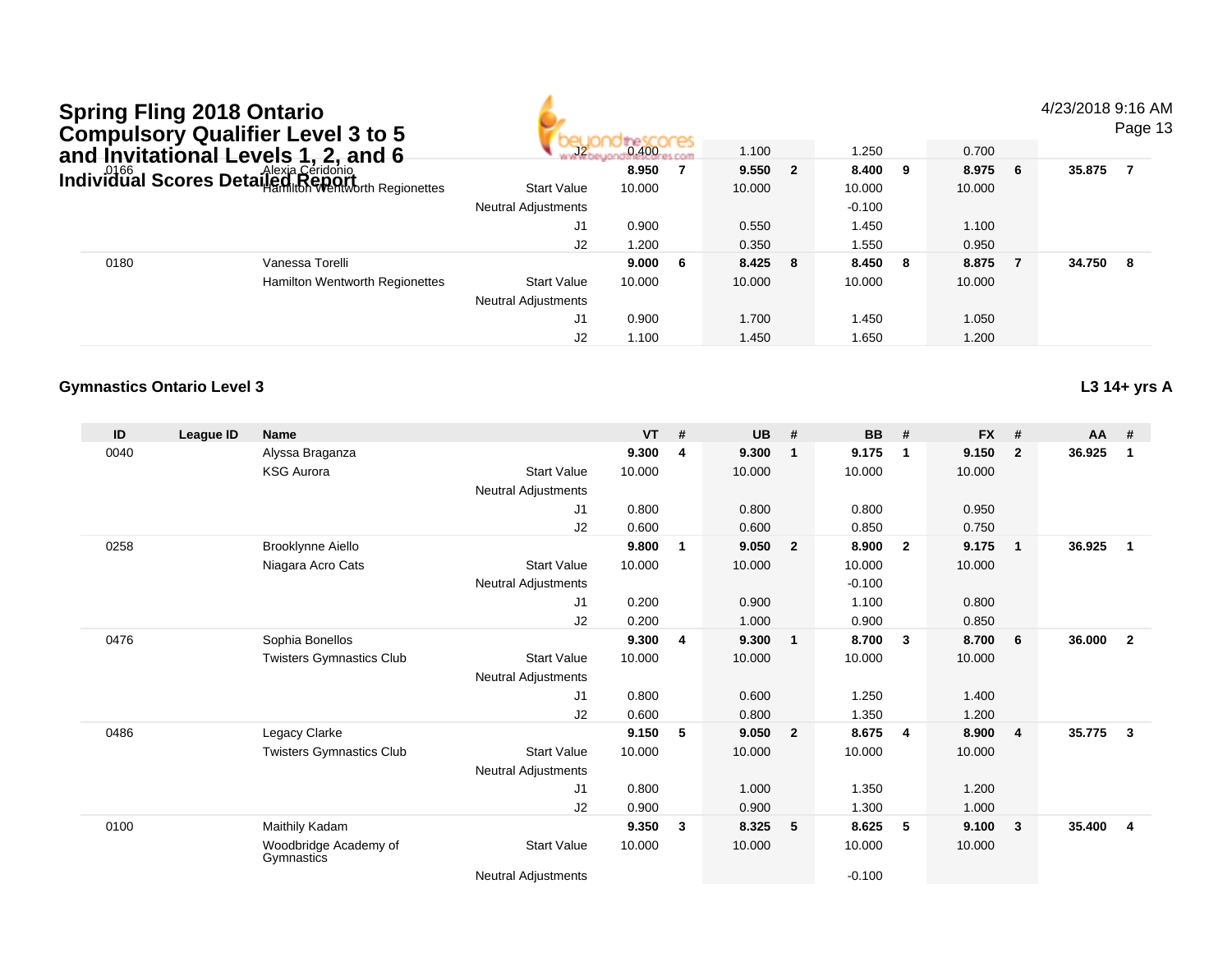4/23/2018 9:16 AM

Page 14

| and Invitational Levels 1, 2, and 6 |                                    | 0.600<br>и ез<br>المتحدد<br><b>PS.COMT</b><br>J2<br>0.700 |        | 1.650<br>1.700 |         | 1.300<br>1.250 |        | 0.950<br>0.850 |        |   |          |  |
|-------------------------------------|------------------------------------|-----------------------------------------------------------|--------|----------------|---------|----------------|--------|----------------|--------|---|----------|--|
|                                     | Individ്ഡal Scores Detailed Report |                                                           | 9.075  | - 6            | 8.600 4 |                | 8.500  | - 6            | 8.850  | 5 | 35.025 5 |  |
|                                     | <b>KSG Aurora</b>                  | <b>Start Value</b>                                        | 10.000 |                | 10.000  |                | 10.000 |                | 10.000 |   |          |  |
|                                     |                                    | <b>Neutral Adjustments</b>                                |        |                |         |                |        |                |        |   |          |  |
|                                     |                                    | J1                                                        | 0.900  |                | 1.200   |                | 1.650  |                | 1.100  |   |          |  |
|                                     |                                    | J2                                                        | 0.950  |                | 1.600   |                | 1.350  |                | 1.200  |   |          |  |
| 0038                                | Amalia Jeler                       |                                                           | 9.500  | $\mathbf{2}$   | 8.875 3 |                | 7.850  | - 7            | 8.400  |   | 34.625 6 |  |
|                                     | <b>KSG Aurora</b>                  | <b>Start Value</b>                                        | 10.000 |                | 10.000  |                | 10.000 |                | 10.000 |   |          |  |
|                                     |                                    | <b>Neutral Adjustments</b>                                |        |                |         |                |        |                |        |   |          |  |
|                                     |                                    | J1                                                        | 0.600  |                | 1.150   |                | 2.050  |                | 1.500  |   |          |  |
|                                     |                                    | J2                                                        | 0.400  |                | 1.100   |                | 2.250  |                | 1.700  |   |          |  |

ali saabaa

٤,

#### **Gymnastics Ontario Level 3**

**L3 14+ yrs B**

| ID   | League ID | <b>Name</b>                     |                            | <b>VT</b> | #              | <b>UB</b> | #              | <b>BB</b> | #              | <b>FX</b> | #            | $AA$ # |                |
|------|-----------|---------------------------------|----------------------------|-----------|----------------|-----------|----------------|-----------|----------------|-----------|--------------|--------|----------------|
| 0472 |           | Paige Beeley                    |                            | 9.700     | -1             | 9.400     | $\mathbf 1$    | 9.325     | 3              | 9.500     | $\mathbf{2}$ | 37.925 | -1             |
|      |           | <b>Twisters Gymnastics Club</b> | <b>Start Value</b>         | 10.000    |                | 10.000    |                | 10.000    |                | 10.000    |              |        |                |
|      |           |                                 | <b>Neutral Adjustments</b> |           |                |           |                |           |                |           |              |        |                |
|      |           |                                 | J1                         | 0.200     |                | 0.700     |                | 0.650     |                | 0.500     |              |        |                |
|      |           |                                 | J2                         | 0.400     |                | 0.500     |                | 0.700     |                | 0.500     |              |        |                |
| 0502 |           | Ceilidh Heramchuk               |                            | 9.675     | $\overline{2}$ | 9.200     | -4             | 9.350     | $\overline{2}$ | 9.600     | 1            | 37.825 | $\overline{2}$ |
|      |           | <b>Twisters Gymnastics Club</b> | <b>Start Value</b>         | 10.000    |                | 10.000    |                | 10.000    |                | 10.000    |              |        |                |
|      |           |                                 | Neutral Adjustments        |           |                |           |                |           |                |           |              |        |                |
|      |           |                                 | J <sub>1</sub>             | 0.300     |                | 0.750     |                | 0.600     |                | 0.450     |              |        |                |
|      |           |                                 | J2                         | 0.350     |                | 0.850     |                | 0.700     |                | 0.350     |              |        |                |
| 0517 |           | Mackenzie Taylor                |                            | 9.500     | $\mathbf{3}$   | 9.250     | - 3            | 9.500     | $\mathbf 1$    | 9.250     | 4            | 37.500 | 3              |
|      |           | <b>Twisters Gymnastics Club</b> | <b>Start Value</b>         | 10.000    |                | 10.000    |                | 10.000    |                | 10.000    |              |        |                |
|      |           |                                 | <b>Neutral Adjustments</b> |           |                |           |                |           |                |           |              |        |                |
|      |           |                                 | J1                         | 0.400     |                | 0.800     |                | 0.550     |                | 0.700     |              |        |                |
|      |           |                                 | J2                         | 0.600     |                | 0.700     |                | 0.450     |                | 0.800     |              |        |                |
| 0516 |           | Annika Stratton                 |                            | 9.500     | $\mathbf{3}$   | 9.350     | $\overline{2}$ | 9.000     | 4              | 9.400     | 3            | 37.250 | $\overline{4}$ |
|      |           | <b>Twisters Gymnastics Club</b> | <b>Start Value</b>         | 10.000    |                | 10.000    |                | 10.000    |                | 10.000    |              |        |                |
|      |           |                                 | <b>Neutral Adjustments</b> |           |                |           |                |           |                |           |              |        |                |
|      |           |                                 | J1                         | 0.400     |                | 0.600     |                | 1.000     |                | 0.550     |              |        |                |
|      |           |                                 | J2                         | 0.600     |                | 0.700     |                | 1.000     |                | 0.650     |              |        |                |
| 0467 |           | Kyra Adsetts-Adams              |                            | 9.000     | 5              | 9.150     | - 5            | 8.500     | 6              | 9.125     | 5            | 35.775 | 5              |
|      |           | <b>Twisters Gymnastics Club</b> | <b>Start Value</b>         | 10.000    |                | 10.000    |                | 10.000    |                | 10.000    |              |        |                |
|      |           |                                 | <b>Neutral Adjustments</b> |           |                |           |                |           |                |           |              |        |                |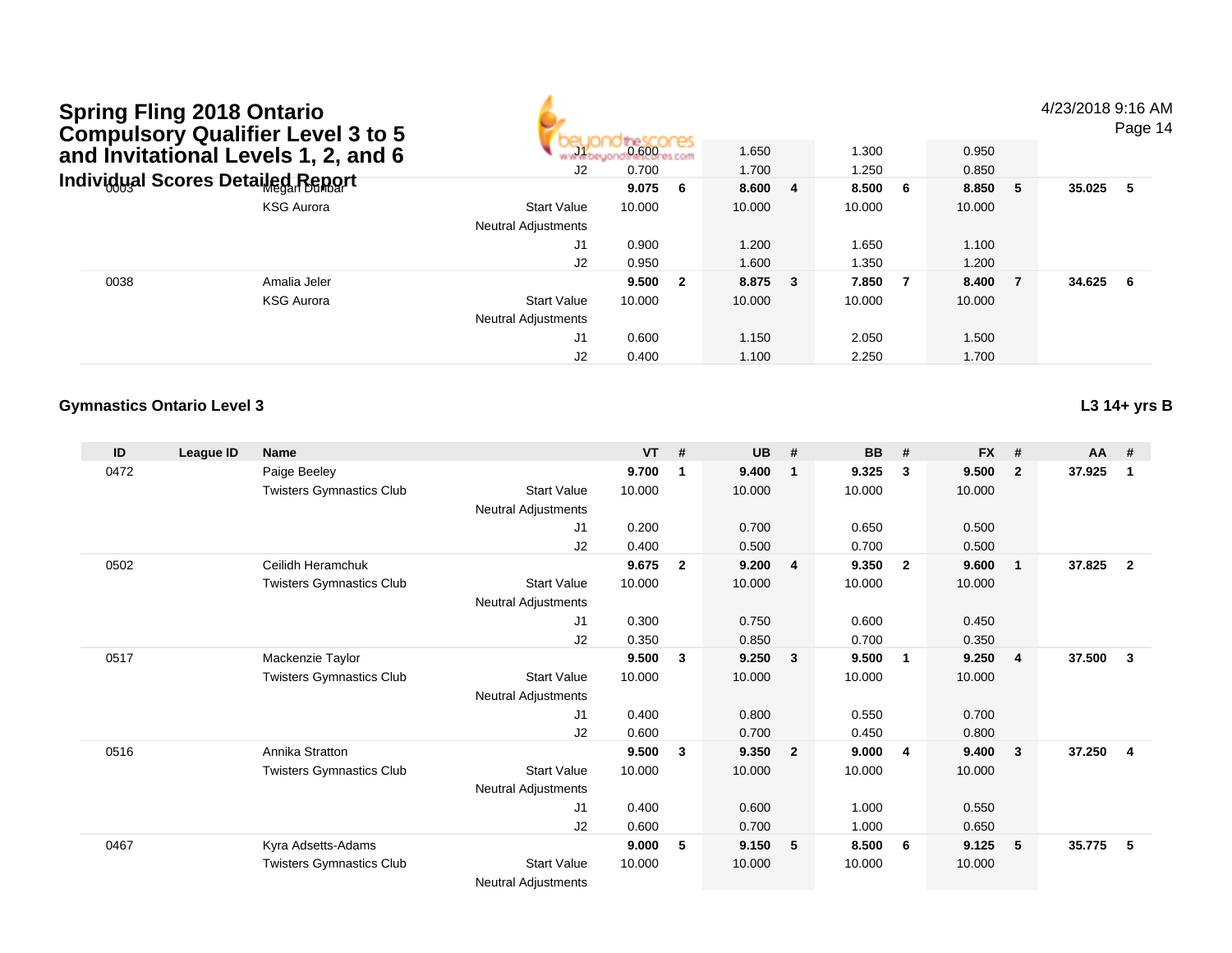| 4/23/2018 9:16 AM |  |  |
|-------------------|--|--|
|-------------------|--|--|

Page 15

| <b>OUTIDAISOLY QUATTICLE CYCLU IOU</b><br>and Invitational Levels 1, 2, and 6 | <b>THE REAL</b><br>J2      | 1.000<br>1.000 | 0.950<br>0.750 | 1.650<br>1.350 | 0.900<br>0.850 |        |     |
|-------------------------------------------------------------------------------|----------------------------|----------------|----------------|----------------|----------------|--------|-----|
| Individual Scores Detailed Report⊤                                            |                            | 9.450          | 9.050 6        | 8.825          | 8.000          | 35.325 | - 6 |
| <b>Tornados Gymnastics</b>                                                    | <b>Start Value</b>         | 10.000         | 10.000         | 10.000         | 10.000         |        |     |
|                                                                               | <b>Neutral Adjustments</b> |                |                | $-0.100$       |                |        |     |
|                                                                               |                            | 0.500          | 1.000          | 1.100          | 2.100          |        |     |
|                                                                               |                            | 0.600          | 0.900          | 1.050          | 1.900          |        |     |

#### **Gymnastics Ontario Level 3L3 10 yrs D**

| ID   | League ID | <b>Name</b>                     |                            | <b>VT</b> | #              | <b>UB</b> | #                       | <b>BB</b> | #                       | <b>FX</b> | #              | AA     | #              |
|------|-----------|---------------------------------|----------------------------|-----------|----------------|-----------|-------------------------|-----------|-------------------------|-----------|----------------|--------|----------------|
| 0225 |           | Lacey Huehn                     |                            | 8.800     | 3              | 8.800     | $\overline{4}$          | 9.275     | $\mathbf 1$             | 9.475     | $\overline{2}$ | 36.350 | $\mathbf{1}$   |
|      |           | <b>Dynamo Gymnastics</b>        | <b>Start Value</b>         | 10.000    |                | 10.000    |                         | 10.000    |                         | 10.000    |                |        |                |
|      |           |                                 | <b>Neutral Adjustments</b> |           |                |           |                         |           |                         |           |                |        |                |
|      |           |                                 | J1                         | 1.100     |                | 1.200     |                         | 0.750     |                         | 0.550     |                |        |                |
|      |           |                                 | J2                         | 1.300     |                | 1.200     |                         | 0.700     |                         | 0.500     |                |        |                |
| 0215 |           | Rowan Salem                     |                            | 8.575     | 6              | 9.400     | $\overline{\mathbf{2}}$ | 8.550     | $\mathbf{3}$            | 9.500     | $\overline{1}$ | 36.025 | $\overline{2}$ |
|      |           | Alliston Gymnastics Club        | <b>Start Value</b>         | 10.000    |                | 10.000    |                         | 10.000    |                         | 10.000    |                |        |                |
|      |           |                                 | <b>Neutral Adjustments</b> |           |                |           |                         | $-0.100$  |                         |           |                |        |                |
|      |           |                                 | J1                         | 1.450     |                | 0.550     |                         | 1.100     |                         | 0.450     |                |        |                |
|      |           |                                 | J2                         | 1.400     |                | 0.650     |                         | 1.600     |                         | 0.550     |                |        |                |
| 0208 |           | Anna Gulyas                     |                            | 8.550     | $\overline{7}$ | 9.475     | $\overline{1}$          | 8.875     | $\overline{2}$          | 9.100     | 5              | 36.000 | $\mathbf{3}$   |
|      |           | Alliston Gymnastics Club        | <b>Start Value</b>         | 10.000    |                | 10.000    |                         | 10.000    |                         | 10.000    |                |        |                |
|      |           |                                 | <b>Neutral Adjustments</b> |           |                |           |                         | $-0.100$  |                         |           |                |        |                |
|      |           |                                 | J1                         | 1.450     |                | 0.450     |                         | 1.000     |                         | 0.800     |                |        |                |
|      |           |                                 | J2                         | 1.450     |                | 0.600     |                         | 1.050     |                         | 1.000     |                |        |                |
| 0253 |           | Sierra Schertzing               |                            | 8.850     | $\mathbf{2}$   | 9.400     | $\overline{2}$          | 8.550     | $\overline{\mathbf{3}}$ | 9.200     | 3              | 36.000 | 3              |
|      |           | Niagara Acro Cats               | <b>Start Value</b>         | 10.000    |                | 10.000    |                         | 10.000    |                         | 10.000    |                |        |                |
|      |           |                                 | <b>Neutral Adjustments</b> |           |                |           |                         |           |                         |           |                |        |                |
|      |           |                                 | J1                         | 1.200     |                | 0.500     |                         | 1.500     |                         | 0.700     |                |        |                |
|      |           |                                 | J2                         | 1.100     |                | 0.700     |                         | 1.400     |                         | 0.900     |                |        |                |
| 0492 |           | <b>Grace Dennison</b>           |                            | 9.300     | $\mathbf{1}$   | 8.800     | $\overline{4}$          | 8.175     | 5                       | 9.500     | $\overline{1}$ | 35.775 | $\overline{4}$ |
|      |           | <b>Twisters Gymnastics Club</b> | <b>Start Value</b>         | 10.000    |                | 10.000    |                         | 10.000    |                         | 10.000    |                |        |                |
|      |           |                                 | <b>Neutral Adjustments</b> |           |                |           |                         |           |                         |           |                |        |                |
|      |           |                                 | J1                         | 0.750     |                | 1.200     |                         | 1.800     |                         | 0.550     |                |        |                |
|      |           |                                 | J2                         | 0.650     |                | 1.200     |                         | 1.850     |                         | 0.450     |                |        |                |
| 0515 |           | Mikaelle Steinberg              |                            | 8.700     | 5              | 8.650     | $-5$                    | 8.525     | $\overline{\mathbf{4}}$ | 9.150     | $\overline{4}$ | 35.025 | 5              |
|      |           | <b>Twisters Gymnastics Club</b> | <b>Start Value</b>         | 10.000    |                | 10.000    |                         | 10.000    |                         | 10.000    |                |        |                |
|      |           |                                 | <b>Neutral Adjustments</b> |           |                |           |                         |           |                         |           |                |        |                |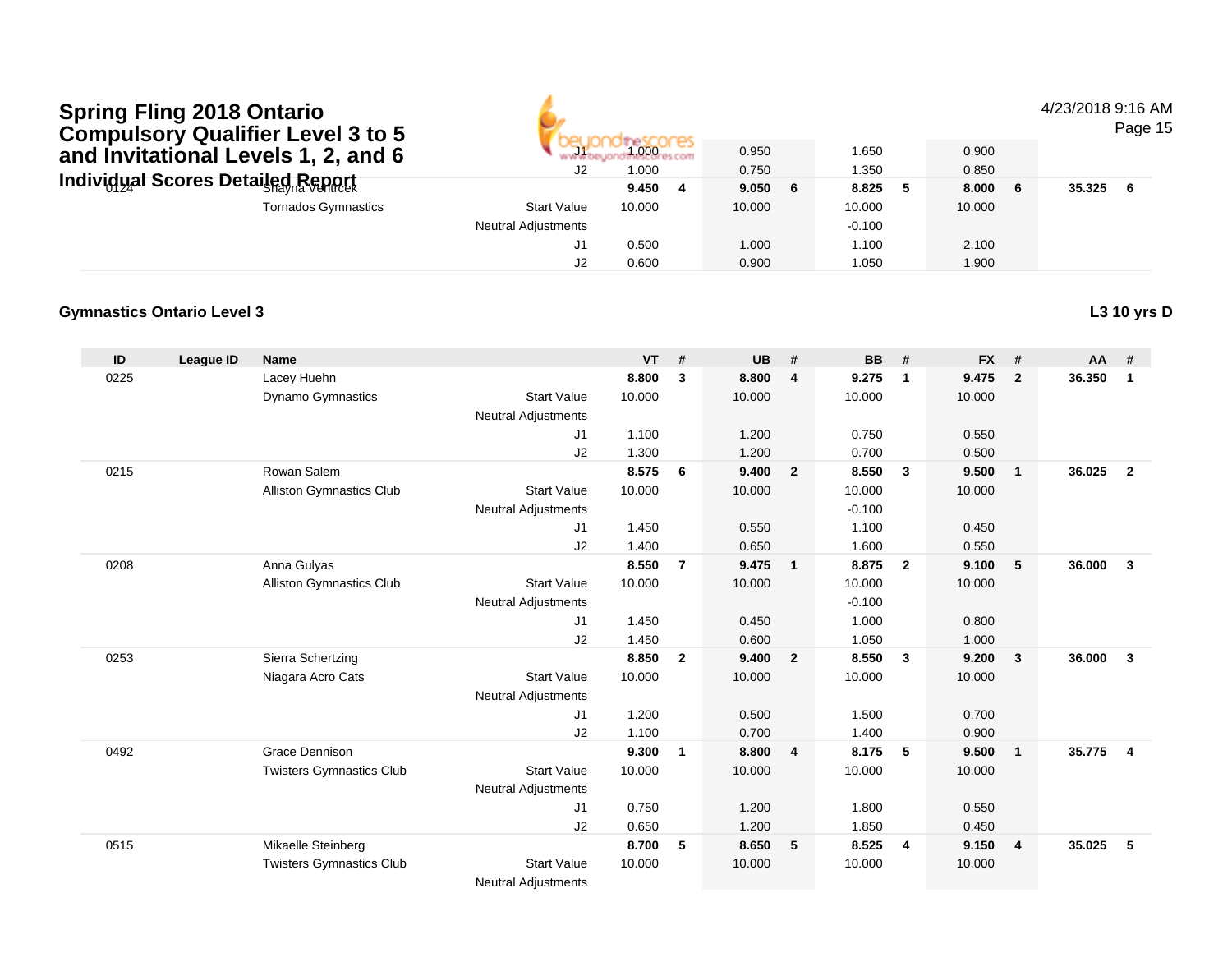#### 4/23/2018 9:16 AM

Page 16

| COMPUSOLY QUANTER LEVELS TO 3<br>and Invitational Levels 1, 2, and 6 | mark of<br>J2       | .250<br>.350 | 1.200<br>1.500 | 1.500<br>1.450 | 0.750<br>0.950 |        |     |
|----------------------------------------------------------------------|---------------------|--------------|----------------|----------------|----------------|--------|-----|
| Individual Scores Detailed Report                                    |                     | 8.725        | 8.900          | 6.100          | 8.225          | 31.950 | - 6 |
| <b>Alliston Gymnastics Club</b>                                      | <b>Start Value</b>  | 10.000       | 10.000         | 10.000         | 10.000         |        |     |
|                                                                      | Neutral Adjustments |              |                | $-0.100$       |                |        |     |
|                                                                      | J1                  | .300         | 1.200          | 3.800          | 1.700          |        |     |
|                                                                      | J2                  | .250         | 1.000          | 3.800          | 1.850          |        |     |

### **Gymnastics Ontario Level 3**

| ID   | League ID | <b>Name</b>                     |                                          | <b>VT</b> | #              | <b>UB</b> | #                       | <b>BB</b> | #                       | <b>FX</b> | #                       | <b>AA</b> | #                       |
|------|-----------|---------------------------------|------------------------------------------|-----------|----------------|-----------|-------------------------|-----------|-------------------------|-----------|-------------------------|-----------|-------------------------|
| 0485 |           | Courtney Charlton               |                                          | 9.125     | 3              | 9.125     | $\overline{2}$          | 9.350     | $\overline{1}$          | 9.550     | $\overline{4}$          | 37.150    | $\mathbf{1}$            |
|      |           | <b>Twisters Gymnastics Club</b> | <b>Start Value</b>                       | 10.000    |                | 10.000    |                         | 10.000    |                         | 10.000    |                         |           |                         |
|      |           |                                 | <b>Neutral Adjustments</b>               |           |                |           |                         |           |                         |           |                         |           |                         |
|      |           |                                 | J <sub>1</sub>                           | 0.900     |                | 0.900     |                         | 0.700     |                         | 0.500     |                         |           |                         |
|      |           |                                 | J <sub>2</sub>                           | 0.850     |                | 0.850     |                         | 0.600     |                         | 0.400     |                         |           |                         |
| 0487 |           | <b>Talor Coulter</b>            |                                          | 9.200     | $\overline{2}$ | 8.725     | 5                       | 9.300     | $\overline{2}$          | 9.700     | $\overline{2}$          | 36.925    | $\overline{2}$          |
|      |           | <b>Twisters Gymnastics Club</b> | <b>Start Value</b>                       | 10.000    |                | 10.000    |                         | 10.000    |                         | 10.000    |                         |           |                         |
|      |           |                                 | <b>Neutral Adjustments</b>               |           |                |           |                         |           |                         |           |                         |           |                         |
|      |           |                                 | J1                                       | 0.850     |                | 1.400     |                         | 0.650     |                         | 0.350     |                         |           |                         |
|      |           |                                 | J2                                       | 0.750     |                | 1.150     |                         | 0.750     |                         | 0.250     |                         |           |                         |
| 0250 |           | Alexia Cashmore                 |                                          | 8.850     | 4              | 9.250     | $\overline{1}$          | 8.825     | 5                       | 9.475     | 5                       | 36.400    | $\mathbf{3}$            |
|      |           | Niagara Acro Cats               | <b>Start Value</b>                       | 10.000    |                | 10.000    |                         | 10.000    |                         | 10.000    |                         |           |                         |
|      |           |                                 | <b>Neutral Adjustments</b>               |           |                |           |                         |           |                         |           |                         |           |                         |
|      |           |                                 | J <sub>1</sub>                           | 1.000     |                | 0.700     |                         | 1.300     |                         | 0.600     |                         |           |                         |
|      |           |                                 | J <sub>2</sub>                           | 1.300     |                | 0.800     |                         | 1.050     |                         | 0.450     |                         |           |                         |
| 0522 |           | Taryn Wakeford                  |                                          | 9.300     | 1              | 8.250     | $\overline{7}$          | 9.175     | $\overline{\mathbf{3}}$ | 9.550     | $\overline{\mathbf{4}}$ | 36.275    | $\overline{\mathbf{4}}$ |
|      |           | <b>Twisters Gymnastics Club</b> | <b>Start Value</b>                       | 10.000    |                | 10.000    |                         | 10.000    |                         | 10.000    |                         |           |                         |
|      |           |                                 | <b>Neutral Adjustments</b>               |           |                |           |                         |           |                         |           |                         |           |                         |
|      |           |                                 | J <sub>1</sub>                           | 0.750     |                | 1.900     |                         | 0.800     |                         | 0.400     |                         |           |                         |
|      |           |                                 | J <sub>2</sub>                           | 0.650     |                | 1.600     |                         | 0.850     |                         | 0.500     |                         |           |                         |
| 0022 |           | Alana Di Paola                  |                                          | 8.600     | 5              | 9.100     | $\overline{\mathbf{3}}$ | 8.650     | - 6                     | 9.725     | $\overline{1}$          | 36.075    | 5                       |
|      |           | <b>KSG Aurora</b>               | <b>Start Value</b>                       | 10.000    |                | 10.000    |                         | 10.000    |                         | 10.000    |                         |           |                         |
|      |           |                                 | <b>Neutral Adjustments</b>               |           |                |           |                         |           |                         |           |                         |           |                         |
|      |           |                                 | J <sub>1</sub>                           | 1.450     |                | 0.800     |                         | 1.300     |                         | 0.300     |                         |           |                         |
|      |           |                                 | J <sub>2</sub>                           | 1.350     |                | 1.000     |                         | 1.400     |                         | 0.250     |                         |           |                         |
| 0222 |           | Emma Donovan                    |                                          | 8.400     | $\overline{7}$ | 8.675     | 6                       | 8.950     | -4                      | 9.675     | $\mathbf{3}$            | 35.700    | 6                       |
|      |           | <b>Dynamo Gymnastics</b>        | <b>Start Value</b>                       | 10.000    |                | 10.000    |                         | 10.000    |                         | 10.000    |                         |           |                         |
|      |           |                                 | <b>Alla consult At discussions and a</b> |           |                |           |                         |           |                         |           |                         |           |                         |

Neutral Adjustments

### **L3 10 yrs E**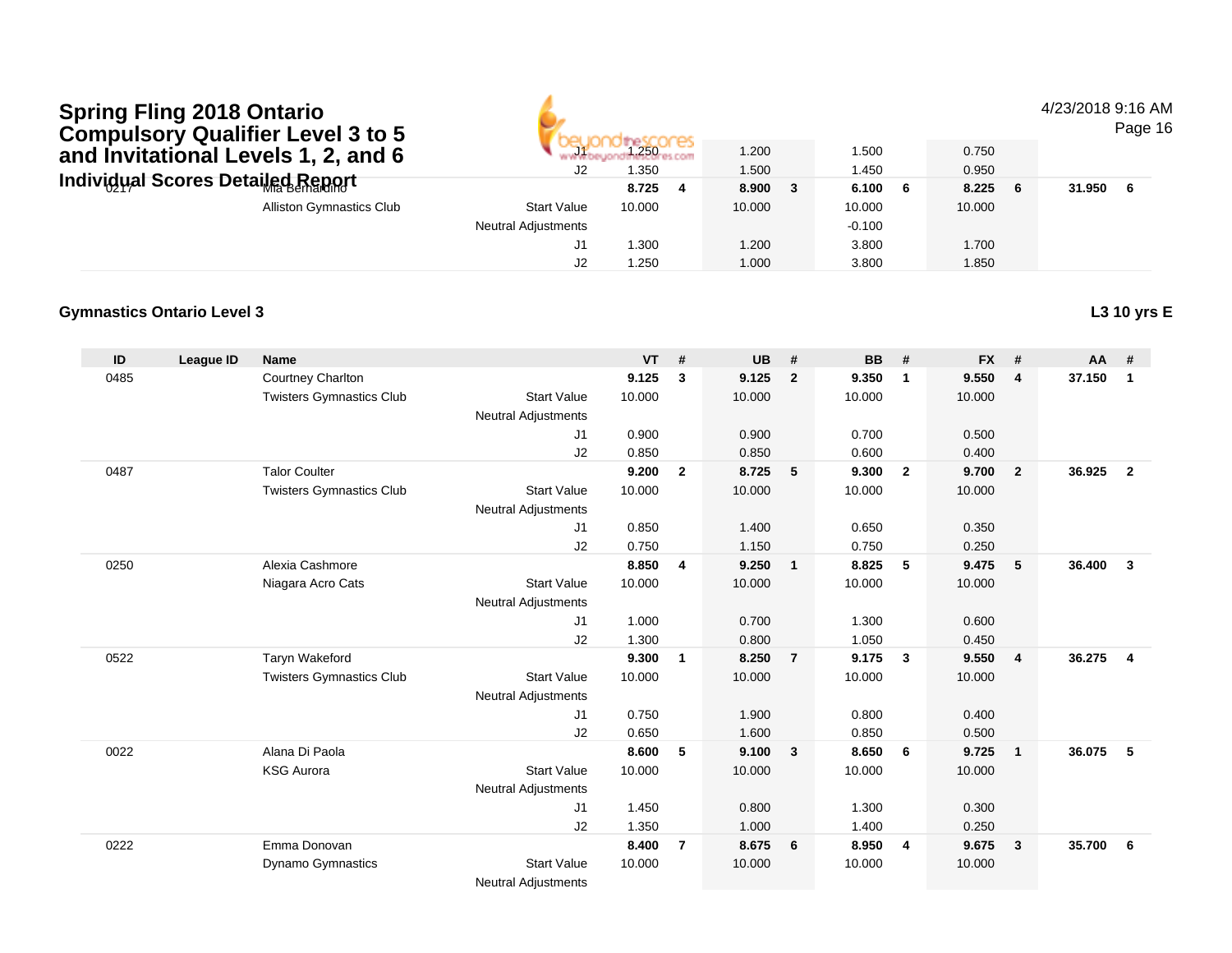#### 4/23/2018 9:16 AM

Page 17

| <b>OUTING ISOLY QUATTLET LUYUL J LU J</b><br>and Invitational Levels 1, 2, and 6 | J2                         | 1.600<br>1.600 |    | 1.450<br>1.200 | 0.900<br>1.200 | 0.350<br>0.300 |        |  |
|----------------------------------------------------------------------------------|----------------------------|----------------|----|----------------|----------------|----------------|--------|--|
| <b>Individual Scores Detailed Report</b>                                         |                            | 8.525          | -6 | 9.0504         | 8.550          | 9.400          | 35.525 |  |
| <b>Twisters Gymnastics Club</b>                                                  | <b>Start Value</b>         | 10.000         |    | 10.000         | 10.000         | 10.000         |        |  |
|                                                                                  | <b>Neutral Adjustments</b> |                |    |                |                |                |        |  |
|                                                                                  |                            | .450           |    | 0.900          | 1.400          | 0.700          |        |  |
|                                                                                  |                            | 1.500          |    | 1.000          | 1.500          | 0.500          |        |  |

#### **Gymnastics Ontario Level 3L3 10 yrs C**

| ID   | League ID | <b>Name</b>                     |                            | <b>VT</b> | #              | <b>UB</b> | #                       | <b>BB</b> | #              | <b>FX</b> | #              | AA     | #              |
|------|-----------|---------------------------------|----------------------------|-----------|----------------|-----------|-------------------------|-----------|----------------|-----------|----------------|--------|----------------|
| 0212 |           | Madelyn McCarthy                |                            | 8.725     | 3              | 9.600     | $\mathbf 1$             | 9.375     | $\overline{2}$ | 9.750     | $\mathbf{1}$   | 37.450 | $\mathbf{1}$   |
|      |           | <b>Alliston Gymnastics Club</b> | <b>Start Value</b>         | 10.000    |                | 10.000    |                         | 10.000    |                | 10.000    |                |        |                |
|      |           |                                 | <b>Neutral Adjustments</b> |           |                |           |                         | $-0.100$  |                |           |                |        |                |
|      |           |                                 | J1                         | 1.250     |                | 0.400     |                         | 0.500     |                | 0.300     |                |        |                |
|      |           |                                 | J2                         | 1.300     |                | 0.400     |                         | 0.550     |                | 0.200     |                |        |                |
| 0207 |           | Kayla Hamilton-Greener          |                            | 9.200     | $\mathbf{1}$   | 9.450     | $\overline{\mathbf{2}}$ | 8.650     | $\overline{4}$ | 9.625     | $\overline{2}$ | 36.925 | $\overline{2}$ |
|      |           | <b>Alliston Gymnastics Club</b> | <b>Start Value</b>         | 10.000    |                | 10.000    |                         | 10.000    |                | 10.000    |                |        |                |
|      |           |                                 | <b>Neutral Adjustments</b> |           |                |           |                         |           |                |           |                |        |                |
|      |           |                                 | J1                         | 0.800     |                | 0.550     |                         | 1.500     |                | 0.350     |                |        |                |
|      |           |                                 | J2                         | 0.800     |                | 0.550     |                         | 1.200     |                | 0.400     |                |        |                |
| 0229 |           | Caidy Lyder                     |                            | 8.000     | $\overline{7}$ | 8.875     | $\overline{7}$          | 9.550     | $\overline{1}$ | 9.350     | $\overline{4}$ | 35.775 | 3              |
|      |           | <b>Dynamo Gymnastics</b>        | <b>Start Value</b>         | 10.000    |                | 10.000    |                         | 10.000    |                | 10.000    |                |        |                |
|      |           |                                 | <b>Neutral Adjustments</b> |           |                |           |                         |           |                |           |                |        |                |
|      |           |                                 | J <sub>1</sub>             | 2.000     |                | 1.250     |                         | 0.500     |                | 0.700     |                |        |                |
|      |           |                                 | J2                         | 2.000     |                | 1.000     |                         | 0.400     |                | 0.600     |                |        |                |
| 0506 |           | <b>Sydney Merton</b>            |                            | 8.700     | 4              | 9.075     | 5                       | 8.075     | $\overline{7}$ | 9.575     | 3              | 35.425 | $\overline{4}$ |
|      |           | <b>Twisters Gymnastics Club</b> | <b>Start Value</b>         | 10.000    |                | 10.000    |                         | 10.000    |                | 10.000    |                |        |                |
|      |           |                                 | <b>Neutral Adjustments</b> |           |                |           |                         |           |                |           |                |        |                |
|      |           |                                 | J <sub>1</sub>             | 1.400     |                | 0.850     |                         | 1.800     |                | 0.500     |                |        |                |
|      |           |                                 | J2                         | 1.200     |                | 1.000     |                         | 2.050     |                | 0.350     |                |        |                |
| 0410 |           | Zoe Foltz                       |                            | 8.800     | $\overline{2}$ | 9.150     | $\overline{\mathbf{3}}$ | 8.275     | 6              | 9.100     | 5              | 35.325 | 5              |
|      |           | Sault Ste Marie Gymnastics Club | <b>Start Value</b>         | 10.000    |                | 10.000    |                         | 10.000    |                | 10.000    |                |        |                |
|      |           |                                 | <b>Neutral Adjustments</b> |           |                |           |                         | $-0.100$  |                |           |                |        |                |
|      |           |                                 | J <sub>1</sub>             | 1.300     |                | 0.900     |                         | 1.400     |                | 0.800     |                |        |                |
|      |           |                                 | J <sub>2</sub>             | 1.100     |                | 0.800     |                         | 1.850     |                | 1.000     |                |        |                |
| 0023 |           | <b>Brooke Van Beek</b>          |                            | 8.550     | 6              | 9.125     | $\overline{4}$          | 8.850     | $\mathbf{3}$   | 8.250     | 6              | 34.775 | 6              |
|      |           | <b>KSG Aurora</b>               | <b>Start Value</b>         | 10.000    |                | 10.000    |                         | 10.000    |                | 10.000    |                |        |                |
|      |           |                                 | <b>Neutral Adjustments</b> |           |                |           |                         |           |                |           |                |        |                |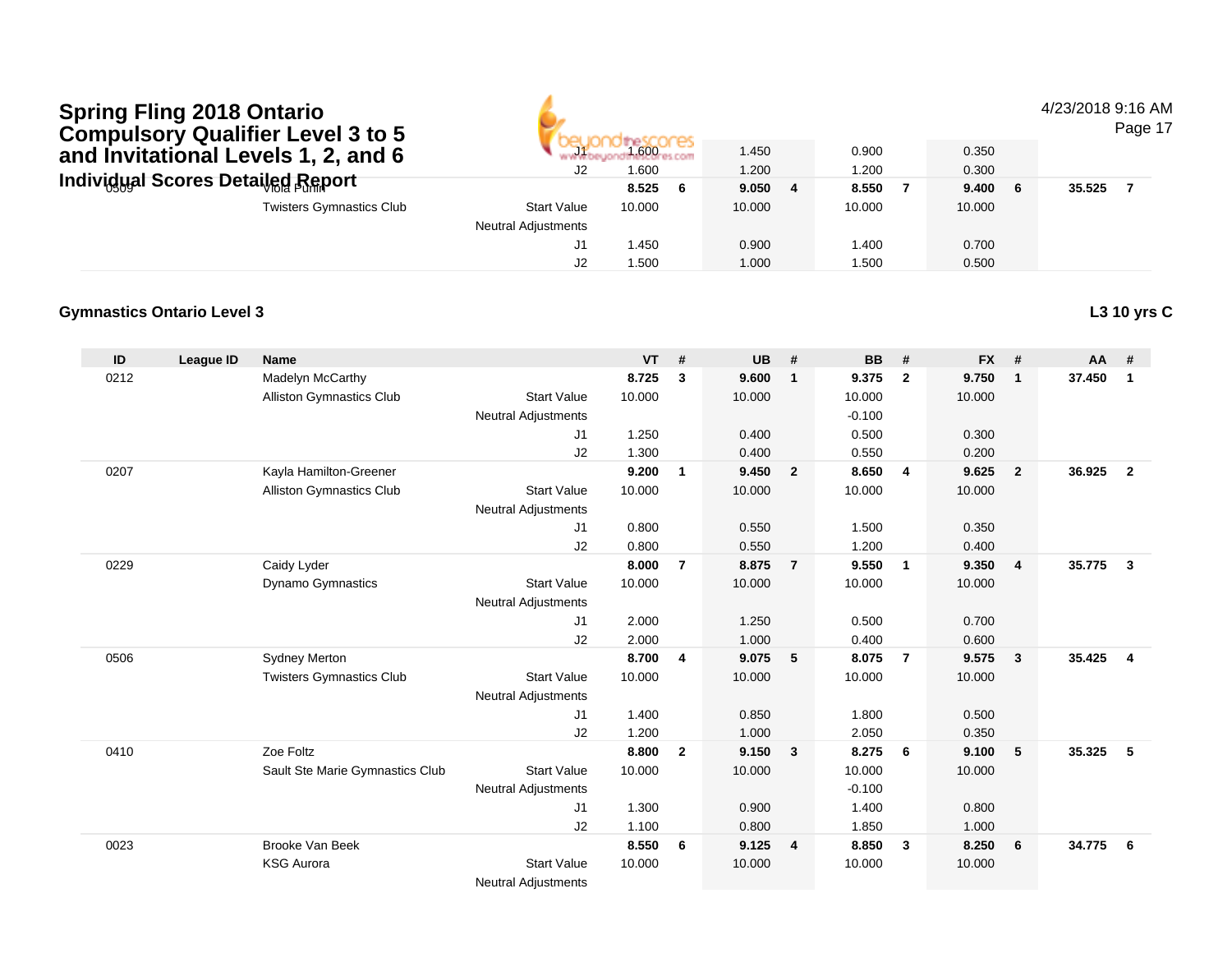#### 4/23/2018 9:16 AM

Page 18

| <b>OUTING SOLY QUALITIEL LEVEL 3 TO J</b><br>and Invitational Levels 1, 2, and 6 | <b>PILE</b><br>J2          | 1.600<br>1.300 | 1.050<br>0.700 | 1.250<br>1.050 | 1.600<br>1.900 |        |
|----------------------------------------------------------------------------------|----------------------------|----------------|----------------|----------------|----------------|--------|
| Individual Scores Detailed Report                                                |                            | 8.625          | 8.900 6        | 8.550          | 8.175          | 34.250 |
| <b>KSG Aurora</b>                                                                | <b>Start Value</b>         | 10.000         | 10.000         | 10.000         | 10.000         |        |
|                                                                                  | <b>Neutral Adjustments</b> |                |                |                |                |        |
|                                                                                  | J1                         | 1.350          | .000           | 1.400          | 1.700          |        |
|                                                                                  | J2                         | 1.400          | .200           | 1.500          | 1.950          |        |

### **Gymnastics Ontario Level 3**

| ID   | League ID | <b>Name</b>                    |                            | <b>VT</b> | #                       | <b>UB</b> | #                       | <b>BB</b> | #                       | <b>FX</b> | #              | AA     | #              |
|------|-----------|--------------------------------|----------------------------|-----------|-------------------------|-----------|-------------------------|-----------|-------------------------|-----------|----------------|--------|----------------|
| 0604 |           | Keira Wilson                   |                            | 9.375     | $\mathbf{2}$            | 9.350     | $\mathbf 1$             | 9.250     | 3                       | 9.550     | 3              | 37.525 | $\mathbf{1}$   |
|      |           | Kingston Gymnastics            | <b>Start Value</b>         | 10.000    |                         | 10.000    |                         | 10.000    |                         | 10.000    |                |        |                |
|      |           |                                | <b>Neutral Adjustments</b> |           |                         |           |                         |           |                         |           |                |        |                |
|      |           |                                | J <sub>1</sub>             | 0.650     |                         | 0.700     |                         | 0.750     |                         | 0.450     |                |        |                |
|      |           |                                | J2                         | 0.600     |                         | 0.600     |                         | 0.750     |                         | 0.450     |                |        |                |
| 0438 |           | Madeline Long                  |                            | 9.175     | $\mathbf{3}$            | 9.300     | $\overline{2}$          | 9.375     | $\overline{\mathbf{2}}$ | 9.575     | $\overline{2}$ | 37.425 | $\overline{2}$ |
|      |           | <b>Synergy Gymnastics</b>      | <b>Start Value</b>         | 10.000    |                         | 10.000    |                         | 10.000    |                         | 10.000    |                |        |                |
|      |           |                                | <b>Neutral Adjustments</b> |           |                         |           |                         |           |                         |           |                |        |                |
|      |           |                                | J <sub>1</sub>             | 0.800     |                         | 0.800     |                         | 0.600     |                         | 0.500     |                |        |                |
|      |           |                                | J2                         | 0.850     |                         | 0.600     |                         | 0.650     |                         | 0.350     |                |        |                |
| 0310 |           | Eliana Di Vita                 |                            | 9.500     | $\mathbf{1}$            | 9.200     | $\overline{4}$          | 9.050     | -6                      | 9.550     | -3             | 37.300 | $\mathbf{3}$   |
|      |           | <b>Pulsars Gymnastics Club</b> | <b>Start Value</b>         | 10.000    |                         | 10.000    |                         | 10.000    |                         | 10.000    |                |        |                |
|      |           |                                | <b>Neutral Adjustments</b> |           |                         |           |                         |           |                         |           |                |        |                |
|      |           |                                | J1                         | 0.500     |                         | 0.800     |                         | 1.000     |                         | 0.450     |                |        |                |
|      |           |                                | J2                         | 0.500     |                         | 0.800     |                         | 0.900     |                         | 0.450     |                |        |                |
| 0450 |           | Leiya Pujol-Smith              |                            | 8.850     | 6                       | 9.225     | $\overline{\mathbf{3}}$ | 9.500     | $\overline{1}$          | 9.425     | 5              | 37.000 | $\overline{4}$ |
|      |           | <b>Synergy Gymnastics</b>      | <b>Start Value</b>         | 10.000    |                         | 10.000    |                         | 10.000    |                         | 10.000    |                |        |                |
|      |           |                                | <b>Neutral Adjustments</b> |           |                         |           |                         |           |                         |           |                |        |                |
|      |           |                                | J1                         | 1.150     |                         | 0.850     |                         | 0.600     |                         | 0.550     |                |        |                |
|      |           |                                | J2                         | 1.150     |                         | 0.700     |                         | 0.400     |                         | 0.600     |                |        |                |
| 0466 |           | Samantha Whitman               |                            | 9.100     | $\overline{\mathbf{4}}$ | 9.125     | 5                       | 9.100     | - 5                     | 9.650     | $\overline{1}$ | 36.975 | 5              |
|      |           | <b>Synergy Gymnastics</b>      | <b>Start Value</b>         | 10.000    |                         | 10.000    |                         | 10.000    |                         | 10.000    |                |        |                |
|      |           |                                | <b>Neutral Adjustments</b> |           |                         |           |                         |           |                         |           |                |        |                |
|      |           |                                | J <sub>1</sub>             | 0.900     |                         | 1.000     |                         | 0.850     |                         | 0.300     |                |        |                |
|      |           |                                | J2                         | 0.900     |                         | 0.750     |                         | 0.950     |                         | 0.400     |                |        |                |
| 0188 |           | Olivia Gigliotti               |                            | 8.950     | 5                       | 9.200     | $\overline{4}$          | 9.200     | 4                       | 9.425     | 5              | 36.775 | - 6            |
|      |           | World Class Gymnastics         | <b>Start Value</b>         | 10.000    |                         | 10.000    |                         | 10.000    |                         | 10.000    |                |        |                |
|      |           |                                | Nouted Adjustes anto       |           |                         |           |                         |           |                         |           |                |        |                |

Neutral Adjustments

### **L3 10 yrs A**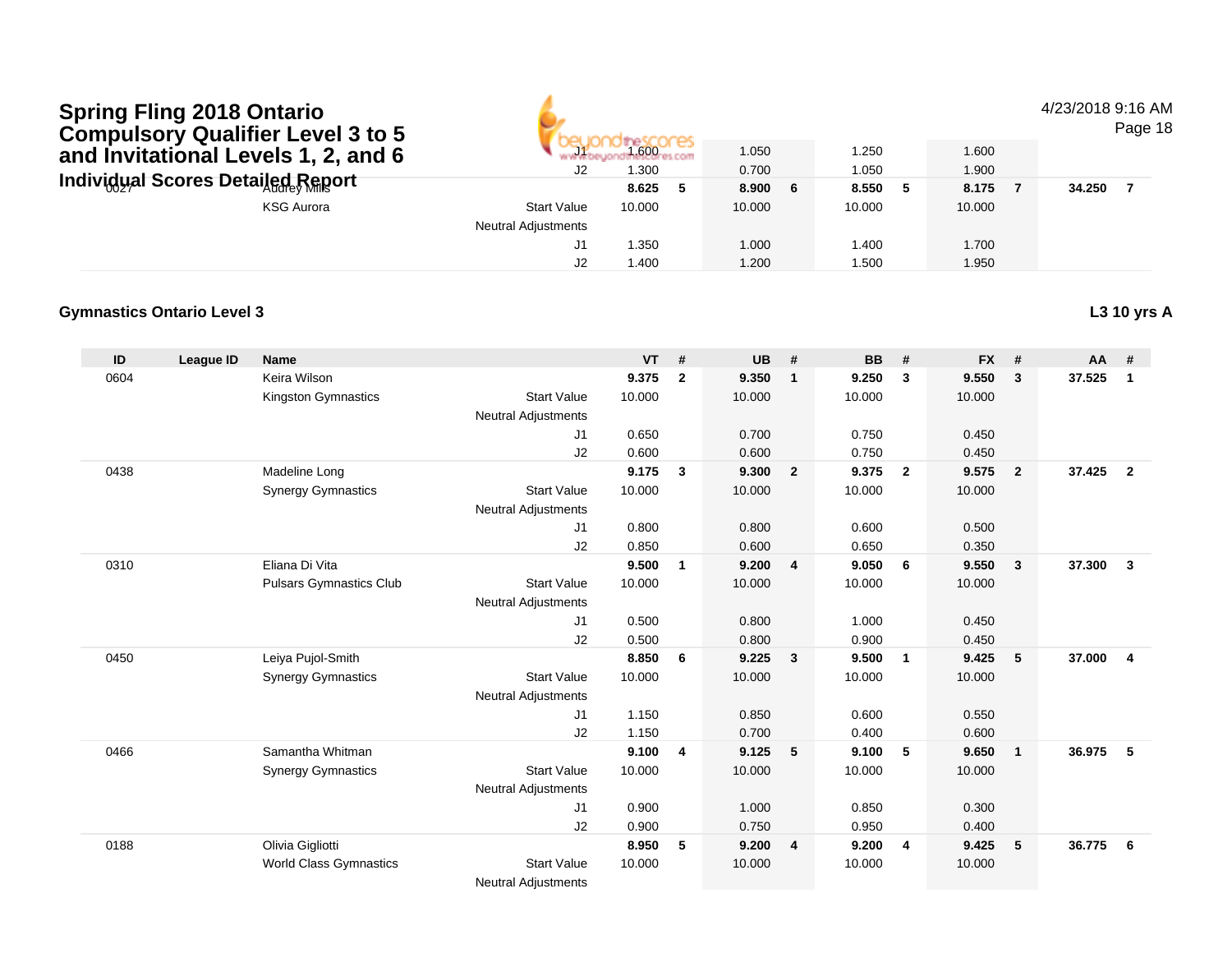| <b>Spring Fling 2018 Ontario</b>         | <b>Compulsory Qualifier Level 3 to 5</b> |                                                  |                          |                |        |                |          |    |        |                | 4/23/2018 9:16 AM | Page 19        |
|------------------------------------------|------------------------------------------|--------------------------------------------------|--------------------------|----------------|--------|----------------|----------|----|--------|----------------|-------------------|----------------|
|                                          | and Invitational Levels 1, 2, and 6      |                                                  | 1.100 <sub>res.com</sub> |                | 0.700  |                | 1.000    |    | 0.600  |                |                   |                |
| <b>Individual Scores Detailed Report</b> |                                          | J <sub>2</sub>                                   | 1.000                    |                | 0.900  |                | 0.600    |    | 0.550  |                |                   |                |
|                                          |                                          |                                                  | 8.800                    | $\overline{7}$ | 8.475  | 6              | 8.975    | -7 | 9.450  | $\overline{4}$ | 35.700            | $\overline{7}$ |
|                                          | <b>Northern Stars</b>                    | <b>Start Value</b><br><b>Neutral Adjustments</b> | 10.000                   |                | 10.000 |                | 10.000   |    | 10.000 |                |                   |                |
|                                          |                                          | J1                                               | 1.300                    |                | 1.550  |                | 1.000    |    | 0.550  |                |                   |                |
|                                          |                                          | J2                                               | 1.100                    |                | 1.500  |                | 1.050    |    | 0.550  |                |                   |                |
| 0160                                     | Michaela McDonald                        |                                                  | 8.450                    | 9              | 8.275  | 8              | 8.225    | 8  | 9.350  | 6              | 34.300            | - 8            |
|                                          | <b>Hamilton Wentworth Regionettes</b>    | <b>Start Value</b><br>Neutral Adjustments        | 10.000                   |                | 10.000 |                | 10.000   |    | 10.000 |                |                   |                |
|                                          |                                          | J1                                               | 1.450                    |                | 1.750  |                | 1.800    |    | 0.550  |                |                   |                |
|                                          |                                          | J2                                               | 1.650                    |                | 1.700  |                | 1.750    |    | 0.750  |                |                   |                |
| 0127                                     | Madison Glionna                          |                                                  | 8.525                    | 8              | 8.250  | 9              | 7.725    | 10 | 8.850  | $\overline{7}$ | 33.350            | 9              |
|                                          | <b>Tornados Gymnastics</b>               | <b>Start Value</b>                               | 10.000                   |                | 10.000 |                | 10.000   |    | 10.000 |                |                   |                |
|                                          |                                          | <b>Neutral Adjustments</b>                       |                          |                |        |                | $-0.100$ |    |        |                |                   |                |
|                                          |                                          | J1                                               | 1.500                    |                | 1.800  |                | 2.300    |    | 1.100  |                |                   |                |
|                                          |                                          | J2                                               | 1.450                    |                | 1.700  |                | 2.050    |    | 1.200  |                |                   |                |
| 0306                                     | Sadie Croswell                           |                                                  | 8.950                    | -5             | 8.325  | $\overline{7}$ | 7.900    | 9  | 7.300  | 8              | 32.475            | 10             |
|                                          | <b>Pulsars Gymnastics Club</b>           | <b>Start Value</b>                               | 10.000                   |                | 10.000 |                | 10.000   |    | 10.000 |                |                   |                |
|                                          |                                          | <b>Neutral Adjustments</b>                       |                          |                |        |                |          |    |        |                |                   |                |
|                                          |                                          | J1                                               | 1.100                    |                | 1.850  |                | 2.100    |    | 2.550  |                |                   |                |
|                                          |                                          | J <sub>2</sub>                                   | 1.000                    |                | 1.500  |                | 2.100    |    | 2.850  |                |                   |                |

**L3 10 yrs B**

| ID   | League ID | Name                   |                                       | $VT$ #  |     | <b>UB</b> | - # | <b>BB</b> | #            | <b>FX</b> | #            | $AA$ # |                         |
|------|-----------|------------------------|---------------------------------------|---------|-----|-----------|-----|-----------|--------------|-----------|--------------|--------|-------------------------|
| 0573 |           | Sirea Rear             |                                       | 9.000   |     | 9.250     | - 3 | 9.075     | -3           | 9.450     | $\mathbf{2}$ | 36.775 |                         |
|      |           | Dancemakers Gymnastics | <b>Start Value</b>                    | 10.000  |     | 10.000    |     | 10.000    |              | 10.000    |              |        |                         |
|      |           |                        | <b>Neutral Adjustments</b>            |         |     |           |     |           |              |           |              |        |                         |
|      |           |                        | J1                                    | 1.000   |     | 0.750     |     | 0.900     |              | 0.550     |              |        |                         |
|      |           |                        | J2                                    | 1.000   |     | 0.750     |     | 0.950     |              | 0.550     |              |        |                         |
| 0601 |           | Brooke-Lynn May        |                                       | 8.525   | - 5 | 9.200     | - 4 | 9.325     | $\mathbf{2}$ | 9.675     |              | 36.725 | $\overline{\mathbf{2}}$ |
|      |           | <b>Northern Stars</b>  | <b>Start Value</b>                    | 10.000  |     | 10.000    |     | 10.000    |              | 10.000    |              |        |                         |
|      |           |                        | <b>Neutral Adjustments</b>            |         |     |           |     |           |              |           |              |        |                         |
|      |           |                        | J1                                    | 1.550   |     | 0.900     |     | 0.800     |              | 0.350     |              |        |                         |
|      |           |                        | J2                                    | 1.400   |     | 0.700     |     | 0.550     |              | 0.300     |              |        |                         |
| 0577 |           | Macy Lipskie           |                                       | 8.450 8 |     | 9.350     | - 1 | 9.350     | -1           | 8.675     | 7            | 35.825 | -3                      |
|      |           | Dancemakers Gymnastics | <b>Start Value</b>                    | 10.000  |     | 10.000    |     | 10.000    |              | 10.000    |              |        |                         |
|      |           |                        | <b>Allacedorel Additional control</b> |         |     |           |     |           |              |           |              |        |                         |

Neutral Adjustments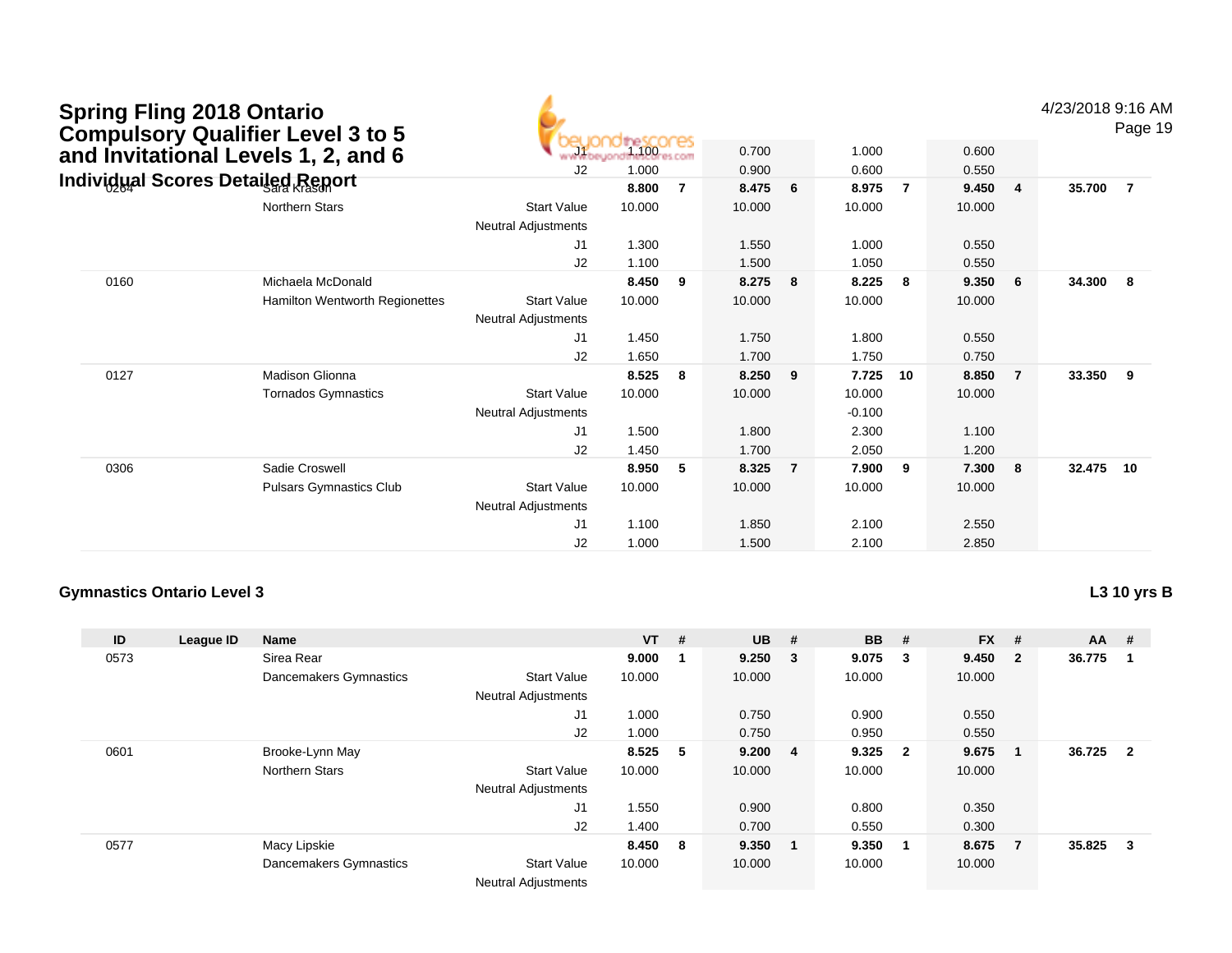| <b>Spring Fling 2018 Ontario</b>  | <b>Compulsory Qualifier Level 3 to 5</b> |                                                  |             |                |        |                |        |                         |        |                | 4/23/2018 9:16 AM | Page 20                 |
|-----------------------------------|------------------------------------------|--------------------------------------------------|-------------|----------------|--------|----------------|--------|-------------------------|--------|----------------|-------------------|-------------------------|
|                                   | and Invitational Levels 1, 2, and 6      |                                                  | 1.550 COMPS | es.com         | 0.800  |                | 0.700  |                         | 1.200  |                |                   |                         |
| Individual Scores Detailed Report |                                          | J2                                               | 1.550       |                | 0.500  |                | 0.600  |                         | 1.450  |                |                   |                         |
|                                   |                                          |                                                  | 8.475       | $\overline{7}$ | 9.275  | $\overline{2}$ | 8.650  | $\overline{4}$          | 9.175  | 5              | 35.575            | $\overline{4}$          |
|                                   | <b>Tornados Gymnastics</b>               | <b>Start Value</b><br><b>Neutral Adjustments</b> | 10.000      |                | 10.000 |                | 10.000 |                         | 10.000 |                |                   |                         |
|                                   |                                          | J1                                               | 1.600       |                | 0.750  |                | 1.400  |                         | 0.850  |                |                   |                         |
|                                   |                                          | J2                                               | 1.450       |                | 0.700  |                | 1.300  |                         | 0.800  |                |                   |                         |
| 0176                              | Camryn Van Kessel                        |                                                  | 8.775       | $\overline{3}$ | 8.950  | 6              | 8.600  | 5                       | 9.200  | $\overline{4}$ | 35.525            | 5                       |
|                                   | Hamilton Wentworth Regionettes           | <b>Start Value</b><br><b>Neutral Adjustments</b> | 10.000      |                | 10.000 |                | 10.000 |                         | 10.000 |                |                   |                         |
|                                   |                                          | J1                                               | 1.200       |                | 1.100  |                | 1.300  |                         | 0.850  |                |                   |                         |
|                                   |                                          | J2                                               | 1.250       |                | 1.000  |                | 1.500  |                         | 0.750  |                |                   |                         |
| 0128                              | Cara Albert                              |                                                  | 8.500       | 6              | 8.300  | 8              | 8.475  | $\overline{7}$          | 9.225  | $\mathbf{3}$   | 34.500            | - 6                     |
|                                   | <b>Tornados Gymnastics</b>               | <b>Start Value</b><br><b>Neutral Adjustments</b> | 10.000      |                | 10.000 |                | 10.000 |                         | 10.000 |                |                   |                         |
|                                   |                                          | J1                                               | 1.500       |                | 1.800  |                | 1.700  |                         | 0.750  |                |                   |                         |
|                                   |                                          | J2                                               | 1.500       |                | 1.600  |                | 1.350  |                         | 0.800  |                |                   |                         |
| 0447                              | Natalie lourik                           |                                                  | 8.950       | $\overline{2}$ | 8.575  | $\overline{7}$ | 8.575  | 6                       | 8.325  | 9              | 34.425            | $\overline{7}$          |
|                                   | <b>Synergy Gymnastics</b>                | <b>Start Value</b><br><b>Neutral Adjustments</b> | 10.000      |                | 10.000 |                | 10.000 |                         | 10.000 |                |                   |                         |
|                                   |                                          | J1                                               | 1.000       |                | 1.400  |                | 1.500  |                         | 1.500  |                |                   |                         |
|                                   |                                          | J2                                               | 1.100       |                | 1.450  |                | 1.350  |                         | 1.850  |                |                   |                         |
| 0129                              | Marisa Gallo                             |                                                  | 8.400       | 9              | 9.100  | 5              | 8.200  | 8                       | 8.700  | 6              | 34.400            | - 8                     |
|                                   | <b>Tornados Gymnastics</b>               | <b>Start Value</b>                               | 10.000      |                | 10.000 |                | 10.000 |                         | 10.000 |                |                   |                         |
|                                   |                                          | <b>Neutral Adjustments</b>                       |             |                |        |                |        |                         |        |                |                   |                         |
|                                   |                                          | J <sub>1</sub>                                   | 1.600       |                | 0.950  |                | 1.900  |                         | 1.200  |                |                   |                         |
|                                   |                                          | J2                                               | 1.600       |                | 0.850  |                | 1.700  |                         | 1.400  |                |                   |                         |
| 0304                              | Coralee Ciszkowski                       |                                                  | 8.550       | $\overline{4}$ | 8.100  | 9              | 7.975  | $\overline{\mathbf{9}}$ | 8.475  | 8              | 33.100            | $\overline{\mathbf{9}}$ |
|                                   | <b>Pulsars Gymnastics Club</b>           | <b>Start Value</b>                               | 10.000      |                | 10.000 |                | 10.000 |                         | 10.000 |                |                   |                         |
|                                   |                                          | <b>Neutral Adjustments</b>                       |             |                |        |                |        |                         |        |                |                   |                         |
|                                   |                                          | J <sub>1</sub>                                   | 1.500       |                | 2.000  |                | 1.800  |                         | 1.400  |                |                   |                         |
|                                   |                                          | J2                                               | 1.400       |                | 1.800  |                | 2.250  |                         | 1.650  |                |                   |                         |

| ID   | League ID | <b>Name</b>           |                            | <b>VT</b> | UB     | <b>BB</b> | <b>FX</b> | AA.    |  |
|------|-----------|-----------------------|----------------------------|-----------|--------|-----------|-----------|--------|--|
| 0270 |           | <b>Hayley Spurvey</b> |                            | 8.950     | 9.650  | 9.475     | 9.475     | 37.550 |  |
|      |           | Northern Stars        | <b>Start Value</b>         | 10.000    | 10.000 | 10.000    | 10.000    |        |  |
|      |           |                       | <b>Neutral Adjustments</b> |           |        |           |           |        |  |

**L3 10 yrs F**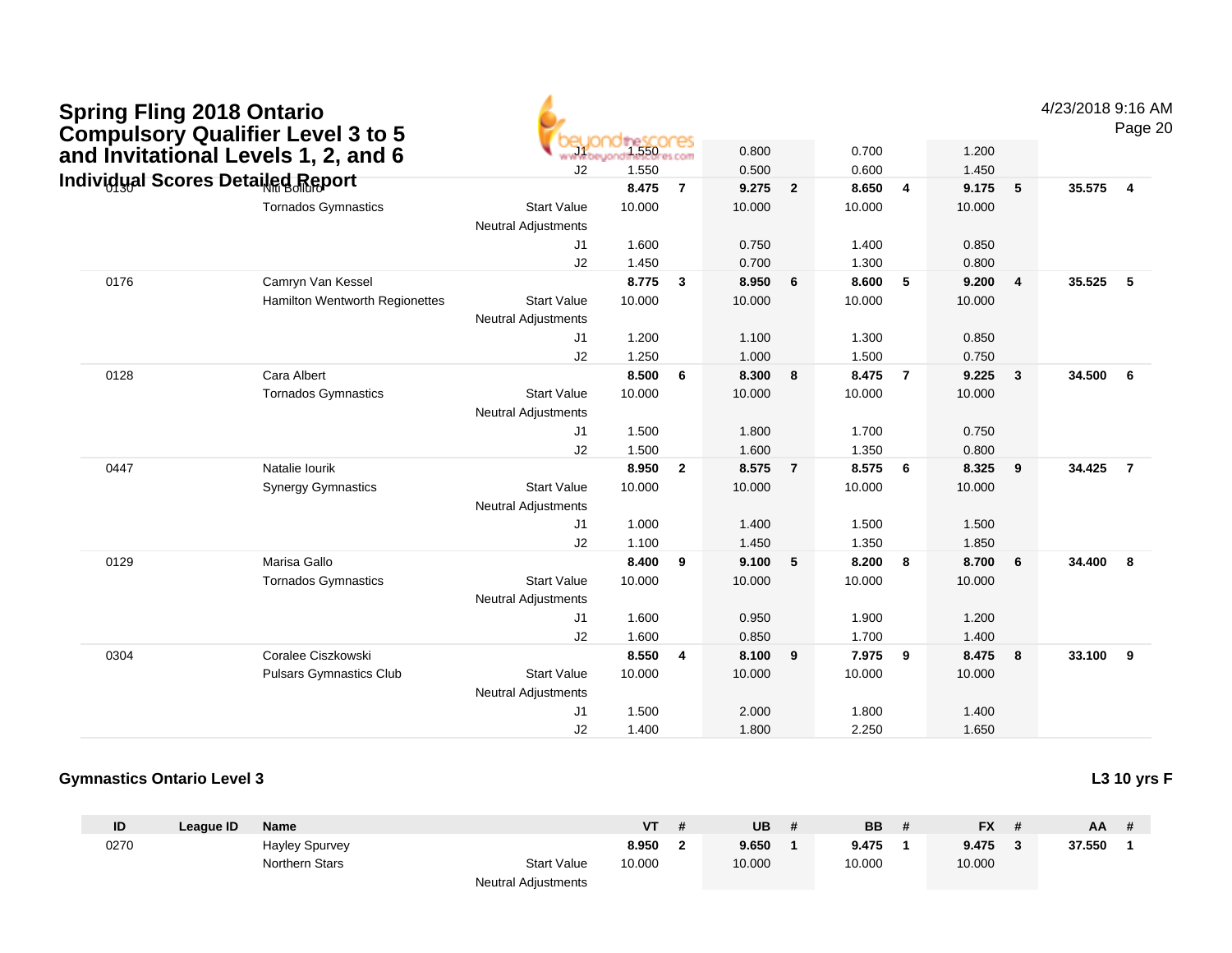| <b>Spring Fling 2018 Ontario</b>         |
|------------------------------------------|
| <b>Compulsory Qualifier Level 3 to 5</b> |
| and Invitational Levels 1, 2, and 6      |
| Individual Scores Detailed Penort        |

4/23/2018 9:16 AM

Page 21

|      | Compuisory Quanner Levers to 3           |                            |                            |              |        |                         |        |                         |        |                 |          |                         |
|------|------------------------------------------|----------------------------|----------------------------|--------------|--------|-------------------------|--------|-------------------------|--------|-----------------|----------|-------------------------|
|      | and Invitational Levels 1, 2, and 6      | www.be                     | the SCOCES<br>1.000res.com |              | 0.300  |                         | 0.500  |                         | 0.600  |                 |          |                         |
|      | <b>Individual Scores Detailed Report</b> | J2                         | 1.100                      |              | 0.400  |                         | 0.550  |                         | 0.450  |                 |          |                         |
|      |                                          |                            | 8.950                      | $\mathbf{2}$ | 9.350  | $\overline{2}$          | 9.425  | $\overline{2}$          | 9.550  | $\mathbf{1}$    | 37.275   | $\overline{\mathbf{2}}$ |
|      | <b>Synergy Gymnastics</b>                | <b>Start Value</b>         | 10.000                     |              | 10.000 |                         | 10.000 |                         | 10.000 |                 |          |                         |
|      |                                          | <b>Neutral Adjustments</b> |                            |              |        |                         |        |                         |        |                 |          |                         |
|      |                                          | J <sub>1</sub>             | 1.200                      |              | 0.800  |                         | 0.600  |                         | 0.400  |                 |          |                         |
|      |                                          | J2                         | 0.900                      |              | 0.500  |                         | 0.550  |                         | 0.500  |                 |          |                         |
| 0451 | Layla Williams                           |                            | 9.150                      | $\mathbf{1}$ | 9.200  | 3                       | 9.075  | $\overline{4}$          | 9.450  | 4               | 36.875   | $\overline{\mathbf{3}}$ |
|      | <b>Synergy Gymnastics</b>                | <b>Start Value</b>         | 10.000                     |              | 10.000 |                         | 10.000 |                         | 10.000 |                 |          |                         |
|      |                                          | <b>Neutral Adjustments</b> |                            |              |        |                         |        |                         |        |                 |          |                         |
|      |                                          | J <sub>1</sub>             | 0.800                      |              | 0.900  |                         | 0.900  |                         | 0.450  |                 |          |                         |
|      |                                          | J2                         | 0.900                      |              | 0.700  |                         | 0.950  |                         | 0.650  |                 |          |                         |
| 0173 | Layla Lavoie                             |                            | 8.500                      | 4            | 9.150  | 5                       | 9.150  | $\overline{\mathbf{3}}$ | 9.400  | 5               | 36.200   | $\overline{4}$          |
|      | Hamilton Wentworth Regionettes           | <b>Start Value</b>         | 10.000                     |              | 10.000 |                         | 10.000 |                         | 10.000 |                 |          |                         |
|      |                                          | <b>Neutral Adjustments</b> |                            |              |        |                         |        |                         |        |                 |          |                         |
|      |                                          | J1                         | 1.500                      |              | 0.700  |                         | 0.950  |                         | 0.600  |                 |          |                         |
|      |                                          | J2                         | 1.500                      |              | 1.000  |                         | 0.750  |                         | 0.600  |                 |          |                         |
| 0198 | Seyda Halil                              |                            | 8.625                      | 3            | 9.050  | 6                       | 8.675  | 6                       | 9.500  | $\overline{2}$  | 35.850   | $-5$                    |
|      | <b>World Class Gymnastics</b>            | <b>Start Value</b>         | 10.000                     |              | 10.000 |                         | 10.000 |                         | 10.000 |                 |          |                         |
|      |                                          | Neutral Adjustments        |                            |              |        |                         |        |                         |        |                 |          |                         |
|      |                                          | J <sub>1</sub>             | 1.450                      |              | 1.000  |                         | 1.350  |                         | 0.400  |                 |          |                         |
|      |                                          | J2                         | 1.300                      |              | 0.900  |                         | 1.300  |                         | 0.600  |                 |          |                         |
| 0574 | Amelia Patrick                           |                            | 8.450                      | 5            | 8.400  | $\overline{7}$          | 9.075  | $\overline{\mathbf{4}}$ | 9.325  | $6\phantom{1}6$ | 35.250   | $6\phantom{.}6$         |
|      | Dancemakers Gymnastics                   | <b>Start Value</b>         | 10.000                     |              | 10.000 |                         | 10.000 |                         | 10.000 |                 |          |                         |
|      |                                          | <b>Neutral Adjustments</b> |                            |              |        |                         |        |                         |        |                 |          |                         |
|      |                                          | J <sub>1</sub>             | 1.500                      |              | 1.500  |                         | 0.900  |                         | 0.750  |                 |          |                         |
|      |                                          | J2                         | 1.600                      |              | 1.700  |                         | 0.950  |                         | 0.600  |                 |          |                         |
| 0177 | Karina Stankovic                         |                            | 8.450                      | 5            | 9.175  | $\overline{\mathbf{4}}$ | 8.825  | $-5$                    | 8.700  | $\overline{7}$  | 35.150 7 |                         |
|      | Hamilton Wentworth Regionettes           | <b>Start Value</b>         | 10.000                     |              | 10.000 |                         | 10.000 |                         | 10.000 |                 |          |                         |
|      |                                          | <b>Neutral Adjustments</b> |                            |              |        |                         |        |                         |        |                 |          |                         |
|      |                                          | J1                         | 1.600                      |              | 0.850  |                         | 1.200  |                         | 1.150  |                 |          |                         |
|      |                                          | J2                         | 1.500                      |              | 0.800  |                         | 1.150  |                         | 1.450  |                 |          |                         |
| 0571 | Makayla Howard                           |                            | 8.350                      | 6            | 9.200  | $\mathbf{3}$            | 8.500  | $\overline{7}$          | 8.700  | $\overline{7}$  | 34.750   | $\overline{\mathbf{8}}$ |
|      | Dancemakers Gymnastics                   | <b>Start Value</b>         | 10.000                     |              | 10.000 |                         | 10.000 |                         | 10.000 |                 |          |                         |
|      |                                          | <b>Neutral Adjustments</b> |                            |              |        |                         |        |                         |        |                 |          |                         |
|      |                                          | J1                         | 1.700                      |              | 0.800  |                         | 1.500  |                         | 1.150  |                 |          |                         |
|      |                                          | J2                         | 1.600                      |              | 0.800  |                         | 1.500  |                         | 1.450  |                 |          |                         |

6,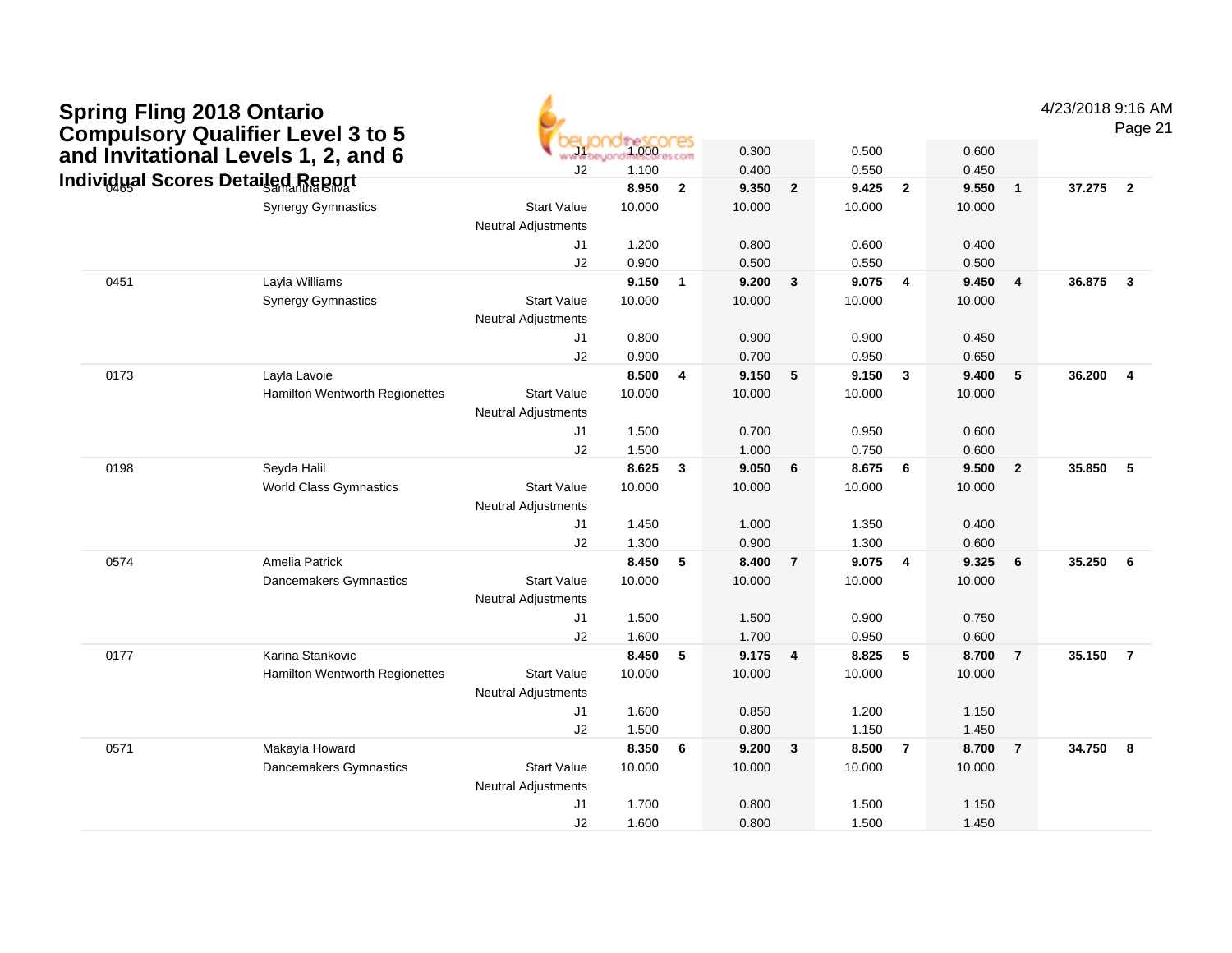### **Gynch invitational devels 1, 2, and 6** The Contact of Contact Contact Contact Contact Contact Contact Contact Contact Contact Contact Contact Contact Contact Contact Contact Contact Contact Contact Contact Contact Contact **Spring Fling 2018 Ontario Compulsory Qualifier Level 3 to 5 and Invitational Levels 1, 2, and 6**



4/23/2018 9:16 AMPage 22

### **Individual Scores Detailed Report**

| ID   | <b>League ID</b> | Name                            |                            | <b>VT</b> | #              | <b>UB</b> | #              | <b>BB</b> | #              | <b>FX</b> | #                       | AA     | #               |
|------|------------------|---------------------------------|----------------------------|-----------|----------------|-----------|----------------|-----------|----------------|-----------|-------------------------|--------|-----------------|
| 0213 |                  | Sydney English                  |                            | 8.600     | 6              | 9.675     | $\overline{1}$ | 9.425     | $\mathbf{1}$   | 9.550     | $\overline{\mathbf{4}}$ | 37.250 | $\mathbf{1}$    |
|      |                  | Alliston Gymnastics Club        | <b>Start Value</b>         | 10.000    |                | 10.000    |                | 10.000    |                | 10.000    |                         |        |                 |
|      |                  |                                 | <b>Neutral Adjustments</b> |           |                |           |                |           |                |           |                         |        |                 |
|      |                  |                                 | J1                         | 1.500     |                | 0.400     |                | 0.600     |                | 0.450     |                         |        |                 |
|      |                  |                                 | J2                         | 1.300     |                | 0.250     |                | 0.550     |                | 0.450     |                         |        |                 |
| 0167 |                  | <b>Halie Mulder</b>             |                            | 8.875     | $\overline{2}$ | 9.275     | $\mathbf{3}$   | 9.100     | $\overline{2}$ | 9.275     | 6                       | 36.525 | $\overline{2}$  |
|      |                  | Hamilton Wentworth Regionettes  | <b>Start Value</b>         | 10.000    |                | 10.000    |                | 10.000    |                | 10.000    |                         |        |                 |
|      |                  |                                 | <b>Neutral Adjustments</b> |           |                |           |                |           |                |           |                         |        |                 |
|      |                  |                                 | J1                         | 1.050     |                | 0.800     |                | 1.000     |                | 0.700     |                         |        |                 |
|      |                  |                                 | J2                         | 1.200     |                | 0.650     |                | 0.800     |                | 0.750     |                         |        |                 |
| 0497 |                  | Ellery Graham                   |                            | 8.550     | $\overline{7}$ | 9.250     | $\overline{4}$ | 8.900     | $\mathbf{3}$   | 9.575     | $\mathbf{3}$            | 36.275 | $\mathbf{3}$    |
|      |                  | <b>Twisters Gymnastics Club</b> | <b>Start Value</b>         | 10.000    |                | 10.000    |                | 10.000    |                | 10.000    |                         |        |                 |
|      |                  |                                 | <b>Neutral Adjustments</b> |           |                |           |                |           |                |           |                         |        |                 |
|      |                  |                                 | J1                         | 1.350     |                | 0.800     |                | 1.200     |                | 0.500     |                         |        |                 |
|      |                  |                                 | J2                         | 1.550     |                | 0.700     |                | 1.000     |                | 0.350     |                         |        |                 |
| 0183 |                  | Emma Ratajszyk                  |                            | 8.775     | 3              | 9.075     | 6              | 8.500     | $\overline{7}$ | 9.800     | $\overline{1}$          | 36.150 | $\overline{4}$  |
|      |                  | Hamilton Wentworth Regionettes  | <b>Start Value</b>         | 10.000    |                | 10.000    |                | 10.000    |                | 10.000    |                         |        |                 |
|      |                  |                                 | <b>Neutral Adjustments</b> |           |                |           |                |           |                |           |                         |        |                 |
|      |                  |                                 | J1                         | 1.350     |                | 0.900     |                | 1.650     |                | 0.200     |                         |        |                 |
|      |                  |                                 | J2                         | 1.100     |                | 0.950     |                | 1.350     |                | 0.200     |                         |        |                 |
| 0343 |                  | Marie-Eve De Matas              |                            | 8.675     | 4              | 8.925     | $\overline{7}$ | 8.725     | $\overline{4}$ | 9.750     | $\overline{2}$          | 36.075 | $5\phantom{.0}$ |
|      |                  | <b>Pulsars Gymnastics Club</b>  | <b>Start Value</b>         | 10.000    |                | 10.000    |                | 10.000    |                | 10.000    |                         |        |                 |
|      |                  |                                 | <b>Neutral Adjustments</b> |           |                |           |                |           |                |           |                         |        |                 |
|      |                  |                                 | J <sub>1</sub>             | 1.450     |                | 0.950     |                | 1.250     |                | 0.200     |                         |        |                 |
|      |                  |                                 | J2                         | 1.200     |                | 1.200     |                | 1.300     |                | 0.300     |                         |        |                 |
| 0179 |                  | Mairead Doyle                   |                            | 8.600     | 6              | 9.450     | $\overline{2}$ | 8.725     | $\overline{4}$ | 9.000     | 8                       | 35.775 | 6               |
|      |                  | Hamilton Wentworth Regionettes  | <b>Start Value</b>         | 10.000    |                | 10.000    |                | 10.000    |                | 10.000    |                         |        |                 |
|      |                  |                                 | <b>Neutral Adjustments</b> |           |                |           |                |           |                |           |                         |        |                 |
|      |                  |                                 | J1                         | 1.400     |                | 0.500     |                | 1.250     |                | 0.850     |                         |        |                 |
|      |                  |                                 | J2                         | 1.400     |                | 0.600     |                | 1.300     |                | 1.150     |                         |        |                 |
| 0299 |                  | Nadia Baxter                    |                            | 8.150     | 8              | 9.200     | 5              | 8.675     | 6              | 9.400     | $\sqrt{5}$              | 35.425 | $\overline{7}$  |
|      |                  | Pulsars Gymnastics Club         | <b>Start Value</b>         | 10.000    |                | 10.000    |                | 10.000    |                | 10.000    |                         |        |                 |
|      |                  |                                 | <b>Neutral Adjustments</b> |           |                |           |                |           |                |           |                         |        |                 |
|      |                  |                                 | J <sub>1</sub>             | 2.000     |                | 0.800     |                | 1.250     |                | 0.600     |                         |        |                 |
|      |                  |                                 | J2                         | 1.700     |                | 0.800     |                | 1.400     |                | 0.600     |                         |        |                 |
| 0184 |                  | Malaika Shurland                |                            | 9.250     | $\mathbf{1}$   | 8.075     | 10             | 8.700     | 5              | 9.125     | $\overline{7}$          | 35.150 | 8               |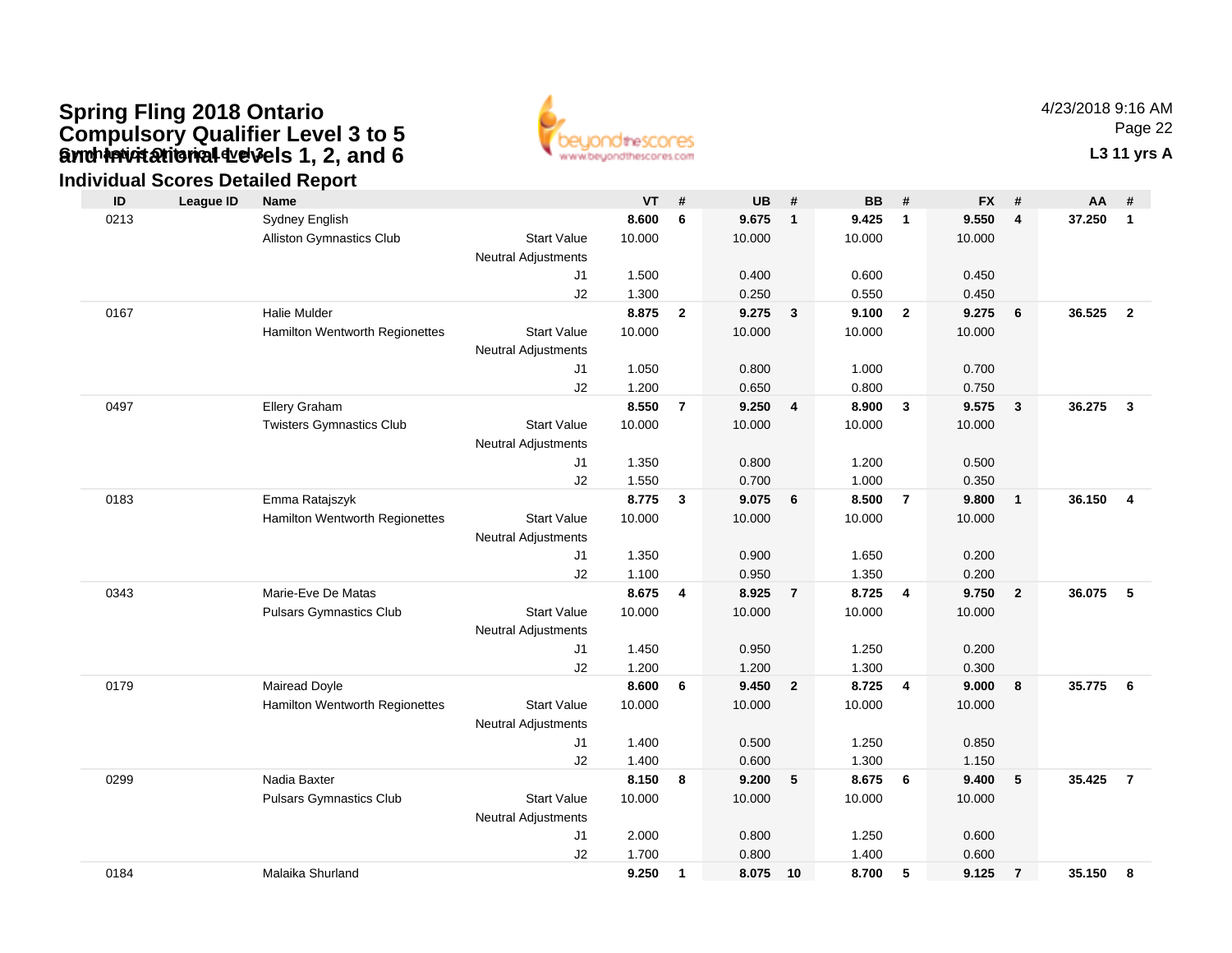| <b>Spring Fling 2018 Ontario</b>            |
|---------------------------------------------|
| <b>Compulsory Qualifier Level 3 to 5</b>    |
| and Invitational Levels to Mantram Gonettes |
| Individual Scores Detailed Renort           |

4/23/2018 9:16 AM

Page 23

|      | Compulsory Quanner Lever 3 to 3<br>and Invitational Levelঙiণ, Y2, Yant Gonettes<br><b>Individual Scores Detailed Report</b><br>Tayla Salhani<br><b>Pulsars Gymnastics Club</b><br>Kaelyn Birch<br><b>Pulsars Gymnastics Club</b> | res<br>10.000<br><b>Start Value</b><br><b>Neutral Adjustments</b> | 10.000 |     | 10.000<br>$-0.100$ |     | 10.000 |     |        |     |        |    |
|------|----------------------------------------------------------------------------------------------------------------------------------------------------------------------------------------------------------------------------------|-------------------------------------------------------------------|--------|-----|--------------------|-----|--------|-----|--------|-----|--------|----|
|      |                                                                                                                                                                                                                                  | J1                                                                | 0.800  |     | 1.850              |     | 1.200  |     | 0.900  |     |        |    |
|      |                                                                                                                                                                                                                                  | J2                                                                | 0.700  |     | 2.000              |     | 1.200  |     | 0.850  |     |        |    |
| 0329 |                                                                                                                                                                                                                                  |                                                                   | 8.625  | -5  | 8.325              | - 9 | 8.675  | - 6 | 8.875  | - 9 | 34.500 | 9  |
|      |                                                                                                                                                                                                                                  | <b>Start Value</b>                                                | 10.000 |     | 10.000             |     | 10.000 |     | 10.000 |     |        |    |
|      |                                                                                                                                                                                                                                  | <b>Neutral Adjustments</b>                                        |        |     |                    |     |        |     |        |     |        |    |
|      |                                                                                                                                                                                                                                  | J1                                                                | 1.350  |     | 1.550              |     | .350   |     | 1.150  |     |        |    |
|      |                                                                                                                                                                                                                                  | J2                                                                | 1.400  |     | 1.800              |     | 1.300  |     | 1.100  |     |        |    |
| 0300 |                                                                                                                                                                                                                                  |                                                                   | 8.000  | - 9 | 8.750              | 8   | 8.025  | - 8 | 8.850  | 10  | 33.625 | 10 |
|      |                                                                                                                                                                                                                                  | <b>Start Value</b>                                                | 10.000 |     | 10.000             |     | 10.000 |     | 10.000 |     |        |    |
|      |                                                                                                                                                                                                                                  | <b>Neutral Adjustments</b>                                        |        |     |                    |     |        |     |        |     |        |    |
|      |                                                                                                                                                                                                                                  | J1                                                                | 2.000  |     | 1.300              |     | 1.950  |     | 1.000  |     |        |    |
|      |                                                                                                                                                                                                                                  | J2                                                                | 2.000  |     | 1.200              |     | 2.000  |     | 1.300  |     |        |    |

#### **Gymnastics Ontario Level 3L3 11 yrs B**

| ID   | League ID | Name                                  |                            | <b>VT</b> | #            | <b>UB</b> | #                       | <b>BB</b> | #              | <b>FX</b> | #              | AA     | #                       |
|------|-----------|---------------------------------------|----------------------------|-----------|--------------|-----------|-------------------------|-----------|----------------|-----------|----------------|--------|-------------------------|
| 0164 |           | Haiden Tyleman                        |                            | 8.900     | $\mathbf{1}$ | 9.500     | $\mathbf{1}$            | 8.850     | $\mathbf 1$    | 9.600     | $\overline{2}$ | 36.850 | -1                      |
|      |           | Hamilton Wentworth Regionettes        | <b>Start Value</b>         | 10.000    |              | 10.000    |                         | 10.000    |                | 10.000    |                |        |                         |
|      |           |                                       | <b>Neutral Adjustments</b> |           |              |           |                         |           |                |           |                |        |                         |
|      |           |                                       | J <sub>1</sub>             | 1.050     |              | 0.500     |                         | 1.200     |                | 0.400     |                |        |                         |
|      |           |                                       | J2                         | 1.150     |              | 0.500     |                         | 1.100     |                | 0.400     |                |        |                         |
| 0469 |           | Sophia Antolos                        |                            | 8.800     | $\mathbf{2}$ | 9.400     | $\mathbf{3}$            | 8.700     | $\mathbf{3}$   | 9.175     | 3              | 36.075 | $\overline{2}$          |
|      |           | <b>Twisters Gymnastics Club</b>       | <b>Start Value</b>         | 10.000    |              | 10.000    |                         | 10.000    |                | 10.000    |                |        |                         |
|      |           |                                       | <b>Neutral Adjustments</b> |           |              |           |                         |           |                |           |                |        |                         |
|      |           |                                       | J1                         | 1.200     |              | 0.500     |                         | 1.400     |                | 0.850     |                |        |                         |
|      |           |                                       | J2                         | 1.200     |              | 0.700     |                         | 1.200     |                | 0.800     |                |        |                         |
| 0162 |           | Carys Edgcumbe                        |                            | 8.400     | 4            | 9.425     | $\overline{\mathbf{2}}$ | 8.425     | - 6            | 9.650     | -1             | 35.900 | 3                       |
|      |           | Hamilton Wentworth Regionettes        | <b>Start Value</b>         | 10.000    |              | 10.000    |                         | 10.000    |                | 10.000    |                |        |                         |
|      |           |                                       | <b>Neutral Adjustments</b> |           |              |           |                         |           |                |           |                |        |                         |
|      |           |                                       | J1                         | 1.500     |              | 0.550     |                         | 1.500     |                | 0.250     |                |        |                         |
|      |           |                                       | J2                         | 1.700     |              | 0.600     |                         | 1.650     |                | 0.450     |                |        |                         |
| 0175 |           | Nadia Foot                            |                            | 8.750     | 3            | 9.275     | 5                       | 8.550     | $\overline{4}$ | 9.150     | $\overline{4}$ | 35.725 | $\overline{\mathbf{4}}$ |
|      |           | <b>Hamilton Wentworth Regionettes</b> | <b>Start Value</b>         | 10.000    |              | 10.000    |                         | 10.000    |                | 10.000    |                |        |                         |
|      |           |                                       | <b>Neutral Adjustments</b> |           |              |           |                         |           |                |           |                |        |                         |
|      |           |                                       | J1                         | 1.300     |              | 0.700     |                         | 1.500     |                | 0.850     |                |        |                         |
|      |           |                                       | J2                         | 1.200     |              | 0.750     |                         | 1.400     |                | 0.850     |                |        |                         |
| 0514 |           | Allie Smith                           |                            | 8.250     | 6            | 9.350     | 4                       | 8.825     | $\overline{2}$ | 9.175     | 3              | 35.600 | 5                       |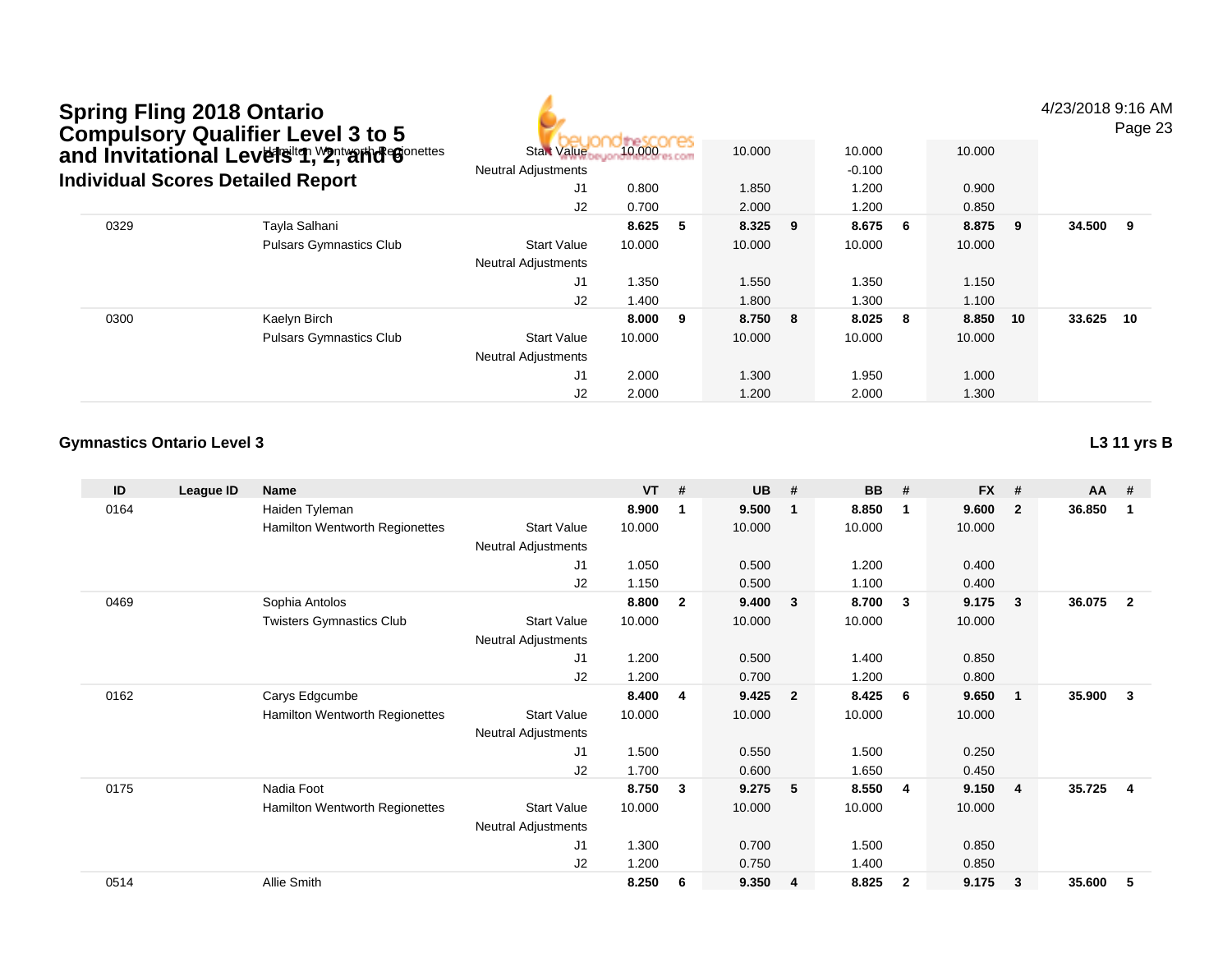|      | <b>Spring Fling 2018 Ontario</b><br><b>Compulsory Qualifier Level 3 to 5</b><br>and Invitational Levelser, 2, and Invitational<br><b>Individual Scores Detailed Report</b> | <b>Start Value</b><br><b>Neutral Adjustments</b><br>J1 | 10.000<br>1.700 |    | 10.000<br>0.700 |                | 10.000<br>1.400 |     | 10.000<br>0.700 |                | 4/23/2018 9:16 AM | Page 24 |
|------|----------------------------------------------------------------------------------------------------------------------------------------------------------------------------|--------------------------------------------------------|-----------------|----|-----------------|----------------|-----------------|-----|-----------------|----------------|-------------------|---------|
|      |                                                                                                                                                                            | J2                                                     | 1.800           |    | 0.600           |                | 0.950           |     | 0.950           |                |                   |         |
| 0168 | Maya Nezic                                                                                                                                                                 |                                                        | 8.350           | 5  | 8.950           | $\overline{7}$ | 8.250           | -7  | 8.825           | 5              | 34.375            | - 6     |
|      | <b>Hamilton Wentworth Regionettes</b>                                                                                                                                      | <b>Start Value</b><br><b>Neutral Adjustments</b>       | 10.000          |    | 10.000          |                | 10.000          |     | 10.000          |                |                   |         |
|      |                                                                                                                                                                            | J1                                                     | 1.700           |    | 1.000           |                | 1.600           |     | 1.100           |                |                   |         |
|      |                                                                                                                                                                            | J2                                                     | 1.600           |    | 1.100           |                | 1.900           |     | 1.250           |                |                   |         |
| 0171 | Emma Greenidge                                                                                                                                                             |                                                        | 8.050           | -7 | 9.100           | 6              | 8.450           | - 5 | 8.775           | 6              | 34.375            | 6       |
|      | <b>Hamilton Wentworth Regionettes</b>                                                                                                                                      | Start Value<br><b>Neutral Adjustments</b>              | 10.000          |    | 10.000          |                | 10.000          |     | 10.000          |                |                   |         |
|      |                                                                                                                                                                            | J1                                                     | 1.900           |    | 0.800           |                | 1.500           |     | 1.150           |                |                   |         |
|      |                                                                                                                                                                            | J2                                                     | 2.000           |    | 1.000           |                | 1.600           |     | 1.300           |                |                   |         |
| 0326 | Persia Peddle                                                                                                                                                              |                                                        | 8.025           | -8 | 8.400           | 8              | 8.050           | -8  | 8.575           | $\overline{7}$ | 33.050            | - 7     |
|      | <b>Pulsars Gymnastics Club</b>                                                                                                                                             | <b>Start Value</b><br>Neutral Adjustments              | 10.000          |    | 10.000          |                | 10.000          |     | 10.000          |                |                   |         |
|      |                                                                                                                                                                            | J1                                                     | 2.050           |    | 1.700           |                | 2.100           |     | 1.300           |                |                   |         |
|      |                                                                                                                                                                            | J2                                                     | 1.900           |    | 1.500           |                | 1.800           |     | 1.550           |                |                   |         |

| ID   | League ID | <b>Name</b>            |                            | <b>VT</b> | #                       | <b>UB</b> | #                       | <b>BB</b> | #              | <b>FX</b> | #              | $AA$ # |                |
|------|-----------|------------------------|----------------------------|-----------|-------------------------|-----------|-------------------------|-----------|----------------|-----------|----------------|--------|----------------|
| 0254 |           | Selena Anger           |                            | 9.225     | -1                      | 9.550     | $\overline{\mathbf{3}}$ | 9.225     | $\overline{2}$ | 9.600     | 4              | 37.600 |                |
|      |           | Niagara Acro Cats      | <b>Start Value</b>         | 10.000    |                         | 10.000    |                         | 10.000    |                | 10.000    |                |        |                |
|      |           |                        | <b>Neutral Adjustments</b> |           |                         |           |                         |           |                |           |                |        |                |
|      |           |                        | J <sub>1</sub>             | 0.750     |                         | 0.350     |                         | 0.750     |                | 0.400     |                |        |                |
|      |           |                        | J <sub>2</sub>             | 0.800     |                         | 0.550     |                         | 0.800     |                | 0.400     |                |        |                |
| 0014 |           | Giada Marchione        |                            | 9.100     | $\overline{\mathbf{2}}$ | 9.300     | - 6                     | 9.200     | 3              | 9.775     |                | 37.375 | $\overline{2}$ |
|      |           | <b>KSG Aurora</b>      | <b>Start Value</b>         | 10.000    |                         | 10.000    |                         | 10.000    |                | 10.000    |                |        |                |
|      |           |                        | <b>Neutral Adjustments</b> |           |                         |           |                         |           |                |           |                |        |                |
|      |           |                        | J <sub>1</sub>             | 1.000     |                         | 0.650     |                         | 0.750     |                | 0.200     |                |        |                |
|      |           |                        | J <sub>2</sub>             | 0.800     |                         | 0.750     |                         | 0.850     |                | 0.250     |                |        |                |
| 0579 |           | <b>Rylin Bell</b>      |                            | 8.675     | -4                      | 9.350     | - 5                     | 9.175     | -4             | 9.675     | $\overline{2}$ | 36.875 | 3              |
|      |           | Dancemakers Gymnastics | <b>Start Value</b>         | 10.000    |                         | 10.000    |                         | 10.000    |                | 10.000    |                |        |                |
|      |           |                        | <b>Neutral Adjustments</b> |           |                         |           |                         |           |                |           |                |        |                |
|      |           |                        | J1                         | 1.250     |                         | 0.650     |                         | 0.800     |                | 0.300     |                |        |                |
|      |           |                        | J <sub>2</sub>             | 1.400     |                         | 0.650     |                         | 0.850     |                | 0.350     |                |        |                |
| 0602 |           | Erica Balunova         |                            | 8.825     | 3                       | 9.600     | $\overline{2}$          | 8.575     | 8              | 9.400     | 6              | 36.400 | 4              |

**L3 11 yrs C**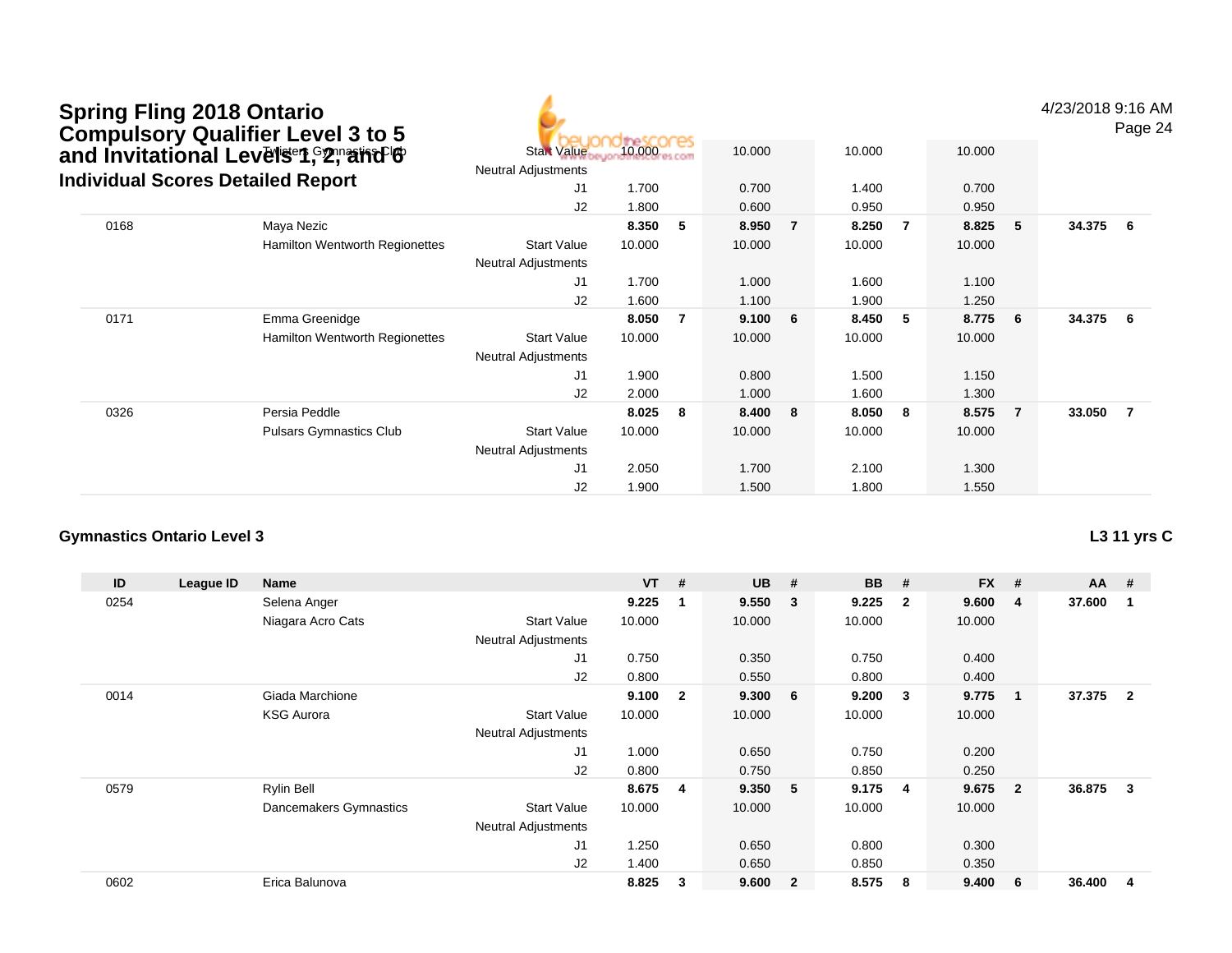| <b>Spring Fling 2018 Ontario</b><br><b>Compulsory Qualifier Level 3 to 5</b> |                                                   |                                                  |            |                         |        |                |        |                |        |                | 4/23/2018 9:16 AM | Page 25        |
|------------------------------------------------------------------------------|---------------------------------------------------|--------------------------------------------------|------------|-------------------------|--------|----------------|--------|----------------|--------|----------------|-------------------|----------------|
| and Invitational Levelsen, S2; and 6                                         |                                                   | <b>Start Value</b><br><b>Neutral Adjustments</b> | 10.000 com |                         | 10.000 |                | 10.000 |                | 10.000 |                |                   |                |
| <b>Individual Scores Detailed Report</b>                                     |                                                   | J1                                               | 1.250      |                         | 0.450  |                | 1.300  |                | 0.700  |                |                   |                |
|                                                                              |                                                   | J <sub>2</sub>                                   | 1.100      |                         | 0.350  |                | 1.550  |                | 0.500  |                |                   |                |
| 0272                                                                         | Avah McConnell                                    |                                                  | 8.650      | 5                       | 9.150  | 8              | 8.975  | 6              | 9.400  | 6              | 36.175            | 5              |
|                                                                              | <b>Northern Stars</b>                             | <b>Start Value</b>                               | 10.000     |                         | 10.000 |                | 10.000 |                | 10.000 |                |                   |                |
|                                                                              |                                                   | <b>Neutral Adjustments</b>                       |            |                         |        |                |        |                |        |                |                   |                |
|                                                                              |                                                   | J1                                               | 1.300      |                         | 0.800  |                | 1.000  |                | 0.600  |                |                   |                |
|                                                                              |                                                   | J2                                               | 1.400      |                         | 0.900  |                | 1.050  |                | 0.600  |                |                   |                |
| 0405                                                                         | Sophie Rose                                       |                                                  | 8.400      | $\overline{7}$          | 9.150  | 8              | 9.000  | 5              | 9.600  | 4              | 36.150            | 6              |
|                                                                              | Sault Ste Marie Gymnastics Club                   | <b>Start Value</b>                               | 10.000     |                         | 10.000 |                | 10.000 |                | 10.000 |                |                   |                |
|                                                                              |                                                   | <b>Neutral Adjustments</b>                       |            |                         |        |                |        |                |        |                |                   |                |
|                                                                              |                                                   | J1                                               | 1.600      |                         | 0.750  |                | 1.100  |                | 0.400  |                |                   |                |
|                                                                              |                                                   | J2                                               | 1.600      |                         | 0.950  |                | 0.900  |                | 0.400  |                |                   |                |
| 0026                                                                         | Payton Hilditch                                   |                                                  | 8.300      | $\overline{9}$          | 9.400  | $\overline{4}$ | 8.950  | $\overline{7}$ | 9.450  | 5              | 36.100            | $\overline{7}$ |
|                                                                              | <b>KSG Aurora</b>                                 | <b>Start Value</b>                               | 10.000     |                         | 10.000 |                | 10.000 |                | 10.000 |                |                   |                |
|                                                                              |                                                   | <b>Neutral Adjustments</b>                       |            |                         |        |                |        |                |        |                |                   |                |
|                                                                              |                                                   | J1                                               | 1.800      |                         | 0.700  |                | 1.000  |                | 0.450  |                |                   |                |
|                                                                              |                                                   | J2                                               | 1.600      |                         | 0.500  |                | 1.100  |                | 0.650  |                |                   |                |
| 0274                                                                         | Alexandra Faria                                   |                                                  | 8.350      | $\overline{\mathbf{8}}$ | 9.700  | $\mathbf{1}$   | 9.675  | $\overline{1}$ | 8.300  | 8              | 36.025            | 8              |
|                                                                              | <b>Northern Stars</b>                             | <b>Start Value</b>                               | 10.000     |                         | 10.000 |                | 10.000 |                | 10.000 |                |                   |                |
|                                                                              |                                                   | <b>Neutral Adjustments</b>                       |            |                         |        |                |        |                |        |                |                   |                |
|                                                                              |                                                   | J1                                               | 1.800      |                         | 0.300  |                | 0.400  |                | 1.600  |                |                   |                |
|                                                                              |                                                   | J2                                               | 1.500      |                         | 0.300  |                | 0.250  |                | 1.800  |                |                   |                |
| 0019                                                                         | Diviya Amarnath                                   |                                                  | 8.000      | 10                      | 9.250  | $\overline{7}$ | 8.350  | 9              | 9.650  | 3              | 35.250            | 9              |
|                                                                              | <b>KSG Aurora</b>                                 | <b>Start Value</b>                               | 10.000     |                         | 10.000 |                | 10.000 |                | 10.000 |                |                   |                |
|                                                                              |                                                   | <b>Neutral Adjustments</b>                       |            |                         |        |                |        |                |        |                |                   |                |
|                                                                              |                                                   | J1                                               | 2.100      |                         | 0.700  |                | 1.550  |                | 0.400  |                |                   |                |
|                                                                              |                                                   | J2                                               | 1.900      |                         | 0.800  |                | 1.750  |                | 0.300  |                |                   |                |
| 0387                                                                         | Andie Piercey                                     |                                                  | 8.500      | 6                       | 8.850  | 9              | 8.000  | 10             | 9.350  | $\overline{7}$ | 34.700 10         |                |
|                                                                              | <b>Revolution Gymnastics And Sports</b><br>Centre | <b>Start Value</b>                               | 10.000     |                         | 10.000 |                | 10.000 |                | 10.000 |                |                   |                |
|                                                                              |                                                   | <b>Neutral Adjustments</b>                       |            |                         |        |                |        |                |        |                |                   |                |
|                                                                              |                                                   | J <sub>1</sub>                                   | 1.600      |                         | 1.100  |                | 2.000  |                | 0.550  |                |                   |                |
|                                                                              |                                                   | J2                                               | 1.400      |                         | 1.200  |                | 2.000  |                | 0.750  |                |                   |                |

**L3 11 yrs D**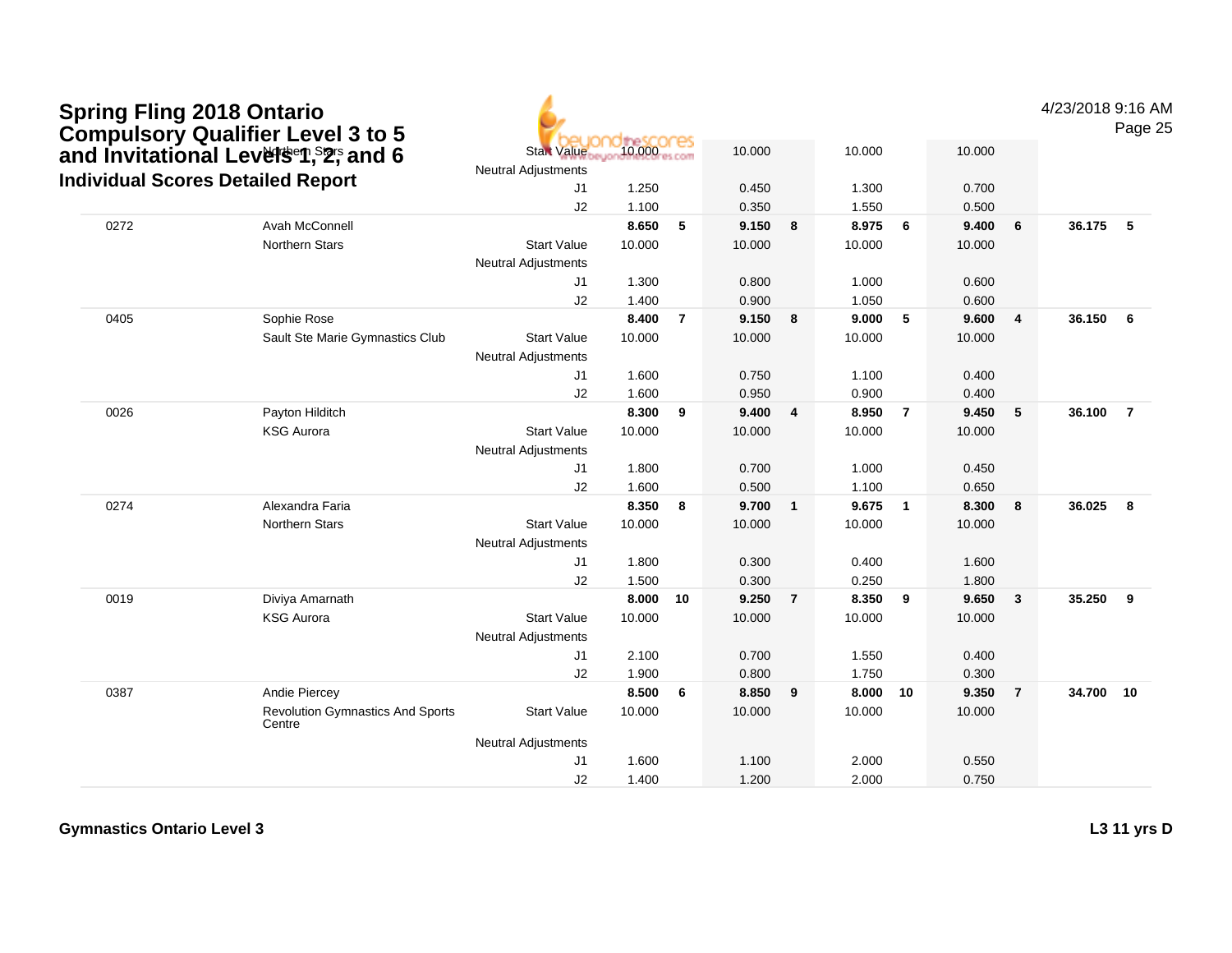| <b>Spring Fling 2018 Ontario</b> |                                                                                                                          |                                                  |                 |                         |           |                |           |                         |           |                         | 4/23/2018 9:16 AM | Page 26                 |
|----------------------------------|--------------------------------------------------------------------------------------------------------------------------|--------------------------------------------------|-----------------|-------------------------|-----------|----------------|-----------|-------------------------|-----------|-------------------------|-------------------|-------------------------|
|                                  | <b>Compulsory Qualifier Level 3 to 5<br/>and Invitation at Pevelse 1, 2, and 6<br/>Individual Scores Detailed Repart</b> |                                                  | <b>YT</b>       | cores                   | <b>UB</b> | #              | <b>BB</b> | #                       | <b>FX</b> | #                       | AA                | #                       |
|                                  |                                                                                                                          |                                                  | 9.025           | $\overline{1}$          | 9.500     | $\mathbf{2}$   | 9.350     | $\overline{\mathbf{2}}$ | 9.900     | $\mathbf{1}$            | 37.775            | $\overline{\mathbf{1}}$ |
|                                  |                                                                                                                          | <b>Start Value</b>                               | 10.000          |                         | 10.000    |                | 10.000    |                         | 10.000    |                         |                   |                         |
|                                  |                                                                                                                          | <b>Neutral Adjustments</b>                       |                 |                         |           |                |           |                         |           |                         |                   |                         |
|                                  |                                                                                                                          | J1                                               | 1.050           |                         | 0.600     |                | 0.750     |                         | 0.100     |                         |                   |                         |
|                                  |                                                                                                                          | J2                                               | 0.900           |                         | 0.400     |                | 0.550     |                         | 0.100     |                         |                   |                         |
| 0024                             | Nicole Geburt                                                                                                            |                                                  | 9.025           | $\overline{1}$          | 9.600     | $\mathbf{1}$   | 9.200     | $\overline{\mathbf{3}}$ | 9.475     | $\overline{\mathbf{4}}$ | 37.300            | $\overline{2}$          |
|                                  | <b>KSG Aurora</b>                                                                                                        | <b>Start Value</b>                               | 10.000          |                         | 10.000    |                | 10.000    |                         | 10.000    |                         |                   |                         |
|                                  |                                                                                                                          | <b>Neutral Adjustments</b>                       |                 |                         |           |                |           |                         |           |                         |                   |                         |
|                                  |                                                                                                                          | J1                                               | 1.050           |                         | 0.400     |                | 0.800     |                         | 0.450     |                         |                   |                         |
|                                  |                                                                                                                          | J2                                               | 0.900           |                         | 0.400     |                | 0.800     |                         | 0.600     |                         |                   |                         |
| 0369                             | Quinn Blakely                                                                                                            |                                                  | 9.025           | $\overline{\mathbf{1}}$ | 9.250     | 5              | 9.200     | $\mathbf{3}$            | 9.550     | 3                       | 37.025            | $\overline{\mathbf{3}}$ |
|                                  | <b>Revolution Gymnastics And Sports</b><br>Centre                                                                        | <b>Start Value</b>                               | 10.000          |                         | 10.000    |                | 10.000    |                         | 10.000    |                         |                   |                         |
|                                  |                                                                                                                          | <b>Neutral Adjustments</b>                       |                 |                         |           |                |           |                         |           |                         |                   |                         |
|                                  |                                                                                                                          | J1                                               | 1.050           |                         | 0.700     |                | 0.750     |                         | 0.400     |                         |                   |                         |
|                                  |                                                                                                                          | J2                                               | 0.900           |                         | 0.800     |                | 0.850     |                         | 0.500     |                         |                   |                         |
| 0015                             | Emily Chong                                                                                                              |                                                  | 8.300           | 6                       | 9.475     | $\mathbf{3}$   | 9.450     | $\overline{1}$          | 9.575     | $\overline{2}$          | 36.800            | $\overline{4}$          |
|                                  | <b>KSG Aurora</b>                                                                                                        | <b>Start Value</b>                               | 10.000          |                         | 10.000    |                | 10.000    |                         | 10.000    |                         |                   |                         |
|                                  |                                                                                                                          | Neutral Adjustments                              |                 |                         |           |                |           |                         |           |                         |                   |                         |
|                                  |                                                                                                                          | J1                                               | 1.800           |                         | 0.550     |                | 0.600     |                         | 0.450     |                         |                   |                         |
|                                  |                                                                                                                          | J2                                               | 1.600           |                         | 0.500     |                | 0.500     |                         | 0.400     |                         |                   |                         |
| 0257                             | <b>Chloe Barrows</b>                                                                                                     |                                                  | 8.900           | $\overline{2}$          | 9.400     | $\overline{4}$ | 8.925     | $\overline{4}$          | 9.575     | $\overline{2}$          | 36,800            | $\overline{4}$          |
|                                  | Niagara Acro Cats                                                                                                        | <b>Start Value</b>                               | 10.000          |                         | 10.000    |                | 10.000    |                         | 10.000    |                         |                   |                         |
|                                  |                                                                                                                          | <b>Neutral Adjustments</b>                       |                 |                         |           |                |           |                         |           |                         |                   |                         |
|                                  |                                                                                                                          | J1                                               | 1.200           |                         | 0.600     |                | 0.950     |                         | 0.450     |                         |                   |                         |
|                                  |                                                                                                                          | J2                                               | 1.000           |                         | 0.600     |                | 1.200     |                         | 0.400     |                         |                   |                         |
| 0570                             | Makayla Bennett                                                                                                          | <b>Start Value</b>                               | 8.850<br>10.000 | $\overline{\mathbf{3}}$ | 9.225     | 6              | 9.200     | $\overline{\mathbf{3}}$ | 9.400     | 5                       | 36.675            | 5                       |
|                                  | Dancemakers Gymnastics                                                                                                   | <b>Neutral Adjustments</b>                       |                 |                         | 10.000    |                | 10.000    |                         | 10.000    |                         |                   |                         |
|                                  |                                                                                                                          | J1                                               | 1.200           |                         | 0.750     |                | 0.750     |                         | 0.650     |                         |                   |                         |
|                                  |                                                                                                                          | J2                                               | 1.100           |                         | 0.800     |                | 0.850     |                         | 0.550     |                         |                   |                         |
| 0273                             | Raiya Williams                                                                                                           |                                                  | 8.600           | 4                       | 9.250     | 5              | 8.675     | 5                       | 9.275     | 8                       | 35.800            | 6                       |
|                                  | <b>Northern Stars</b>                                                                                                    | <b>Start Value</b>                               | 10.000          |                         | 10.000    |                | 10.000    |                         | 10.000    |                         |                   |                         |
|                                  |                                                                                                                          | <b>Neutral Adjustments</b>                       |                 |                         |           |                |           |                         |           |                         |                   |                         |
|                                  |                                                                                                                          | J1                                               | 1.500           |                         | 0.750     |                | 1.300     |                         | 0.750     |                         |                   |                         |
|                                  |                                                                                                                          | J2                                               | 1.300           |                         | 0.750     |                | 1.350     |                         | 0.700     |                         |                   |                         |
| 0408                             | <b>Claire Mattila</b>                                                                                                    |                                                  | 8.350           | 5                       | 9.500     | $\overline{2}$ | 8.475     | $\overline{7}$          | 9.400     | ${\bf 5}$               | 35.725            | $\overline{7}$          |
|                                  | Sault Ste Marie Gymnastics Club                                                                                          | <b>Start Value</b><br><b>Neutral Adjustments</b> | 10.000          |                         | 10.000    |                | 10.000    |                         | 10.000    |                         |                   |                         |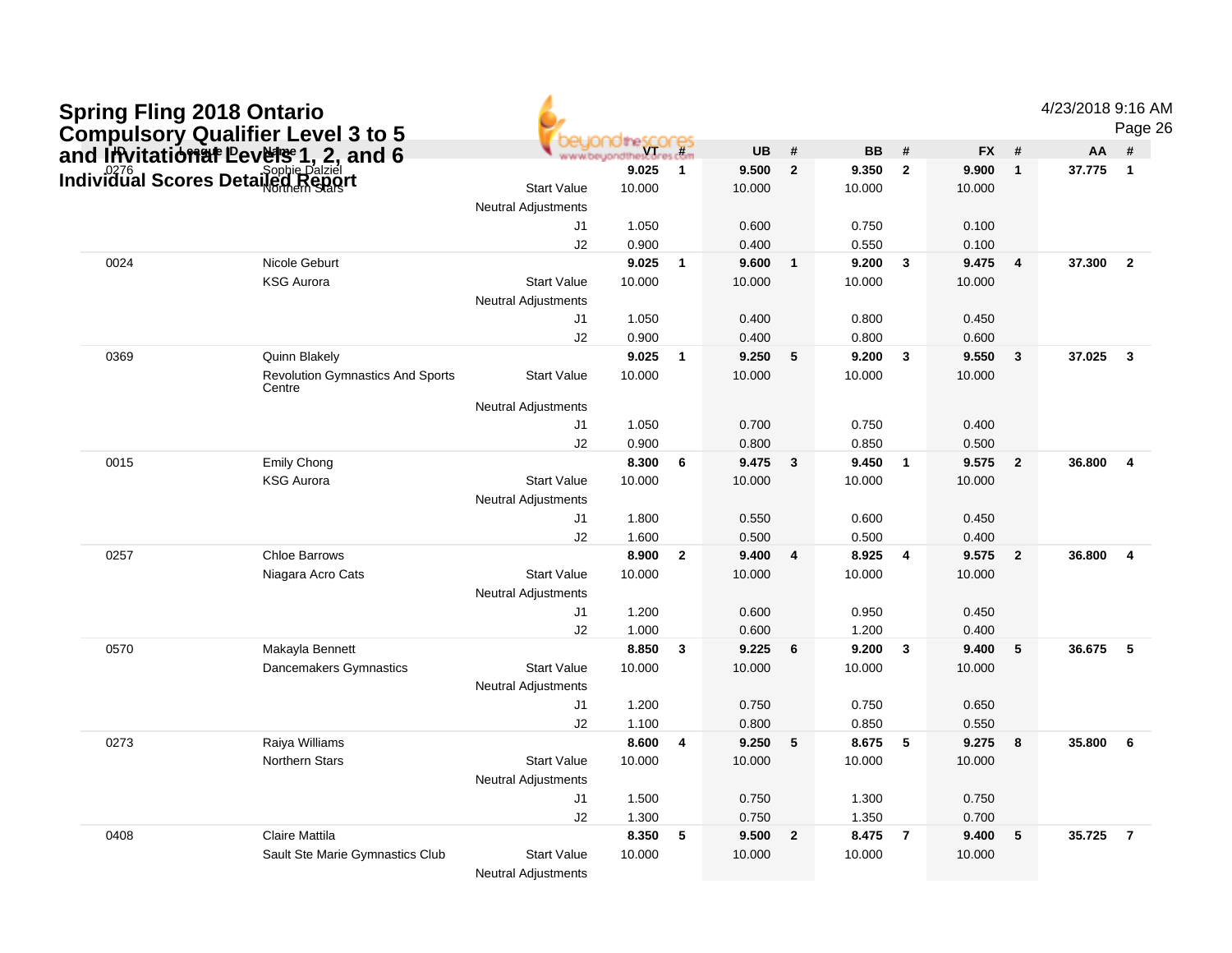4/23/2018 9:16 AM

Page 27

|      | and Invitational Levels 1, 2, and 6 | J1                         | 1.700  | 0.500   | 1.600  |     | 0.500  |    |          |  |
|------|-------------------------------------|----------------------------|--------|---------|--------|-----|--------|----|----------|--|
|      |                                     | J2                         | 1.600  | 0.500   | 1.450  |     | 0.700  |    |          |  |
|      | Individual Scores Detailed Report   |                            | 8.000  | 9.000   | 8.550  | - 6 | 9.350  | -6 | 34.900 8 |  |
|      | Sault Ste Marie Gymnastics Club     | <b>Start Value</b>         | 10.000 | 10.000  | 10.000 |     | 10.000 |    |          |  |
|      |                                     | <b>Neutral Adjustments</b> |        |         |        |     |        |    |          |  |
|      |                                     | J1                         | 2.200  | 0.900   | 1.450  |     | 0.700  |    |          |  |
|      |                                     | J2                         | 1.800  | 1.100   | 1.450  |     | 0.600  |    |          |  |
| 0419 | Lucy Vanzant                        |                            | 8.000  | 8.150 8 | 8.100  | - 8 | 9.300  |    | 33.550 9 |  |
|      | Sault Ste Marie Gymnastics Club     | <b>Start Value</b>         | 10.000 | 10.000  | 10.000 |     | 10.000 |    |          |  |
|      |                                     | <b>Neutral Adjustments</b> |        |         |        |     |        |    |          |  |
|      |                                     | J1                         | 2.200  | 1.900   | 2.000  |     | 0.650  |    |          |  |
|      |                                     | J2                         | 1.800  | 1.800   | 1.800  |     | 0.750  |    |          |  |

#### **Gymnastics Ontario Level 3**

**L3 11 yrs E**

| ID   | League ID | Name                      |                            | <b>VT</b> | #              | <b>UB</b> | #                       | <b>BB</b> | #              | <b>FX</b> | #              | AA #   |                         |
|------|-----------|---------------------------|----------------------------|-----------|----------------|-----------|-------------------------|-----------|----------------|-----------|----------------|--------|-------------------------|
| 0578 |           | Ivy Graham                |                            | 9.200     | 3              | 9.125     | $\overline{7}$          | 9.400     | $\mathbf{2}$   | 9.725     | $\mathbf 1$    | 37.450 | $\mathbf 1$             |
|      |           | Dancemakers Gymnastics    | Start Value                | 10.000    |                | 10.000    |                         | 10.000    |                | 10.000    |                |        |                         |
|      |           |                           | <b>Neutral Adjustments</b> |           |                |           |                         |           |                |           |                |        |                         |
|      |           |                           | J1                         | 0.750     |                | 0.900     |                         | 0.600     |                | 0.250     |                |        |                         |
|      |           |                           | J <sub>2</sub>             | 0.850     |                | 0.850     |                         | 0.600     |                | 0.300     |                |        |                         |
| 0576 |           | Allie Deyell              |                            | 8.875     | 6              | 9.275     | 5                       | 9.500     | $\mathbf 1$    | 9.625     | 3              | 37.275 | $\overline{2}$          |
|      |           | Dancemakers Gymnastics    | Start Value                | 10.000    |                | 10.000    |                         | 10.000    |                | 10.000    |                |        |                         |
|      |           |                           | Neutral Adjustments        |           |                |           |                         |           |                |           |                |        |                         |
|      |           |                           | J1                         | 1.250     |                | 0.700     |                         | 0.550     |                | 0.400     |                |        |                         |
|      |           |                           | J2                         | 1.000     |                | 0.750     |                         | 0.450     |                | 0.350     |                |        |                         |
| 0441 |           | Alyssa Pauvif             |                            | 9.475     | $\overline{1}$ | 9.450     | $\overline{\mathbf{3}}$ | 8.875     | $\overline{7}$ | 9.375     | 5              | 37.175 | $\mathbf{3}$            |
|      |           | <b>Synergy Gymnastics</b> | <b>Start Value</b>         | 10.000    |                | 10.000    |                         | 10.000    |                | 10.000    |                |        |                         |
|      |           |                           | <b>Neutral Adjustments</b> |           |                |           |                         |           |                |           |                |        |                         |
|      |           |                           | J1                         | 0.500     |                | 0.500     |                         | 1.100     |                | 0.550     |                |        |                         |
|      |           |                           | J <sub>2</sub>             | 0.550     |                | 0.600     |                         | 1.150     |                | 0.700     |                |        |                         |
| 0275 |           | <b>Brea Evenhuis</b>      |                            | 9.000     | 5              | 9.425     | $\overline{4}$          | 9.025     | 4              | 9.675     | $\overline{2}$ | 37.125 | $\overline{\mathbf{4}}$ |
|      |           | <b>Northern Stars</b>     | <b>Start Value</b>         | 10.000    |                | 10.000    |                         | 10.000    |                | 10.000    |                |        |                         |
|      |           |                           | <b>Neutral Adjustments</b> |           |                |           |                         |           |                |           |                |        |                         |
|      |           |                           | J1                         | 1.100     |                | 0.600     |                         | 0.750     |                | 0.350     |                |        |                         |
|      |           |                           | J <sub>2</sub>             | 0.900     |                | 0.550     |                         | 1.200     |                | 0.300     |                |        |                         |
| 0043 |           | Avery Melvin              |                            | 8.425     | 9              | 9.550     | $\overline{\mathbf{2}}$ | 8.925     | 6              | 9.600     | 4              | 36.500 | 5                       |
|      |           | <b>KSG Aurora</b>         | <b>Start Value</b>         | 10.000    |                | 10.000    |                         | 10.000    |                | 10.000    |                |        |                         |
|      |           |                           | <b>Neutral Adjustments</b> |           |                |           |                         |           |                |           |                |        |                         |